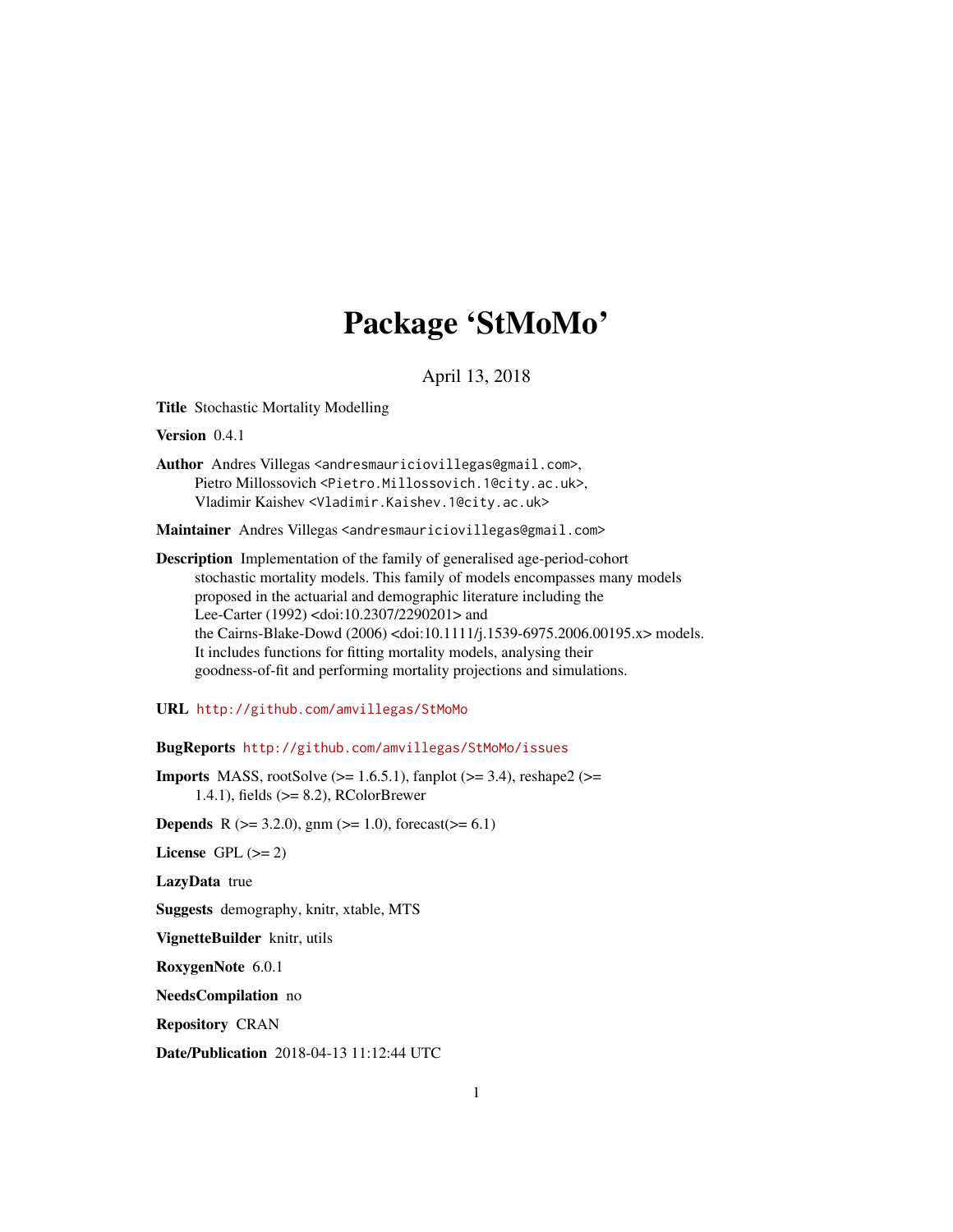# R topics documented:

|                  | 3              |
|------------------|----------------|
|                  | $\overline{4}$ |
|                  | $\overline{4}$ |
|                  | 6              |
|                  | 7              |
|                  | 8              |
|                  | 9              |
|                  | 10             |
| fit<br>11        |                |
| 11               |                |
|                  | 14             |
|                  | 17             |
|                  | 18             |
| 21               |                |
|                  | 22             |
|                  | 23             |
|                  | 24             |
| 25               |                |
| 1c               | 25             |
| logLik.fit5tMoMo | 27             |
|                  | 27             |
|                  | 28             |
|                  | 30             |
| 31               |                |
| plot. bootStMoMo | 32             |
|                  | 33             |
|                  | 33             |
|                  | 34             |
|                  | 36             |
|                  | 38             |
| rh               | 39             |
| 41               |                |
| 43               |                |
|                  | 47             |
|                  | 47             |
| 48               |                |
| 51               |                |

**Index**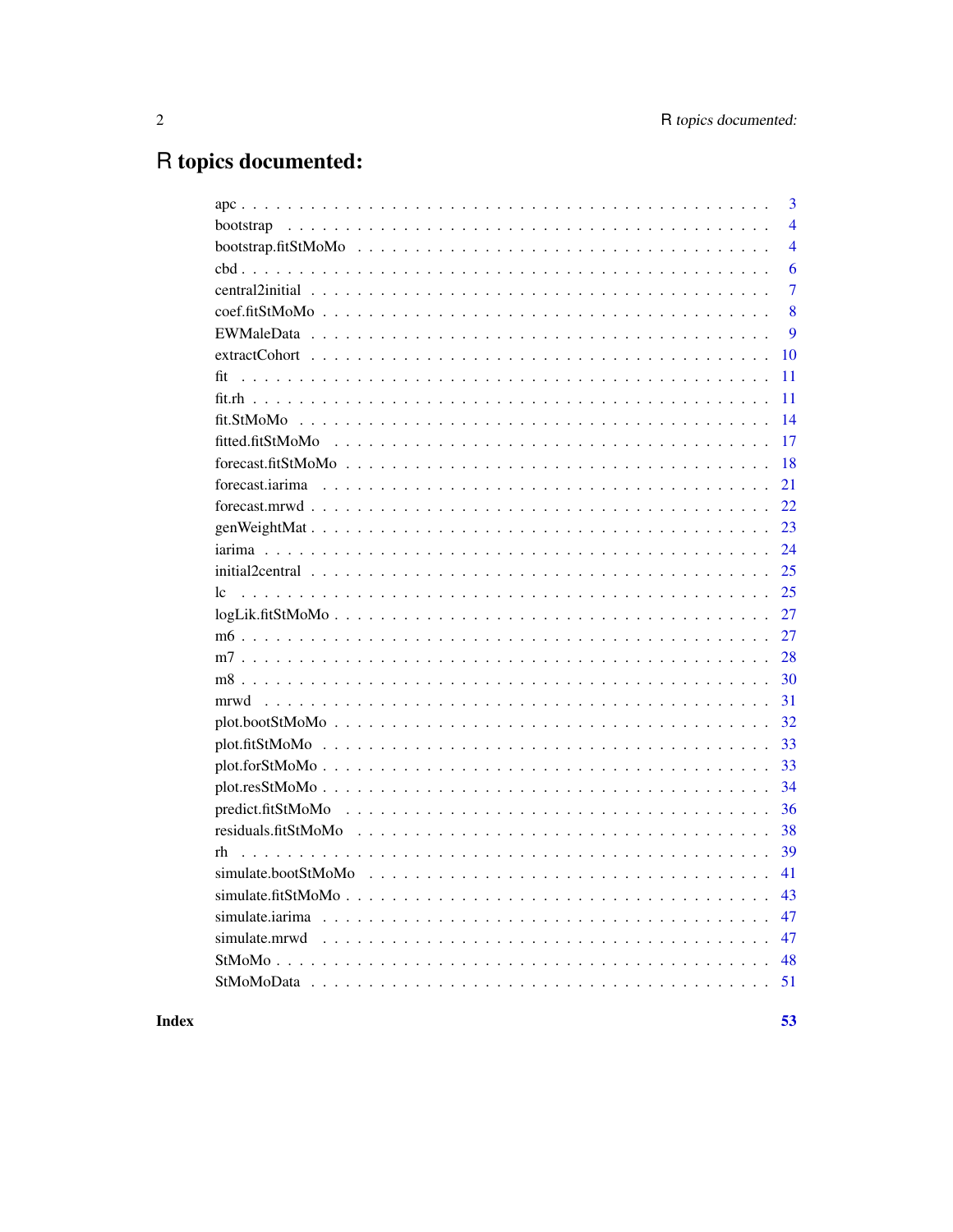<span id="page-2-1"></span><span id="page-2-0"></span>apc *Create an Age-Period-Cohort mortality model*

## Description

Utility function to initialise a StMoMo object representing an Age-Period-Cohort mortality model.

#### Usage

 $apc(link = c("log", "logit"))$ 

## Arguments

link defines the link function and random component associated with the mortality model. "log" would assume that deaths follow a Poisson distribution and use a log link while "logit" would assume that deaths follow a Binomial distribution and a logit link.

#### Details

The created model is either a log-Poisson or a logit-Binomial version of the classical age-periodcohort mortality model which has predictor structure

$$
\eta_{xt} = \alpha_x + \kappa_t + \gamma_{t-x}.
$$

To ensure identifiability we follow Cairns et al. (2009) and impose constraints

$$
\sum_c \gamma_c = 0
$$

and

$$
\sum_c c\gamma_c=0
$$

#### Value

An object of class "StMoMo".

#### References

Cairns, A. J. G., Blake, D., Dowd, K., Coughlan, G. D., Epstein, D., Ong, A., & Balevich, I. (2009). A quantitative comparison of stochastic mortality models using data from England and Wales and the United States. North American Actuarial Journal, 13(1), 1-35.

#### See Also

[StMoMo](#page-47-1), [rh](#page-38-1)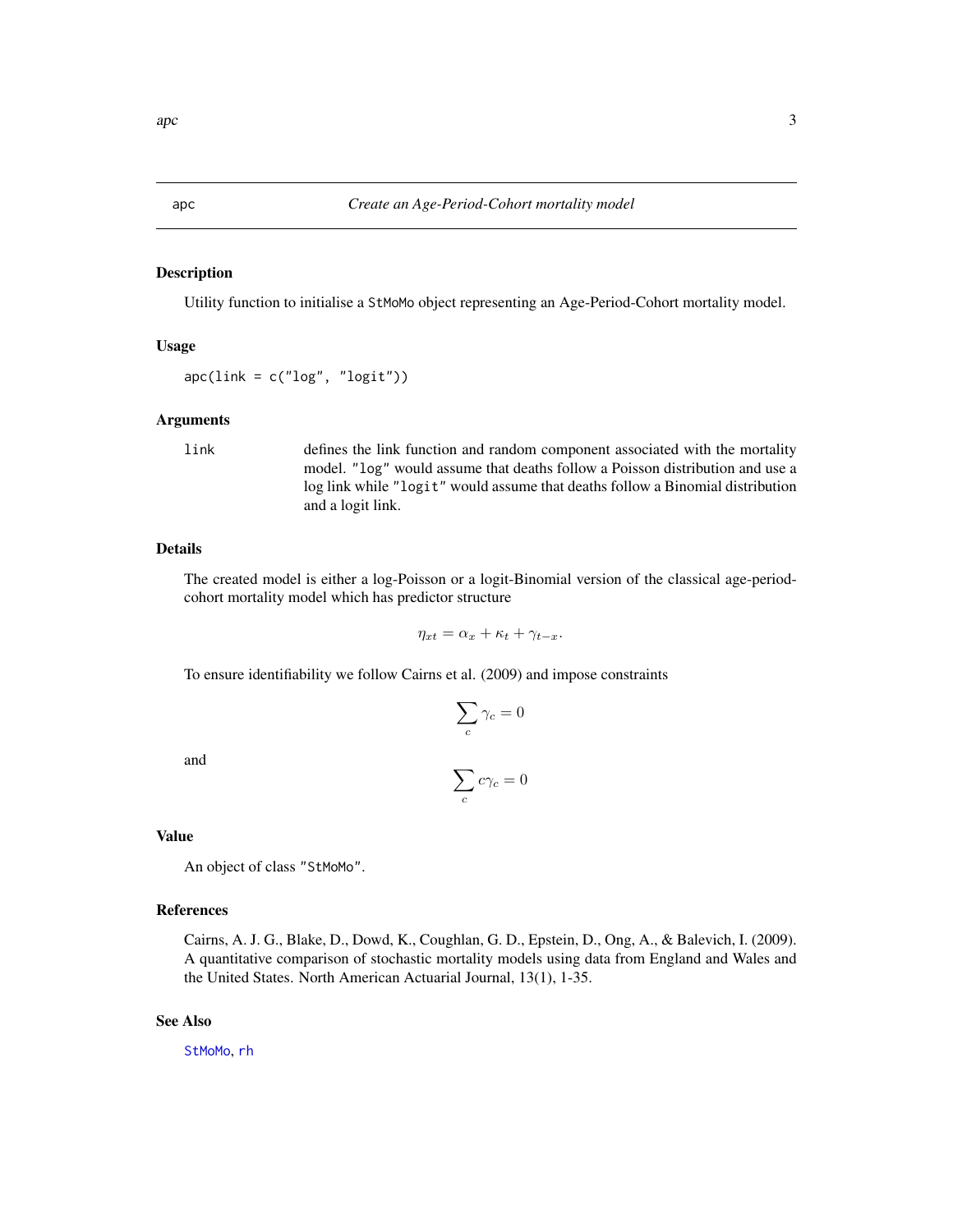#### Examples

```
APC \leq apc()wxt <- genWeightMat(EWMaleData$ages, EWMaleData$years, clip = 3)
APCfit <- fit(APC, data = EWMaleData, wxt = wxt)
plot(APCfit, parametricbx = FALSE, nCol = 3)
```
bootstrap *Generic method for bootstrapping a fitted Stochastic Mortality Model*

## Description

bootstrap is a generic function for bootstrapping Stochastic Mortality Models. The function invokes particular methods which depend on the class of the first argument.

#### Usage

bootstrap(object, nBoot, ...)

## Arguments

| object                  | an object used to select a method. Typically of class fit StMoMo or an extension<br>of this class. |
|-------------------------|----------------------------------------------------------------------------------------------------|
| nBoot                   | number of bootstrap samples to produce.                                                            |
| $\cdot$ $\cdot$ $\cdot$ | arguments to be passed to or from other methods.                                                   |

## Details

bootstrap is a generic function which means that new fitting strategies can be added for particular stochastic mortality models. See for instance [bootstrap.fitStMoMo](#page-3-1).

<span id="page-3-1"></span>bootstrap.fitStMoMo *Bootstrap a fitted Stochastic Mortality Model*

#### Description

Produce bootstrap parameters of a Stochastic Mortality Model to account for parameter uncertainty.

#### Usage

```
## S3 method for class 'fitStMoMo'
bootstrap(object, nBoot = 1, type = c("semiparametric",
  "residual"), deathType = c("observed", "fitted"), ...)
```
<span id="page-3-0"></span>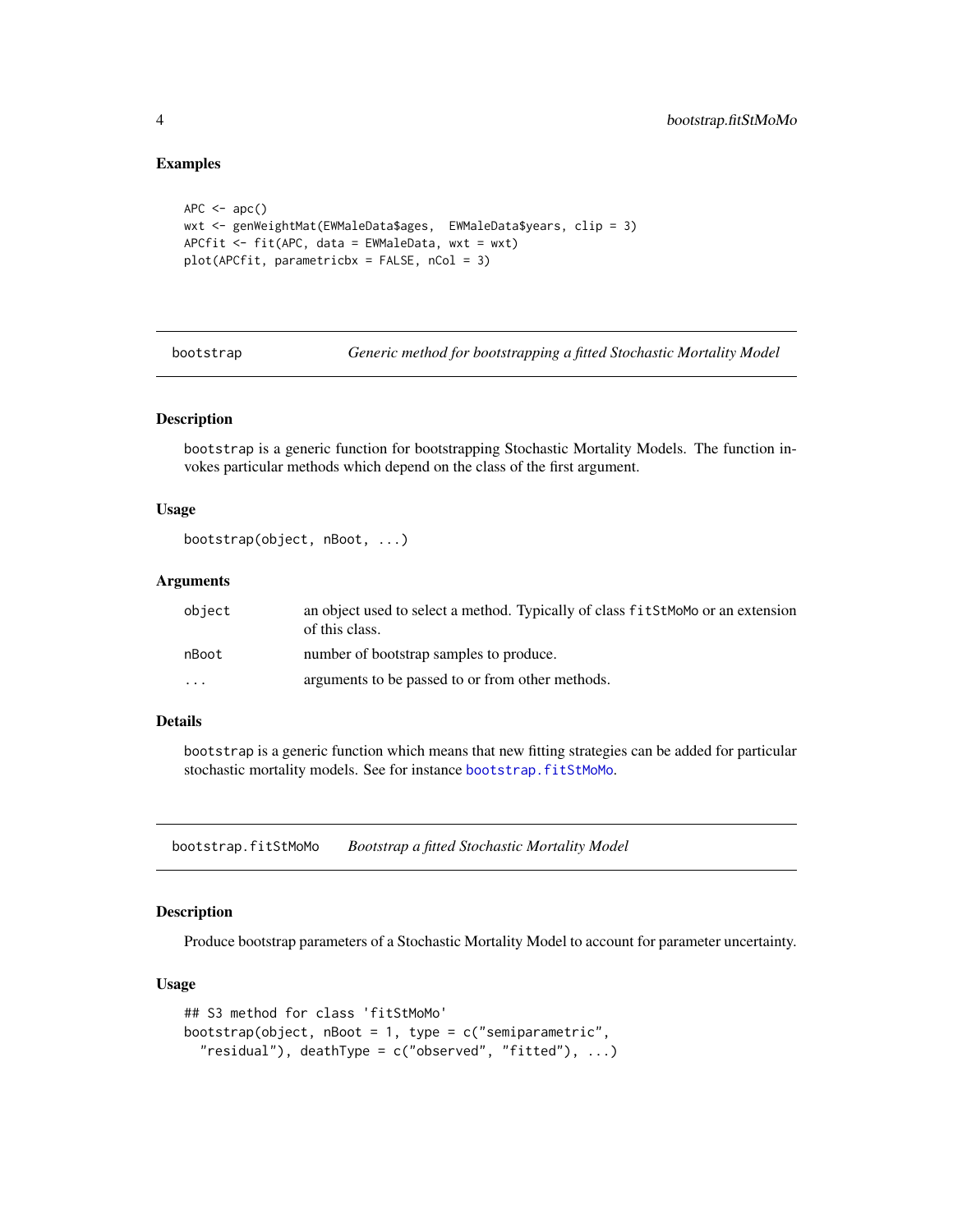#### <span id="page-4-0"></span>**Arguments**

| object    | an object of class "fitst MoMo" with the fitted parameters of a stochastic mor-<br>tality model.                                                                                                                                                  |
|-----------|---------------------------------------------------------------------------------------------------------------------------------------------------------------------------------------------------------------------------------------------------|
| nBoot     | number of bootstrap samples to produce.                                                                                                                                                                                                           |
| type      | type of bootstrapping approach to be applied. "semiparametric" (default) uses<br>the assumed distribution of the deaths to generate bootstrap samples. "residual"<br>resamples the deviance residuals of the model to generate bootstrap samples. |
| deathType | type of deaths to sample in the semiparametric bootstrap. "observed" (default)<br>resamples the observed deaths. "fitted" resamples the fitted deaths. This<br>parameter is only used if type is "semiparametric".                                |
|           | arguments to be passed to or from other methods.                                                                                                                                                                                                  |

## Details

When type is "residual" the residual bootstrapping approach described in Renshaw and Haberman (2008) is applied, which is an adaptation of the approach of Koissi et al (2006). In the case of a "logit" link with Binomial responses the adaptation described in Debon et al, (2010, section 3) is used.

When type is "semiparametric" the semiparametric approach described in Brouhns et al.(2005) is used. In the case of a "logit" link with Binomial responses a suitable adaptation is applied. If deathType is "observed" then the observed deaths are used in the sampling as in Brouhns et al. (2005) while if deathType is "fitted" the fitted deaths are used in the sampling as in Renshaw and Haberman (2008).

## Value

A list with class "bootStMoMo" with components:

|       | bootParameters a list of of length nBoot with the fitted parameters for each bootstrap replication. |
|-------|-----------------------------------------------------------------------------------------------------|
| model | the model fit that has been bootstrapped.                                                           |
|       |                                                                                                     |

| type |  | type of bootstrapping approach applied. |
|------|--|-----------------------------------------|
|      |  |                                         |

deathType type of deaths sampled in case of semiparametric bootstrap.

#### References

Brouhns, N., Denuit M., & Van Keilegom, I. (2005). Bootstrapping the Poisson log-bilinear model for mortality forecasting. Scandinavian Actuarial Journal, 2005(3), 212-224.

Debon, A., Martinez-Ruiz, F., & Montes, F. (2010). A geostatistical approach for dynamic life tables: The effect of mortality on remaining lifetime and annuities. Insurance: Mathematics and Economics, 47(3), 327-336.

Renshaw, A. E., & Haberman, S. (2008). On simulation-based approaches to risk measurement in mortality with specific reference to Poisson Lee-Carter modelling. Insurance: Mathematics and Economics, 42(2), 797-816.

#### See Also

[simulate.bootStMoMo](#page-40-1), [plot.bootStMoMo](#page-31-1)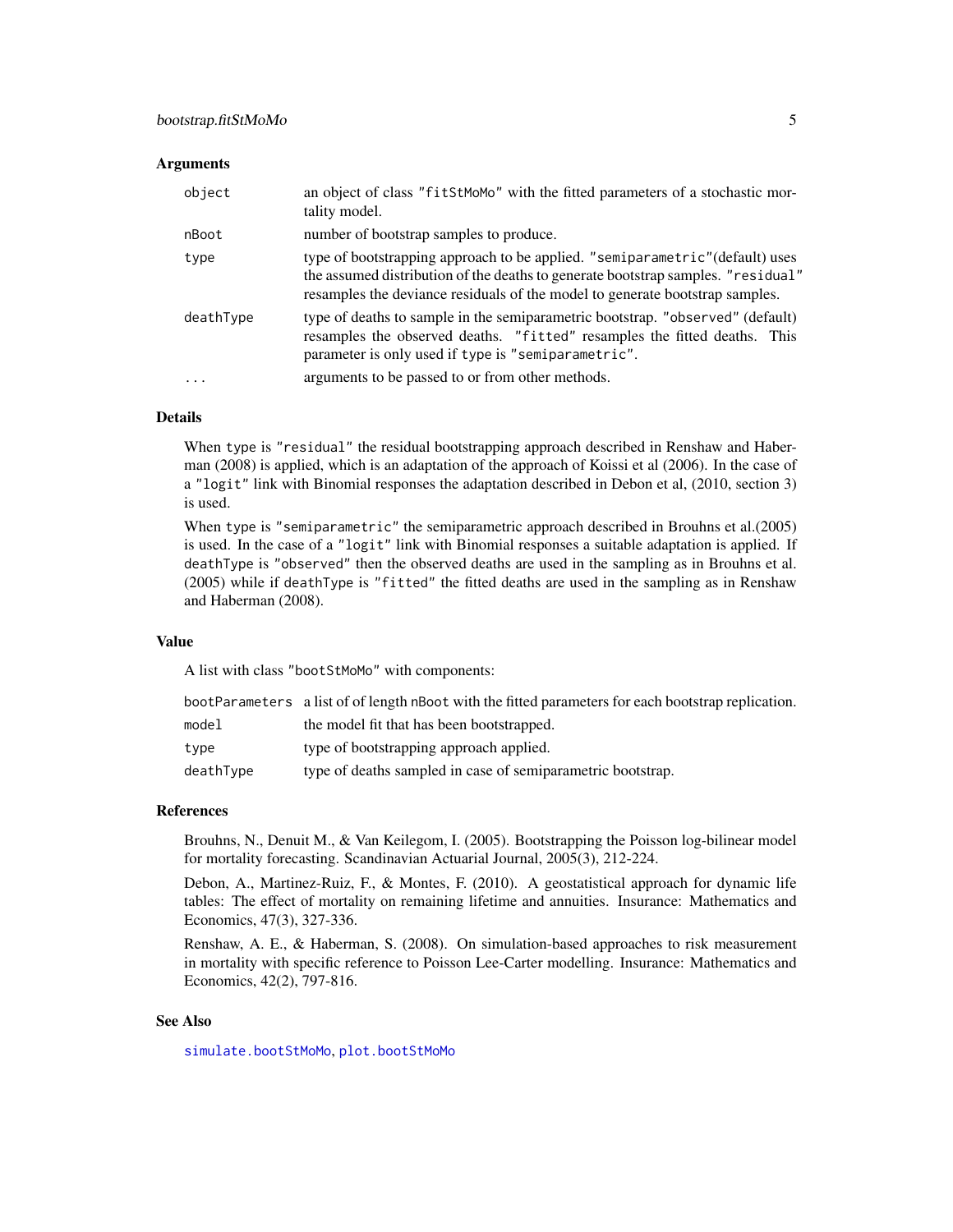## Examples

```
#Long computing times
## Not run:
LCfit <- fit(lc(), data = EWMaleData)
LCResBoot <- bootstrap(LCfit, nBoot = 500, type = "residual")
plot(LCResBoot)
LCSemiObsBoot <- bootstrap(LCfit, nBoot = 500, type = "semiparametric")
plot(LCSemiObsBoot)
LCSemiFitBoot <- bootstrap(LCfit, nBoot = 500, type = "semiparametric",
                           deathType = "fitted")
plot(LCSemiFitBoot)
## End(Not run)
```
<span id="page-5-1"></span>cbd *Create a Cairns-Blake-Dowd mortality model*

#### Description

Utility function to initialise a StMoMo object representing a Cairns-Blake-Dowd mortality model.

#### Usage

 $\text{cbd}(\text{link} = \text{c}("\text{logit}'', "log"))$ 

#### Arguments

link defines the link function and random component associated with the mortality model. "log" would assume that deaths follow a Poisson distribution and use a log link while "logit" would assume that deaths follow a Binomial distribution and a logit link. Note that the default is the logit link.

## Details

The created model is either a logit-Binomial or a log-Poisson version of the Cairns-Blake-Dowd mortality model which has predictor structure

$$
\eta_{xt} = \kappa_t^{(1)} + (x - \bar{x})\kappa_t^{(2)},
$$

where  $\bar{x}$  is the average age in the data.

## Value

An object of class "StMoMo".

<span id="page-5-0"></span>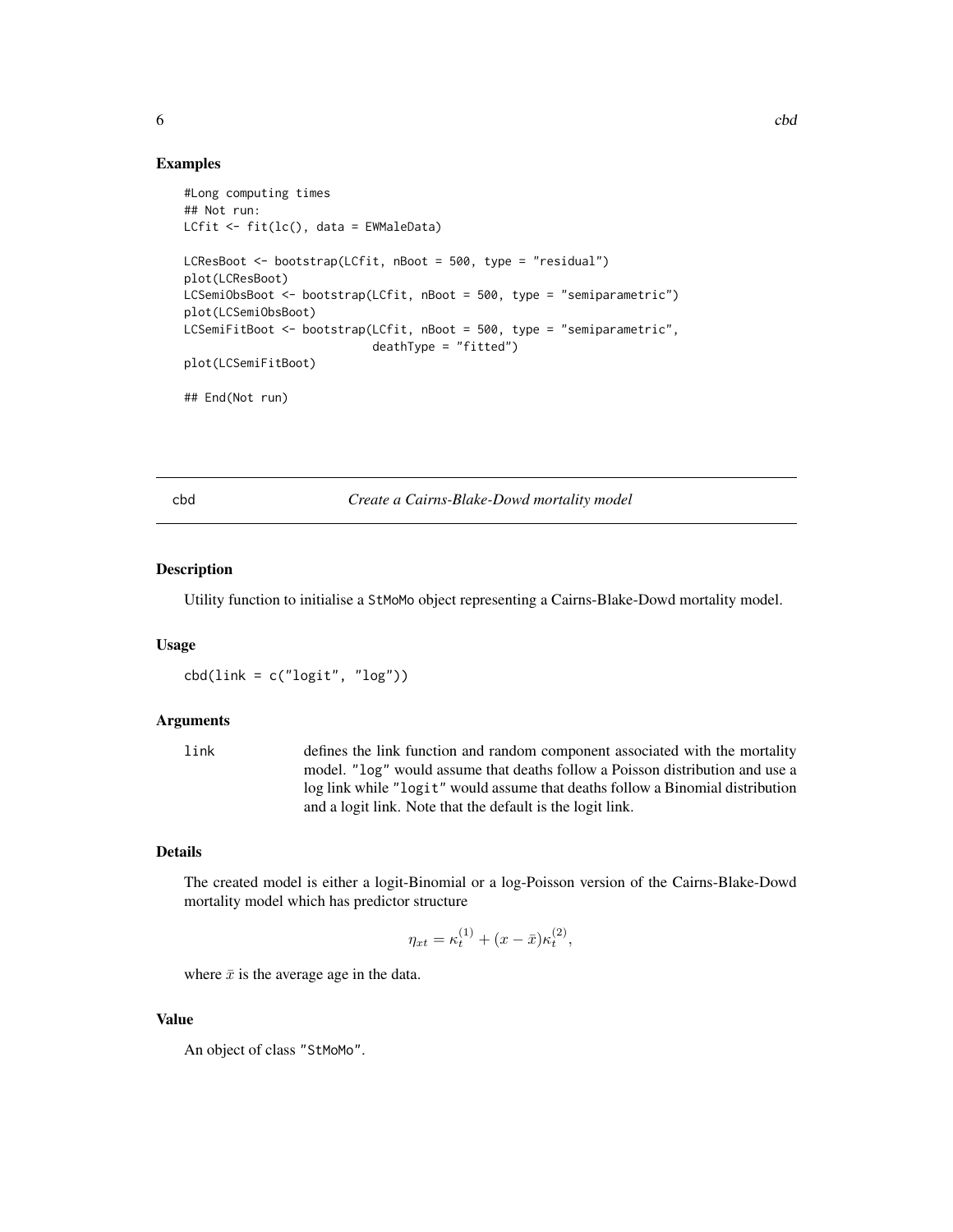## <span id="page-6-0"></span>central2initial 7

## References

Cairns, A. J. G., Blake, D., & Dowd, K. (2006). A Two-Factor Model for Stochastic Mortality with Parameter Uncertainty: Theory and Calibration. Journal of Risk and Insurance, 73(4), 687-718.

## See Also

[StMoMo](#page-47-1), [central2initial](#page-6-1), [m6](#page-26-1), [m7](#page-27-1), [m8](#page-29-1)

#### Examples

```
CBD \leq -\text{cbd}()CBDfit <- fit(CBD, data = central2initial(EWMaleData), ages.fit = 55:89)
plot(CBDfit, parametricbx = FALSE)
```
<span id="page-6-1"></span>central2initial *Transform StMoMoData from central to initial exposures*

#### Description

Transform StMoMoData from central to initial exposures. Initial exposures are computed by adding one half of the deaths to the central exposures.

#### Usage

```
central2initial(data)
```
## Arguments

data StMoMoData object of type "central" created with function [StMoMoData](#page-50-1).

#### Value

A StMoMoData object of type "initial".

## See Also

[initial2central](#page-24-1)

```
CBD \leq -\text{cbd}()CBDfit <- fit(CBD, data = central2initial(EWMaleData), ages.fit = 55:89)
plot(CBDfit, parametricbx = FALSE)
```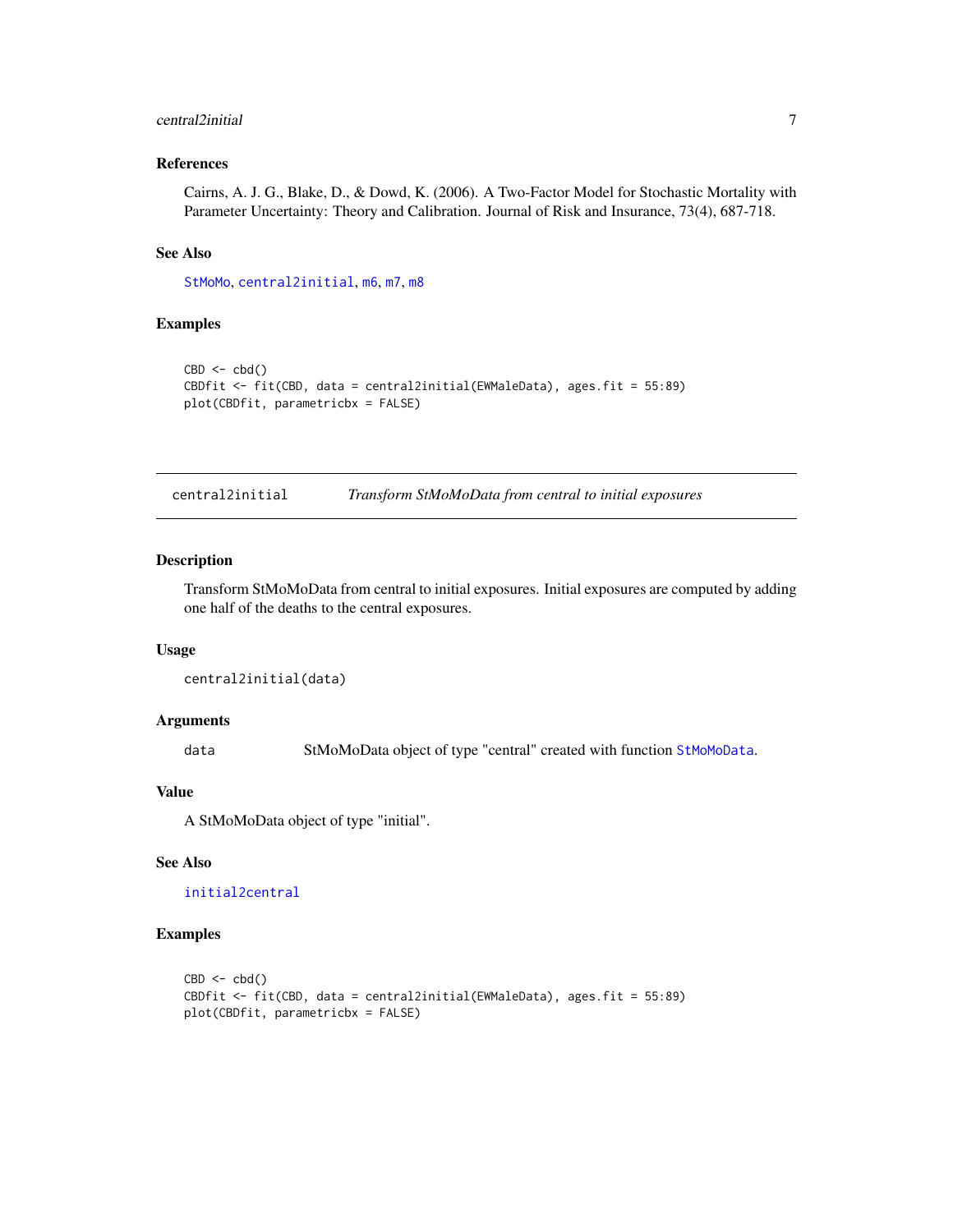<span id="page-7-0"></span>

Extract coefficients from a fitted Stochastic Mortality Model

## Usage

```
## S3 method for class 'fitStMoMo'
coef(object, ...)
```
## Arguments

| object            | an object of class "fitst MoMo" with the fitted parameters of a stochastic mor-<br>tality model. |
|-------------------|--------------------------------------------------------------------------------------------------|
| $\cdot\cdot\cdot$ | other arguments.                                                                                 |

## Value

A list of model parameters with components:

| ax  | Vector with the fitted values of the static age function $\alpha_x$ . If the model does not<br>have a static age function or failed to fit this is set to NULL.                                                                                                                                                                                       |
|-----|-------------------------------------------------------------------------------------------------------------------------------------------------------------------------------------------------------------------------------------------------------------------------------------------------------------------------------------------------------|
| bx  | Matrix with the values of the period age-modulating functions $\beta_x^{(i)}$ , $i = 1, , N$ .<br>If the <i>i</i> -th age-modulating function is non-parametric (e.g., as in the Lee-Carter<br>model) bx[, i] contains the estimated values. If the model does not have any<br>age-period terms (i.e. $N = 0$ ) or failed to fit this is set to NULL. |
| kt  | Matrix with the values of the fitted period indexes $\kappa_t^{(i)}$ , $i = 1, , N$ . kt[i, ]<br>contains the estimated values of the $i$ -th period index. If the model does not<br>have any age-period terms (i.e. $N = 0$ ) or failed to fit this is set to NULL.                                                                                  |
| b0x | Vector with the values of the cohort age-modulating function $\beta_x^{(0)}$ . If the age-<br>modulating function is non-parametric b0x contains the estimated values. If the<br>model does not have a cohort effect or failed to fit this is set to NULL.                                                                                            |
| gc  | Vector with the fitted cohort index $\gamma_c$ . If the model does not have a cohort effect<br>or failed to fit this is set to NULL.                                                                                                                                                                                                                  |

```
APCfit <- fit(apc(), data = EWMaleData)
coef(APCfit)
```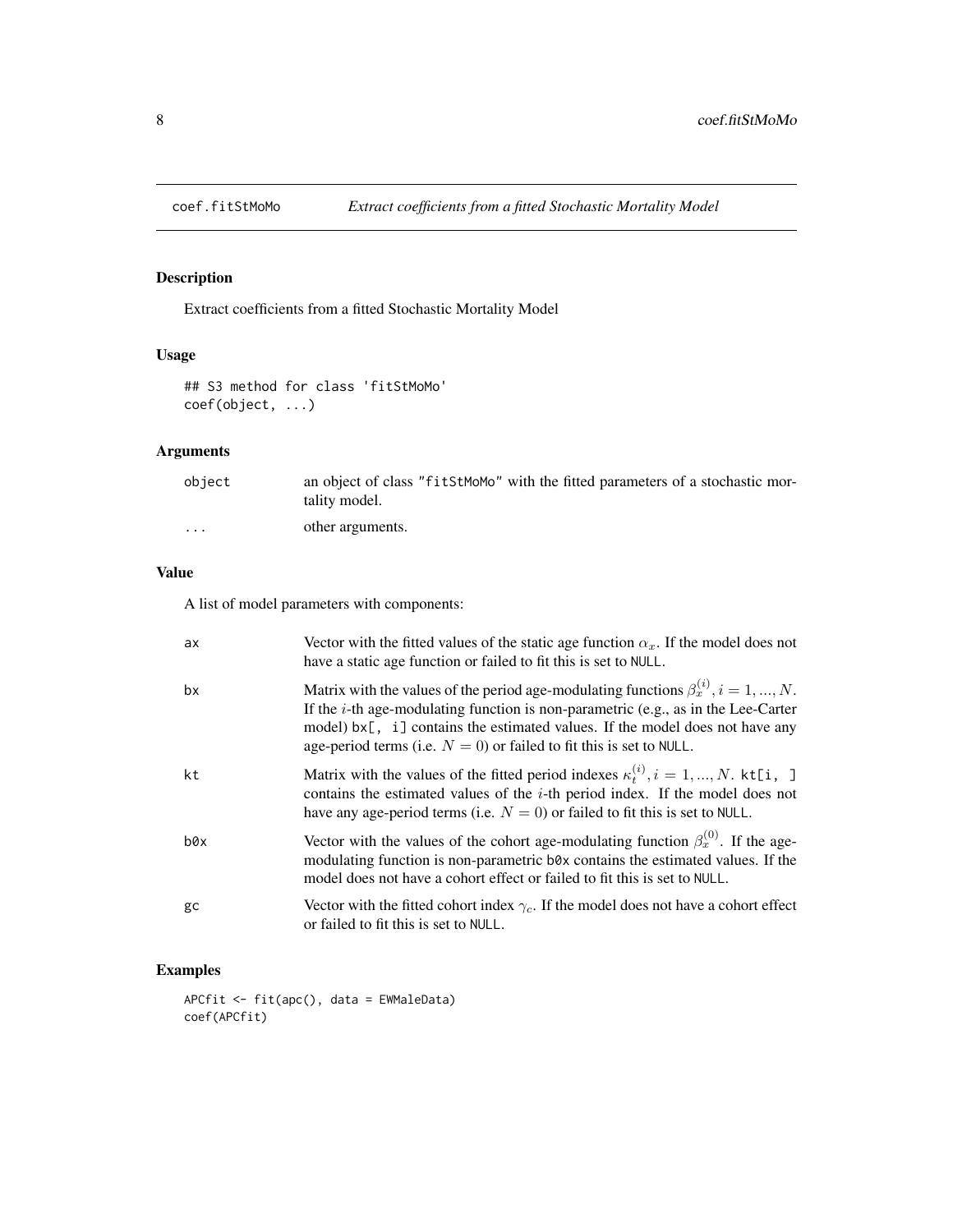<span id="page-8-1"></span><span id="page-8-0"></span>Age-specific deaths and exposures for England and Wales from the Human Mortality Database. This is an object of class StMoMoData.

#### Usage

EWMaleData

#### Format

A list with the following components:

Dxt matrix of deaths data.

Ext matrix of exposures data (mid year population estimates).

ages vector of ages.

years vector of years.

type the type of exposure in the data (central).

series name of the extracted series in this case males.

label label of the data.

## Details

EWMaleData contains deaths and exposures for England and Wales males for the period 1961-2011 and for ages 0-100. Data taken from the Human Mortality Database on 5 November 2014.

#### Source

Human Mortality Database <http://www.mortality.org/>.

#### References

Human Mortality Database (2014). University of California, Berkeley (USA), and Max Planck Institute for Demographic Research (Germany). Available at <www.mortality.org>.

## See Also

**[StMoMoData](#page-50-1)**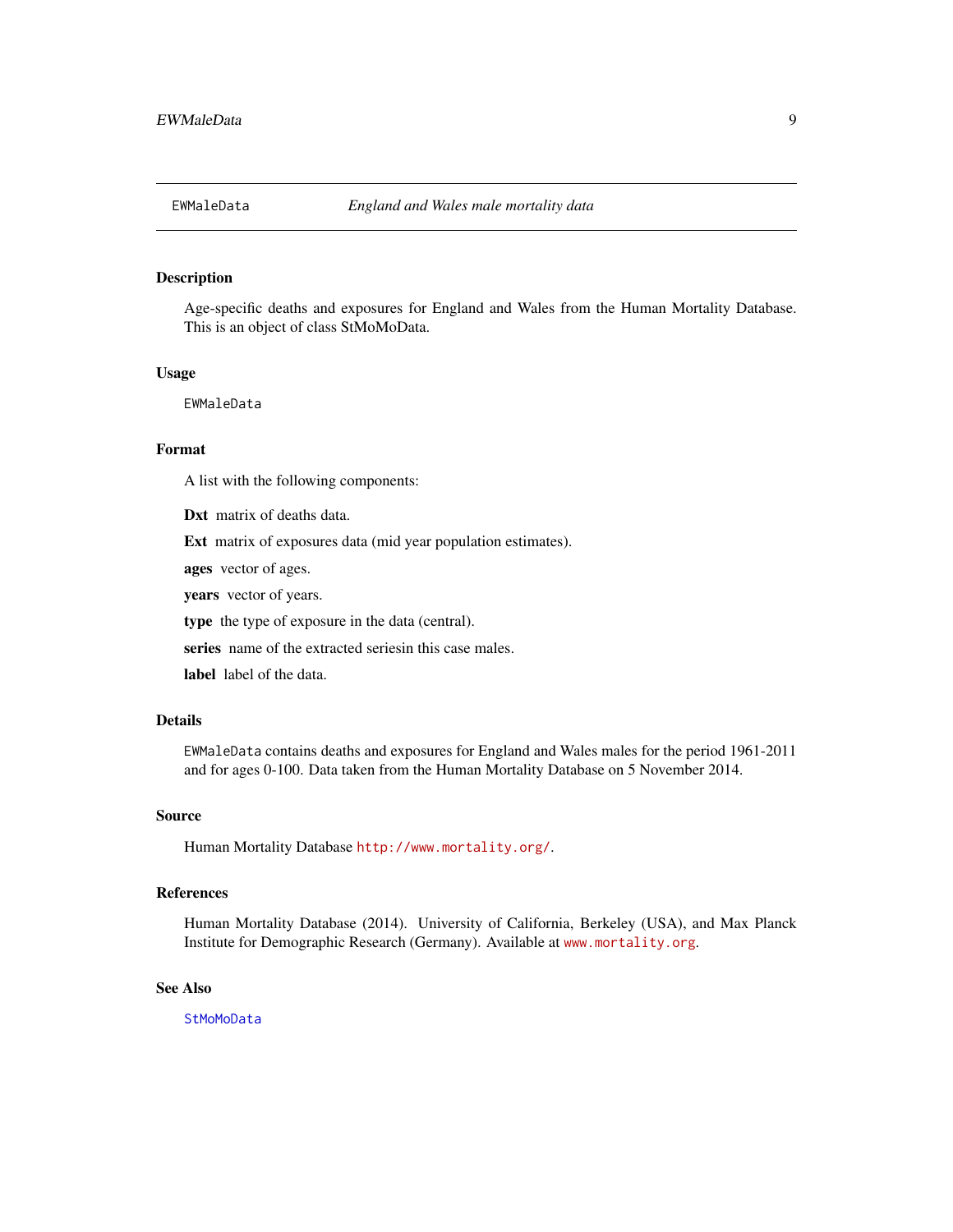Extract cohorts from an age-period array. This is useful to construct a life table or to perform actuarial/demographic calculations on a cohort basis using the output of several functions in StMoMo.

## Usage

```
extractionort(A, age = as.numeric(dimnames(A)[[1]][1]),period = as.numeric(dimnames(A)[[2]][1]), cohort = period - age)
```
#### Arguments

| A      | an age-period array with a demographic quantity. This array can have two or<br>more dimensions, with the first dimension being the age and the second di-<br>mension being the period (calendar year). Note that the names of these two<br>dimension are taken to represent the possible ages and periods in the array. |
|--------|-------------------------------------------------------------------------------------------------------------------------------------------------------------------------------------------------------------------------------------------------------------------------------------------------------------------------|
| age    | optional age for defining the cohort to be extracted. If argument age is provided<br>(and argument cohort is not) then the extracted cohort corresponds to those<br>born in the year period-age.                                                                                                                        |
| period | optional period (calendar year) for defining the cohort to be extracted. If argu-<br>ment period is provided (and argument cohort is not) then the extracted cohort<br>corresponds to those born in the year period-age.                                                                                                |
| cohort | optional cohort to be extracted. If this argument is provided then arguments age<br>and period are ignored.                                                                                                                                                                                                             |

## Value

If the the input array is two dimensional the the output is a a vector with the quantity along the cohort. Otherwise if A is an N-dimensional array the output is an (N-1)-dimensional array with the first dimension representing the cohort.

#### See Also

[fitted.fitStMoMo](#page-16-1), [forecast.fitStMoMo](#page-17-1), [simulate.fitStMoMo](#page-42-1), [simulate.bootStMoMo](#page-40-1)

```
LCfit \le fit(lc(), data = EWMaleData, ages.fit = 55:89)
#Plot forecast mortality rates for the 1950 cohort
LCfor <- forecast(LCfit)
plot(55:61, extractCohort(fitted(LCfit, type = "rates"), cohort = 1950),
     type = "l", log = "y", xlab = "age", ylab = "Mortality rate",
     main = "Mortality rates for the 1950 cohort",
    xlim = c(55, 89), ylim = c(0.005, 0.12)
```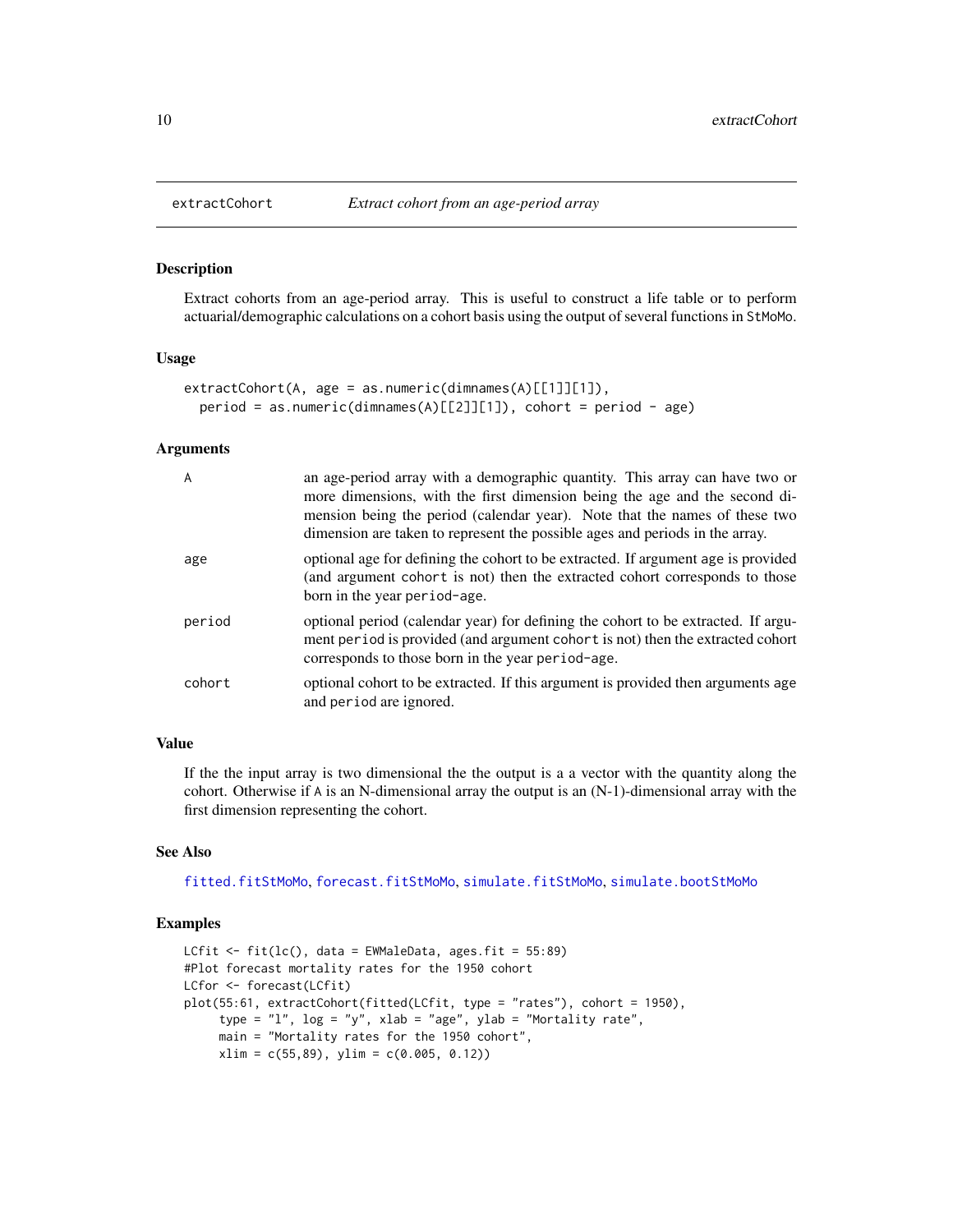```
lines(62:89, extractCohort(LCfor$rates, cohort = 1950), lty = 2, col = "blue")
#Plot 10 simulated sets of mortality rates for the cohort
# aged 60 in year 2010 (i.e., the 1950 cohort)
LCsim <- simulate(LCfit, nsim = 10)
mSim <- extractCohort(LCsim$rates, age = 60, period = 2010)
plot(55:61, extractCohort(fitted(LCfit, type = "rates"), cohort = 1950),
     type = "1", \log = "y", xlab = "age", ylab = "Mortality rate",
     main = "Mortality rates for the 1950 cohort",
     xlim = c(55, 89), ylim = c(0.005, 0.12)matlines(62:89, mSim, lty = 2)
```

Generic for fitting a Stochastic Mortality Model

## Description

fit is a generic function for fitting Stochastic Mortality Models. The function invokes particular methods which depend on the class of the first argument.

#### Usage

fit(object, ...)

#### Arguments

| object               | an object used to select a method. Typically of class StMoMo or an extension of<br>this class. |
|----------------------|------------------------------------------------------------------------------------------------|
| $\ddot{\phantom{0}}$ | arguments to be passed to or from other methods.                                               |

## Details

fit is a generic function which means that new fitting strategies can be added for particular stochastic mortality models. See for instance [fit.StMoMo](#page-13-1).

<span id="page-10-1"></span>

| fit.rh | Fit a Renshaw and Haberman (Lee-Carter with cohorts) mortality |
|--------|----------------------------------------------------------------|
|        | model                                                          |

#### Description

Fit a Renshaw and Haberman (Lee-Carter with cohorts) mortality model using the iterative Newton-Raphson procedure presented in Algorithm 1 of Hunt and Villegas (2015). This approach helps solve the well-known robustness and converges issues of the Lee-Carter model with cohort-effects.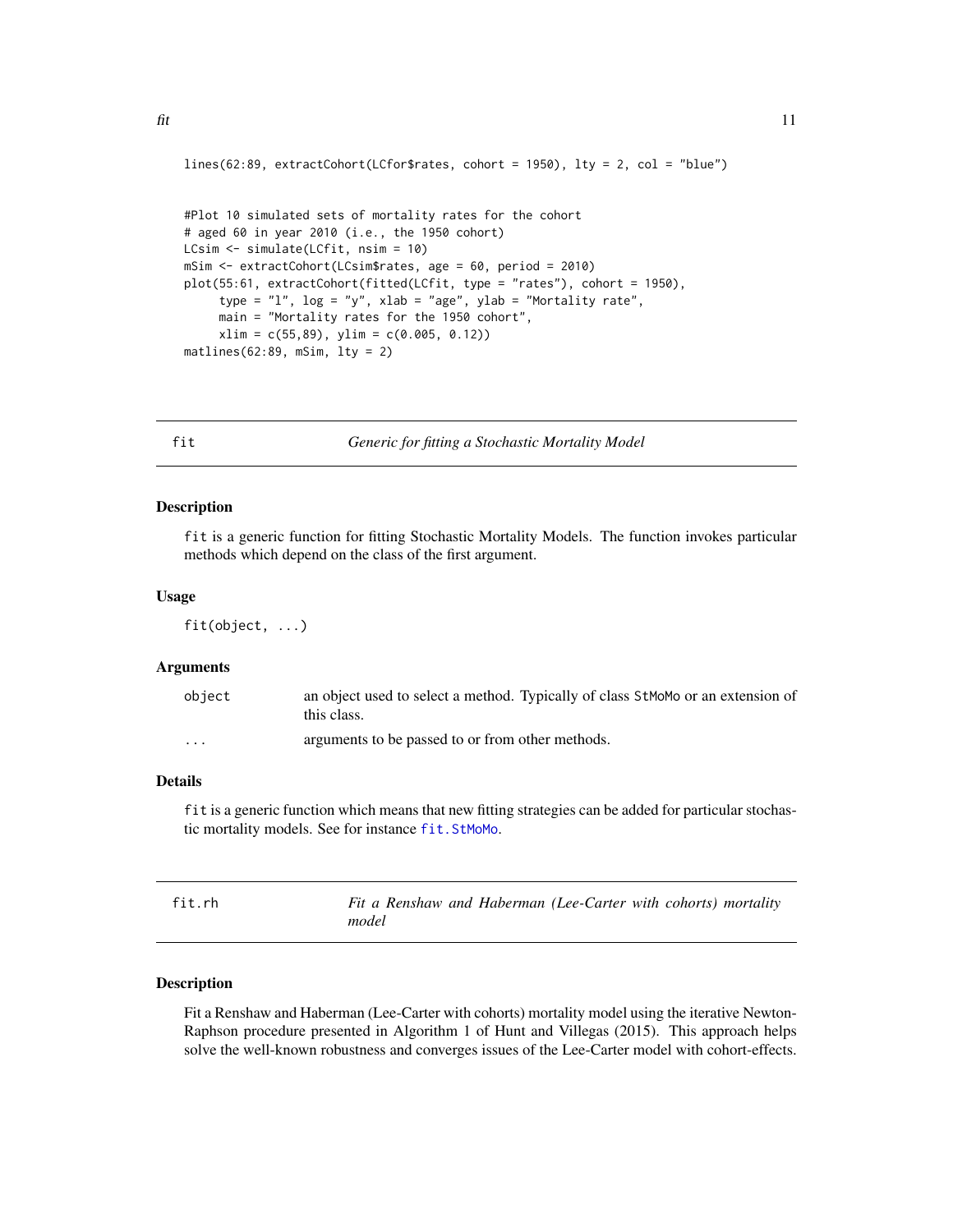## Usage

```
## S3 method for class 'rh'
fit(object, data = NULL, Dxt = NULL, Ext = NULL,
 ages = NULL, years = NULL, ages.fit = NULL, years.fit = NULL,
 ext = NULL, wxt = NULL, start.ax = NULL, start.bx = NULL,
 start.kt = NULL, start.b0x = NULL, start.gc = NULL, verbose = TRUE,
  tolerance = 1e-04, iterMax = 10000, ...)
```
## Arguments

| object    | an object of class "rh" created with function rh.                                                                                                                                                                                                                                 |
|-----------|-----------------------------------------------------------------------------------------------------------------------------------------------------------------------------------------------------------------------------------------------------------------------------------|
| data      | an optional object of type StMoMoData containing information on deaths and<br>exposures to be used for fitting the model. This is typically created with function<br>StMoMoData. If this is not provided then the fitting data is taken from arguments,<br>Dxt, Ext, ages, years. |
| Dxt       | optional matrix of deaths data.                                                                                                                                                                                                                                                   |
| Ext       | optional matrix of observed exposures of the same dimension of Dxt.                                                                                                                                                                                                               |
| ages      | optional vector of ages corresponding to rows of Dxt and Ext.                                                                                                                                                                                                                     |
| years     | optional vector of years corresponding to rows of Dxt and Ext.                                                                                                                                                                                                                    |
| ages.fit  | optional vector of ages to include in the fit. Must be a subset of ages.                                                                                                                                                                                                          |
| years.fit | optional vector of years to include in the fit. Must be a subset of years.                                                                                                                                                                                                        |
| oxt       | optional matrix/vector or scalar of known offset to be used in fitting the model.<br>This can be used to specify any a priori known component to be added to the<br>predictor during fitting.                                                                                     |
| wxt       | optional matrix of 0-1 weights to be used in the fitting process. This can be used,<br>for instance, to zero weight some cohorts in the data. See genWeightMat which<br>is a helper function for defining weighting matrices.                                                     |
| start.ax  | optional vector with starting values for $\alpha_x$ .                                                                                                                                                                                                                             |
| start.bx  | optional matrix with starting values for $\beta_x^{(i)}$ .                                                                                                                                                                                                                        |
| start.kt  | optional matrix with starting values for $\kappa_t^{(i)}$ .                                                                                                                                                                                                                       |
| start.b0x | optional vector with starting values for $\beta_x^{(0)}$ .                                                                                                                                                                                                                        |
| start.gc  | optional vector with starting values for $\gamma_c$ .                                                                                                                                                                                                                             |
| verbose   | a logical value. If TRUE progress indicators are printed as the model is fitted. Set<br>verbose = FALSE to silent the fitting and avoid progress messages.                                                                                                                        |
| tolerance | a positive numeric value specifying the tolerance level for convergence.                                                                                                                                                                                                          |
| iterMax   | a positive integer specifying the maximum number of iterations to perform.                                                                                                                                                                                                        |
| .         | arguments to be passed to or from other methods.                                                                                                                                                                                                                                  |

<span id="page-11-0"></span>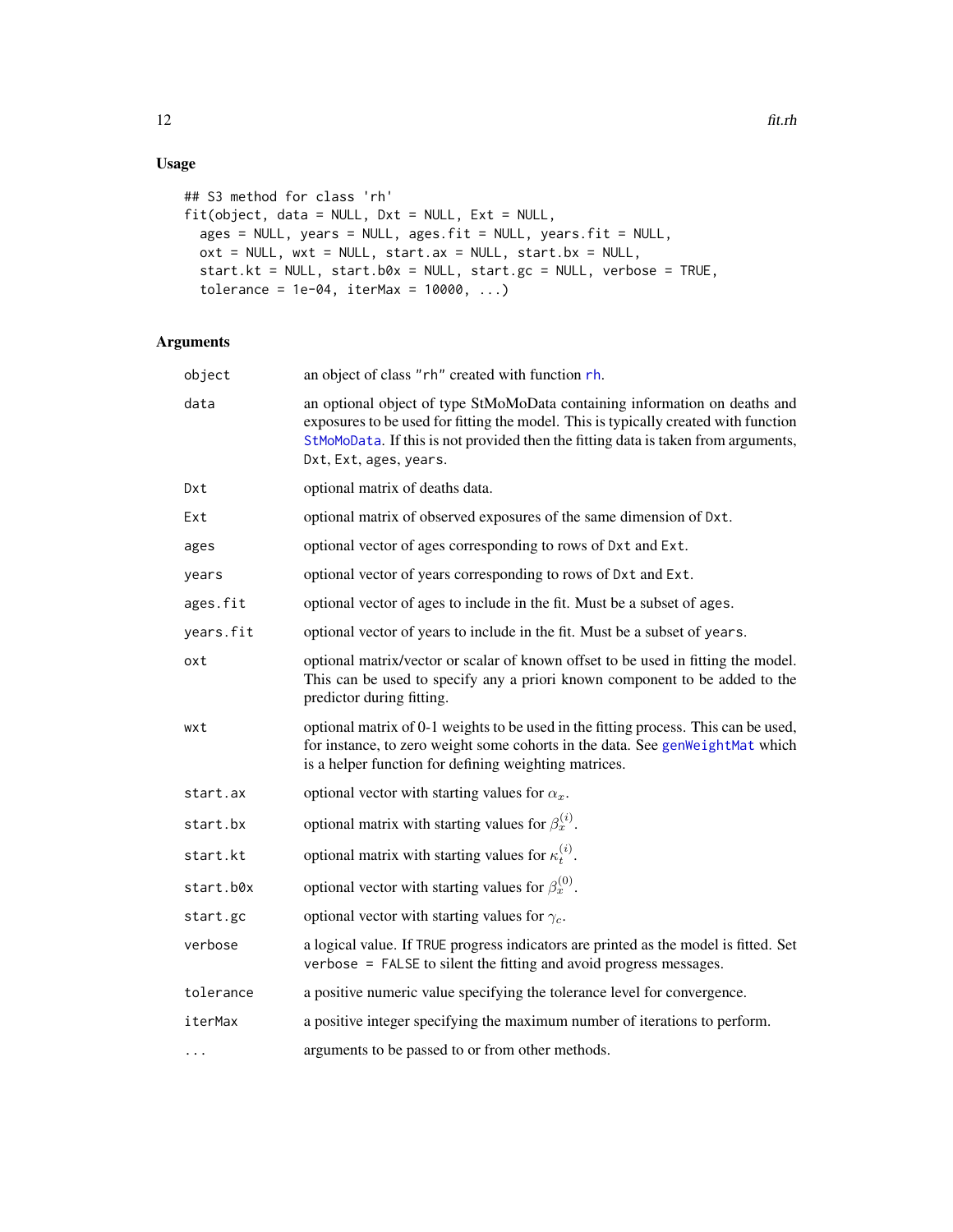#### fit.rh 13

Value

| model        | the object of class "rh" defining the fitted stochastic mortality model.                                                                                                                                                                                                                                                                        |
|--------------|-------------------------------------------------------------------------------------------------------------------------------------------------------------------------------------------------------------------------------------------------------------------------------------------------------------------------------------------------|
| ax           | vector with the fitted values of the static age function $\alpha_x$ . If the model does not<br>have a static age function or failed to fit this is set to NULL.                                                                                                                                                                                 |
| bx           | matrix with the values of the period age-modulating functions $\beta_x^{(i)}$ , $i = 1, , N$ .<br>If the $i$ -th age-modulating function is non-parametric (e.g. as in the Lee-Carter<br>model) bx[, i] contains the estimated values. If the model does not have any<br>age-period terms (i.e. $N = 0$ ) or failed to fit this is set to NULL. |
| kt           | matrix with the values of the fitted period indexes $\kappa_t^{(i)}$ , $i = 1, , N$ . kt[i, ]<br>contains the estimated values of the $i$ -th period index. If the model does not<br>have any age-period terms (i.e. $N = 0$ ) or failed to fit this is set to NULL.                                                                            |
| b0x          | vector with the values of the cohort age-modulating function $\beta_x^{(0)}$ . If the age-<br>modulating function is non-parametric b0x contains the estimated values. If the<br>model does not have a cohort effect or failed to fit this is set to NULL.                                                                                      |
| gc           | vector with the fitted cohort index $\gamma_c$ . If the model does not have a cohort effect<br>or failed to fit this is set to NULL.                                                                                                                                                                                                            |
| data         | StMoMoData object provided for fitting the model.                                                                                                                                                                                                                                                                                               |
| Dxt          | matrix of deaths used in the fitting.                                                                                                                                                                                                                                                                                                           |
| Ext          | matrix of exposures used in the fitting.                                                                                                                                                                                                                                                                                                        |
| oxt          | matrix of known offset values used in the fitting.                                                                                                                                                                                                                                                                                              |
| wxt          | matrix of 0-1 weights used in the fitting.                                                                                                                                                                                                                                                                                                      |
| ages         | vector of ages used in the fitting.                                                                                                                                                                                                                                                                                                             |
| years        | vector of years used in the fitting.                                                                                                                                                                                                                                                                                                            |
| cohorts      | vector of cohorts used in the fitting.                                                                                                                                                                                                                                                                                                          |
| fittingModel | output from the iterative fitting algorithm.                                                                                                                                                                                                                                                                                                    |
| loglik       | log-likelihood of the model. If the fitting failed to converge this is set to NULL.                                                                                                                                                                                                                                                             |
| deviance     | deviance of the model. If the fitting failed to converge this is set to NULL.                                                                                                                                                                                                                                                                   |
| npar         | effective number of parameters in the model. If the fitting failed to converge this<br>is set to NULL.                                                                                                                                                                                                                                          |
| nobs         | number of observations in the model fit. If the fitting failed to converge this is<br>set to NULL.                                                                                                                                                                                                                                              |
| fail         | TRUE if a model could not be fitted and FALSE otherwise.                                                                                                                                                                                                                                                                                        |
| conv         | TRUE if the model fitting converged and FALSE if it didn't.                                                                                                                                                                                                                                                                                     |

## References

Hunt, A., & Villegas, A. M. (2015). Robustness and convergence in the Lee-Carter model with cohorts. Insurance: Mathematics and Economics, 64, 186-202.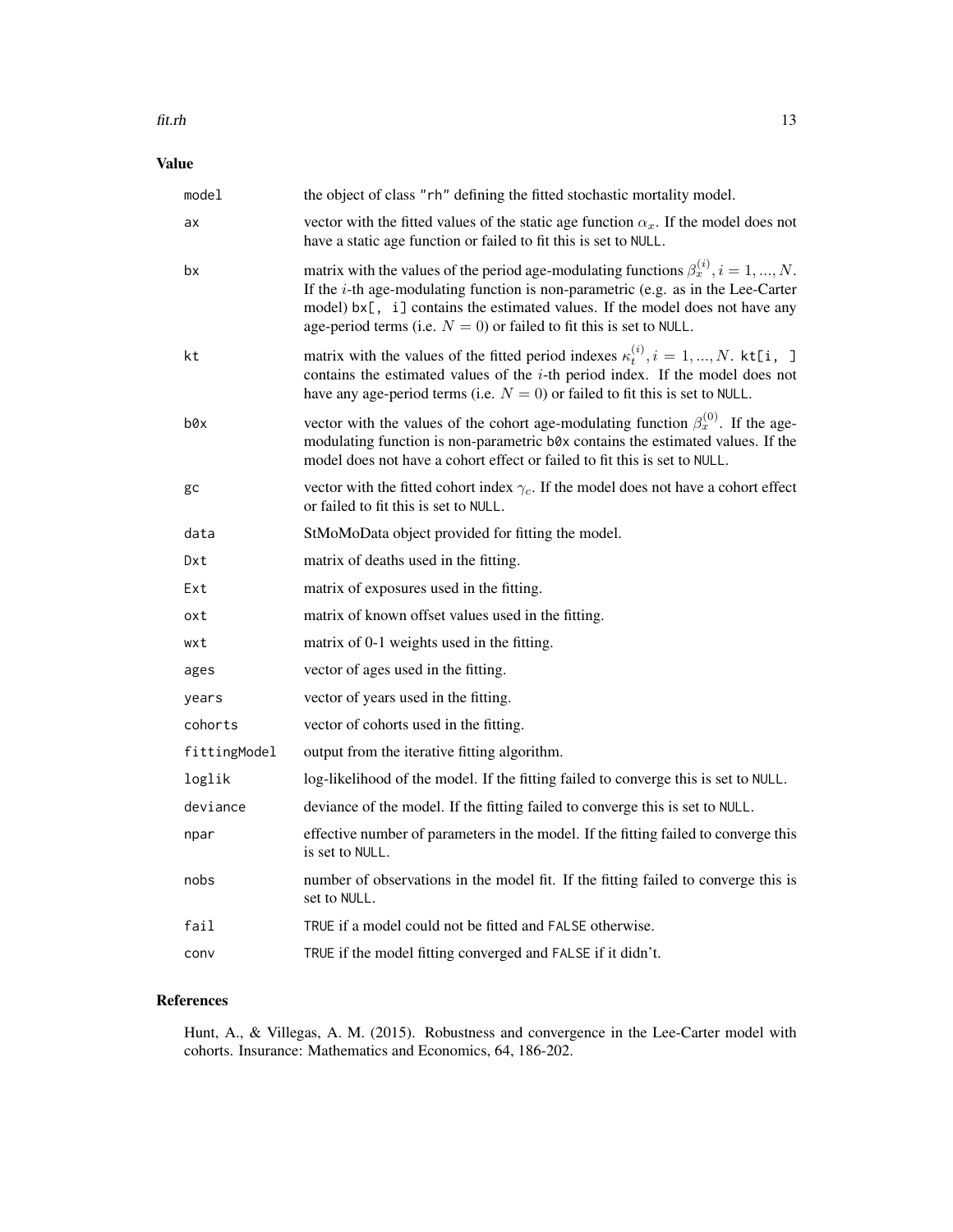#### <span id="page-13-0"></span>Examples

```
LCfit \le fit(lc(), data = EWMaleData, ages.fit = 55:89)
wxt <- genWeightMat(55:89, EWMaleData$years, clip = 3)
RHfit <- fit(rh(), data = EWMaleData, ages.fit = 55:89,
             wxt = wxt, start.ax = LCfit$ax,
             start.bx = LCfit$bx, start.kt = LCfit$kt)
plot(RHfit)
#Impose approximate constraint as in Hunt and Villegas (2015)
## Not run:
RHapprox <- rh(approxConst = TRUE)
RHapproxfit <- fit(RHapprox, data = EWMaleData, ages.fit = 55:89,
                    wxt = wxt)
plot(RHapproxfit)
## End(Not run)
```
<span id="page-13-1"></span>fit.StMoMo *Fit a Stochastic Mortality Model*

#### Description

Fit a Stochastic Mortality Model to a given data set. The fitting is done using package gnm.

#### Usage

```
## S3 method for class 'StMoMo'
fit(object, data = NULL, Dxt = NULL, Ext = NULL,ages = NULL, years = NULL, ages.fit = NULL, years.fit = NULL,
 ext = NULL, wxt = NULL, start.ax = NULL, start.bx = NULL,
  start.kt = NULL, start.b0x = NULL, start.gc = NULL, verbose = TRUE,
  ...)
```
#### Arguments

| object | an object of class "StMoMo" defining the stochastic mortality model.                                                                                                                                                                                                              |
|--------|-----------------------------------------------------------------------------------------------------------------------------------------------------------------------------------------------------------------------------------------------------------------------------------|
| data   | an optional object of type StMoMoData containing information on deaths and<br>exposures to be used for fitting the model. This is typically created with function<br>StMoMoData. If this is not provided then the fitting data is taken from arguments,<br>Dxt, Ext, ages, years. |
| Dxt    | optional matrix of deaths data.                                                                                                                                                                                                                                                   |
| Ext    | optional matrix of observed exposures of the same dimension of Dxt.                                                                                                                                                                                                               |
| ages   | optional vector of ages corresponding to rows of Dxt and Ext.                                                                                                                                                                                                                     |
| years  | optional vector of years corresponding to rows of Dxt and Ext.                                                                                                                                                                                                                    |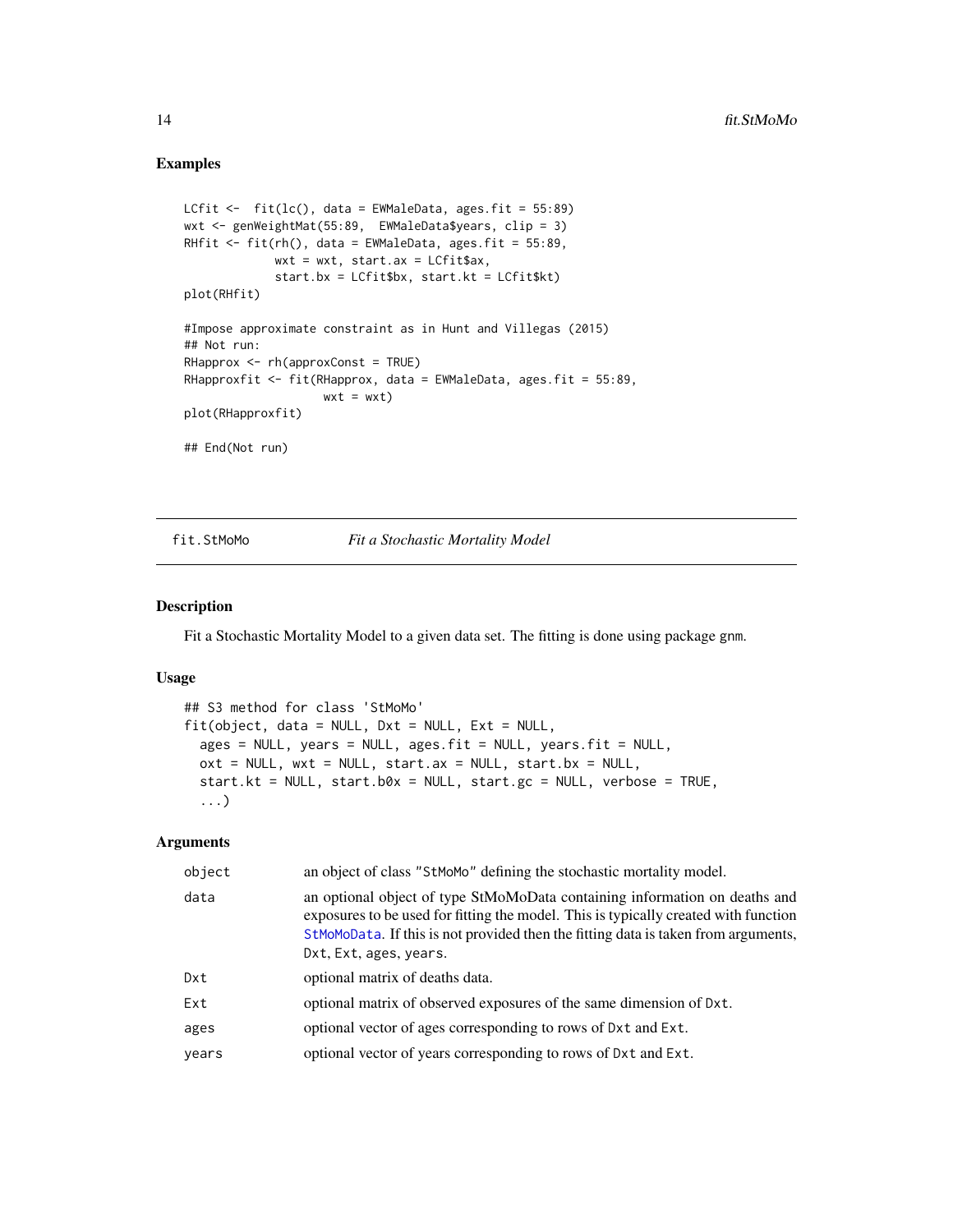#### <span id="page-14-0"></span>fit.StMoMo 15

| ages.fit  | optional vector of ages to include in the fit. Must be a subset of ages.                                                                                                                                                      |
|-----------|-------------------------------------------------------------------------------------------------------------------------------------------------------------------------------------------------------------------------------|
| years.fit | optional vector of years to include in the fit. Must be a subset of years.                                                                                                                                                    |
| oxt       | optional matrix/vector or scalar of known offset to be used in fitting the model.<br>This can be used to specify any a priori known component to be added to the<br>predictor during fitting.                                 |
| wxt       | optional matrix of 0-1 weights to be used in the fitting process. This can be used,<br>for instance, to zero weight some cohorts in the data. See genWeightMat which<br>is a helper function for defining weighting matrices. |
| start.ax  | optional vector with starting values for $\alpha_x$ .                                                                                                                                                                         |
| start.bx  | optional matrix with starting values for $\beta_x^{(i)}$ .                                                                                                                                                                    |
| start.kt  | optional matrix with starting values for $\kappa_t^{(i)}$ .                                                                                                                                                                   |
| start.b0x | optional vector with starting values for $\beta_x^{(0)}$ .                                                                                                                                                                    |
| start.gc  | optional vector with starting values for $\gamma_c$ .                                                                                                                                                                         |
| verbose   | a logical value. If TRUE progress indicators are printed as the model is fitted. Set<br>verbose = FALSE to silent the fitting and avoid progress messages.                                                                    |
|           | arguments to be passed to or from other methods. This can be used to control<br>the fitting parameters of gnm. See gnm.                                                                                                       |

## Details

Fitting is done using function [gnm](#page-0-0) within package gnm. This is equivalent to minimising (maximising) the deviance (log-likelihood) of the model. Ages and years in the data should be of type numeric. Data points with zero exposure are assigned a zero weight and are ignored in the fitting process. Similarly, NA are assigned a zero weight and ignored in the fitting process. Parameter estimates can be plotted using function [plot.fitStMoMo](#page-32-1).

## Value

A list with class "fitStMoMo" with components:

| model | the object of class "StMoMo" defining the fitted stochastic mortality model.                                                                                                                                                                                                                                                                    |
|-------|-------------------------------------------------------------------------------------------------------------------------------------------------------------------------------------------------------------------------------------------------------------------------------------------------------------------------------------------------|
| ax    | vector with the fitted values of the static age function $\alpha_x$ . If the model does not<br>have a static age function or failed to fit this is set to NULL.                                                                                                                                                                                 |
| bx    | matrix with the values of the period age-modulating functions $\beta_x^{(i)}$ , $i = 1, , N$ .<br>If the $i$ -th age-modulating function is non-parametric (e.g. as in the Lee-Carter<br>model) bx[, i] contains the estimated values. If the model does not have any<br>age-period terms (i.e. $N = 0$ ) or failed to fit this is set to NULL. |
| kt    | matrix with the values of the fitted period indexes $\kappa_t^{(i)}$ , $i = 1, , N$ . kt[i, ]<br>contains the estimated values of the $i$ -th period index. If the model does not<br>have any age-period terms (i.e. $N = 0$ ) or failed to fit this is set to NULL.                                                                            |
| b0x   | vector with the values of the cohort age-modulating function $\beta_x^{(0)}$ . If the age-<br>modulating function is non-parametric b0x contains the estimated values. If the<br>model does not have a cohort effect or failed to fit this is set to NULL.                                                                                      |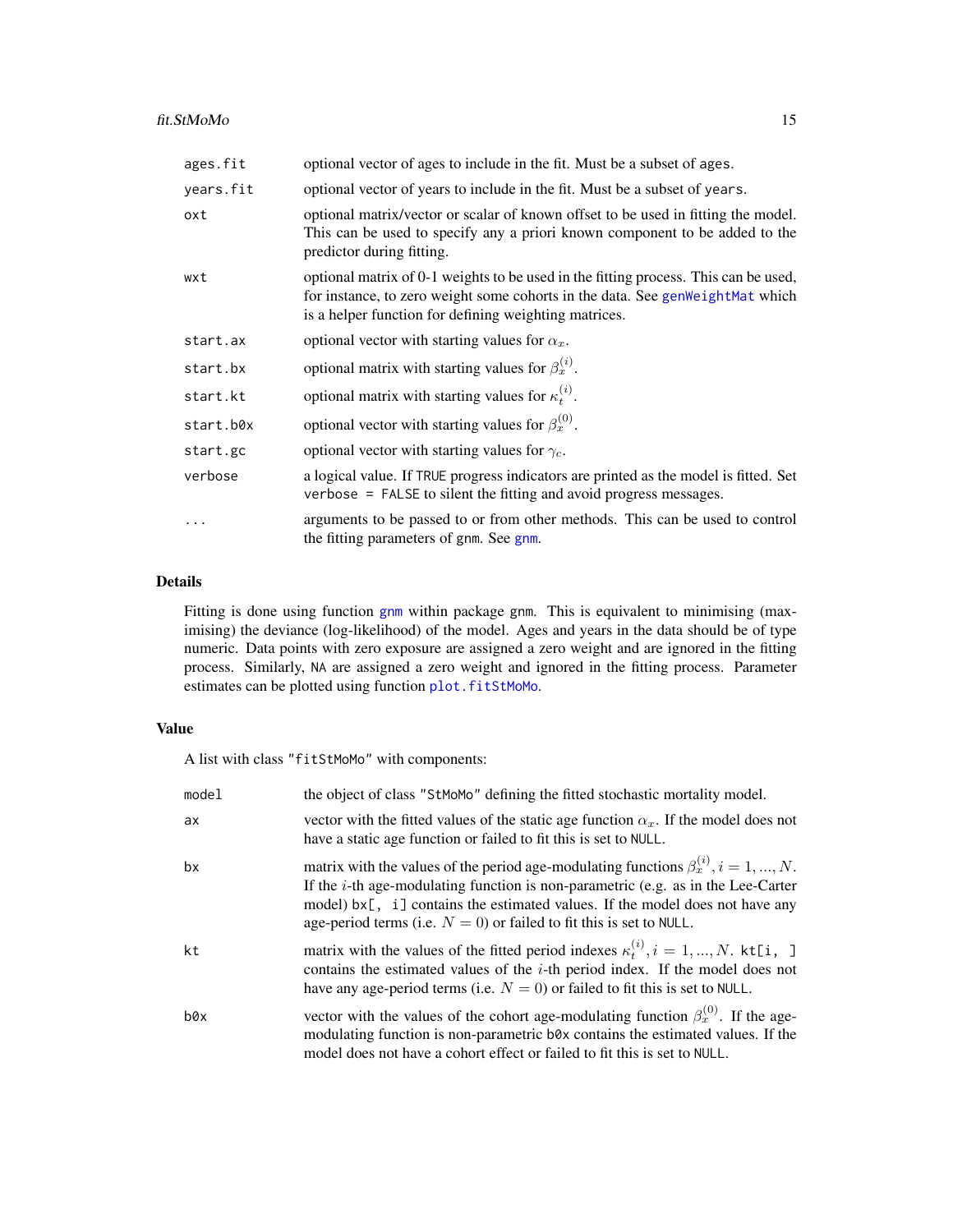<span id="page-15-0"></span>

| gc           | vector with the fitted cohort index $\gamma_c$ . If the model does not have a cohort effect<br>or failed to fit this is set to NULL. |
|--------------|--------------------------------------------------------------------------------------------------------------------------------------|
| data         | StMoMoData object provided for fitting the model.                                                                                    |
| Dxt          | matrix of deaths used in the fitting.                                                                                                |
| Ext          | matrix of exposures used in the fitting.                                                                                             |
| oxt          | matrix of known offset values used in the fitting.                                                                                   |
| wxt          | matrix of 0-1 weights used in the fitting.                                                                                           |
| ages         | vector of ages used in the fitting.                                                                                                  |
| years        | vector of years used in the fitting.                                                                                                 |
| cohorts      | vector of cohorts used in the fitting.                                                                                               |
| fittingModel | output from the call to gnm used to fit the model. If the fitting failed to converge<br>this is set to NULL.                         |
| loglik       | log-likelihood of the model. If the fitting failed to converge this is set to NULL.                                                  |
| deviance     | deviance of the model. If the fitting failed to converge this is set to NULL.                                                        |
| npar         | effective number of parameters in the model. If the fitting failed to converge this<br>is set to NULL.                               |
| nobs         | number of observations in the model fit. If the fitting failed to converge this is<br>set to NULL.                                   |
| fail         | TRUE if a model could not be fitted and FALSE otherwise.                                                                             |
| conv         | TRUE if the model fitting converged and FALSE if it didn't.                                                                          |
|              |                                                                                                                                      |

@seealso [StMoMoData](#page-50-1), [genWeightMat](#page-22-1), [plot.fitStMoMo](#page-32-1), [EWMaleData](#page-8-1)

```
# Lee-Carter model only for older ages
LCfit <- fit(lc(), data = EWMaleData, ages.fit = 55:89)
plot(LCfit)
# Use arguments Dxt, Ext, ages, years to pass fitting data
LCfit <- fit(lc(), Dxt = EWMaleData$Dxt, Ext = EWMaleData$Ext,
             ages = EWMaleData$ages, years = EWMaleData$years,
             ages.fit = 55:89)
plot(LCfit)
# APC model weigthing out the 3 first and last cohorts
wxt <- genWeightMat(EWMaleData$ages, EWMaleData$years, clip = 3)
APCfit \leq fit(apc(), data = EWMaleData, wxt = wxt)
plot(APCfit, parametricbx = FALSE, nCol = 3)
# Set verbose = FALSE for silent fitting
APCfit \leftarrow fit(apc(), data = EWMaleData, wxt = wxt,
              verbose = FALSE)
## Not run:
```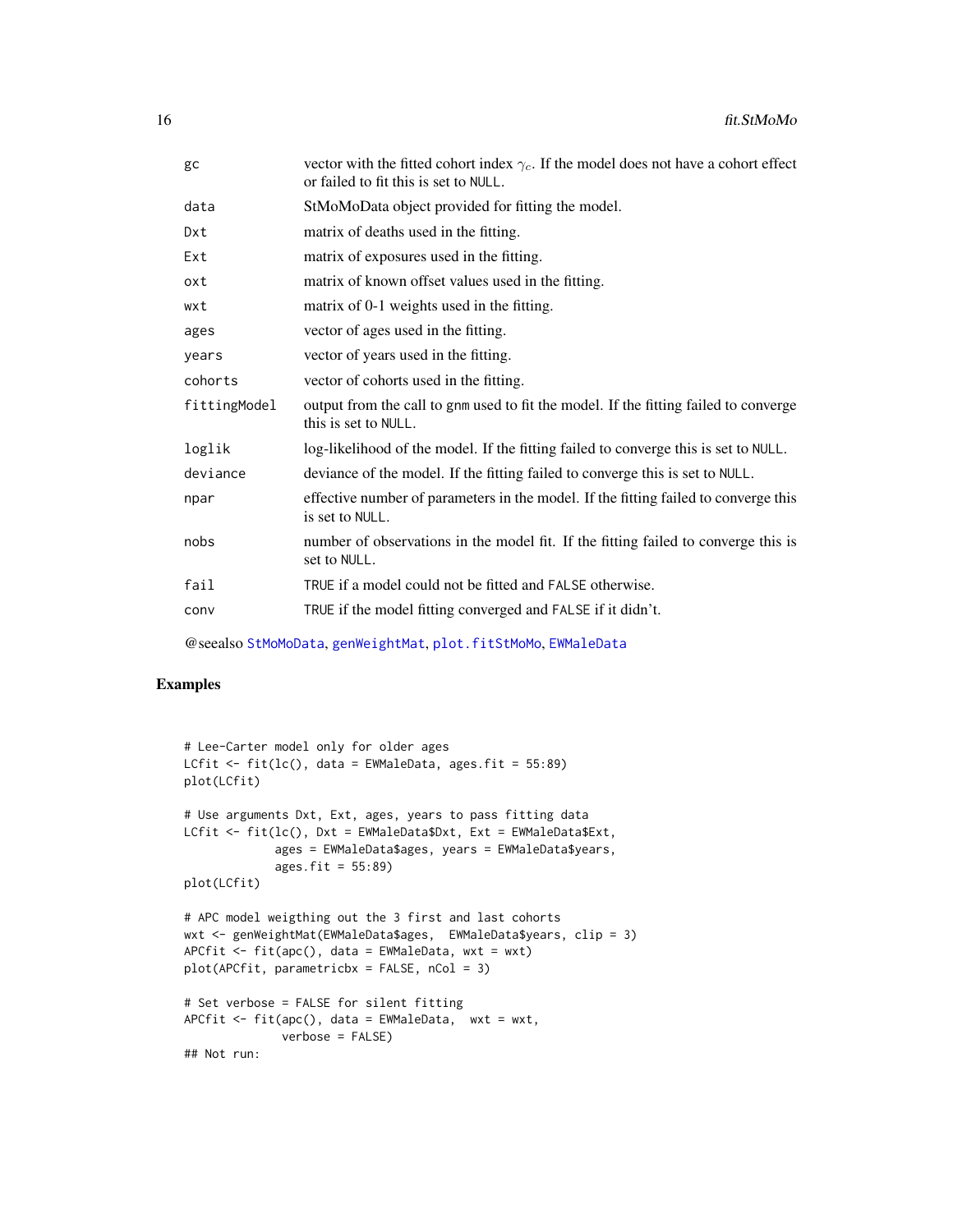```
# Poisson Lee-Carter model with the static age function set to
 # the mean over time of the log-death rates
 constLCfix_ax <- function(ax, bx, kt, b0x, gc, wxt, ages){
   c1 \leq -\text{sum}(bx, \text{na.rm = TRUE})bx <- bx / c1
   kt <- kt * c1
   list(ax = ax, bx = bx, kt = kt, b0x = b0x, gc = gc)}
 LCfix_ax <- StMoMo(link = "log", staticAgeFun = FALSE,
                     periodAgeFun = "NP", constFun = constLCfix_ax)
 LCfix_axfit <- fit(LCfix_ax, data= EWMaleData,
                     oxt = rowMeans(log(EWMaleData$Dxt / EWMaleData$Ext)))
 plot(LCfix_axfit)
## End(Not run)
```
<span id="page-16-1"></span>fitted.fitStMoMo *Compute fitted values for a Stochastic Mortality Model*

#### Description

Returns fitted values for the data used in fitting a Stochastic Mortality Model.

#### Usage

```
## S3 method for class 'fitStMoMo'
fitted(object, type = c("link", "rates", "deaths"), ...)
```
#### Arguments

| object  | an object of class "fitst MoMo" with the fitted parameters of a stochastic mor-<br>tality model.                        |
|---------|-------------------------------------------------------------------------------------------------------------------------|
| type    | the type of the fitted values that should be returned. The alternatives are "link" (default),<br>"rates", and "deaths". |
| $\cdot$ | other arguments.                                                                                                        |

#### Value

A matrix with the fitted values.

```
LCfit \le fit(lc(), data = EWMaleData, ages.fit = 55:89)
matplot(LCfit$ages, fitted(LCfit), type = "l", lty = 1,
        col = rainbow(length(LCfit$years)), xlab = "year",
        ylab = "log death rate", main = "Fitted rates")
uxthat <- fitted(LCfit, type = "rates")
uxt <- LCfit$Dxt / LCfit$Ext
```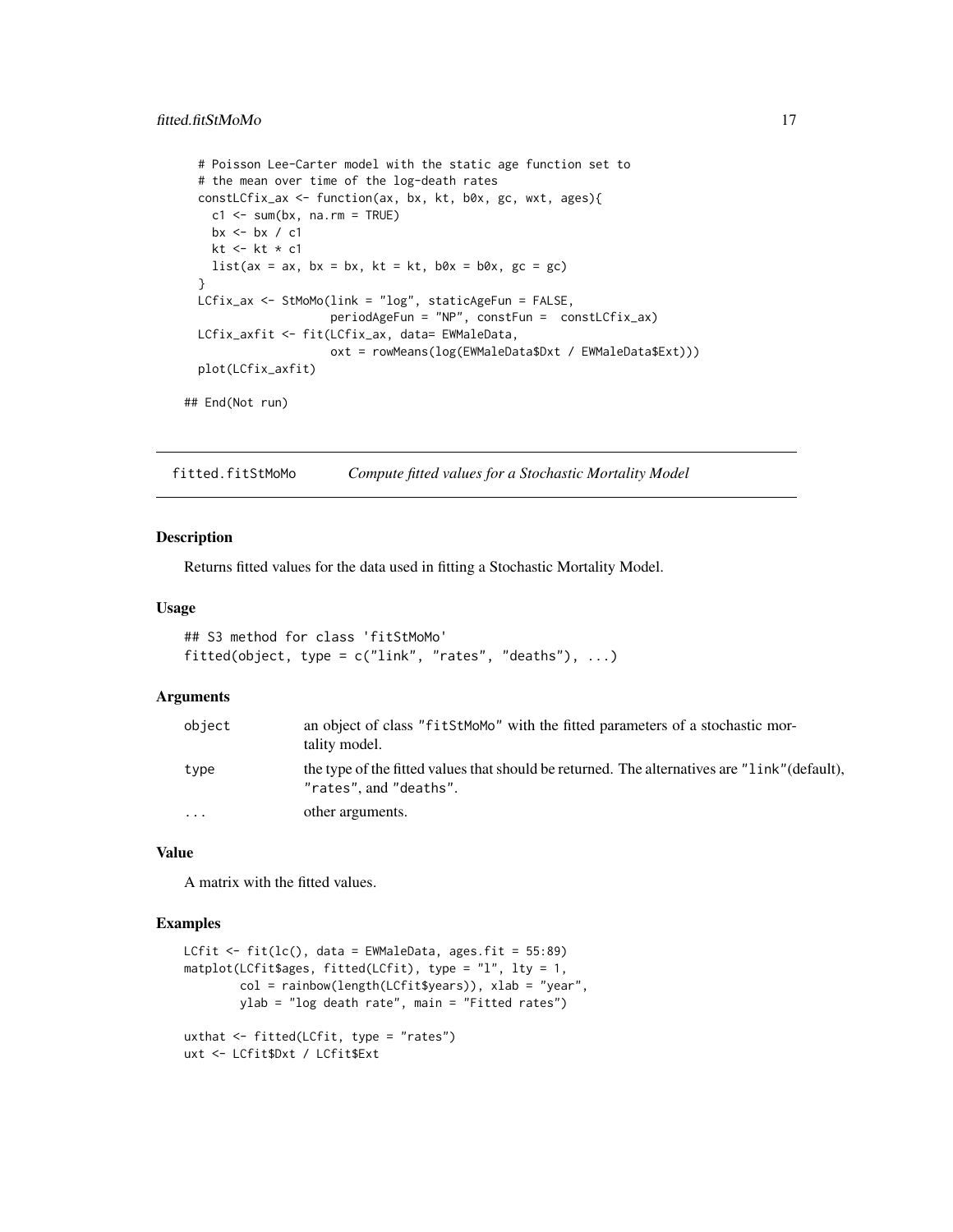```
plot(LCfit$years, uxt["65", ], xlab = "year", ylab = "death rate",
     main = "fitted vs. observed rates at age 65")
lines(LCfit$years, uxthat["65", ])
```
<span id="page-17-1"></span>forecast.fitStMoMo *Forecast mortality rates using a Stochastic Mortality Model*

#### Description

Forecast mortality rates using a Stochastic Mortality Model fit. The period indexes  $\kappa_t^{(i)}$ ,  $i = 1,..N$ , are forecasted using ether a Multivariate Random Walk with Drift (MRWD) or  $N$  independent ARIMA(p, d, q) models. The cohort index  $\gamma_{t-x}$  is forecasted using an ARIMA(p, d, q). By default an  $ARIMA(1, 1, 0)$  with a constant is used.

#### Usage

```
## S3 method for class 'fitStMoMo'
forecast(object, h = 50, level = c(80, 95),
 ext = NULL, gc.order = c(1, 1, 0), gc.include. constant = TRUE,
  jumpchoice = c("fit", "actual"), kt.method = c("mrwd", "iarima"),
  kt.order = NULL, kt.include.constant = TRUE, kt.lookback = NULL,
 gc. lookback = NULL, ...)
```
#### Arguments

| object              | an object of class "fitStMoMo" with the fitted parameters of a stochastic mor-<br>tality model.                                                                                                                                         |
|---------------------|-----------------------------------------------------------------------------------------------------------------------------------------------------------------------------------------------------------------------------------------|
| h                   | number of years ahead to forecast.                                                                                                                                                                                                      |
| level               | confidence level for prediction intervals of the period and cohort indices.                                                                                                                                                             |
| oxt                 | optional matrix/vector or scalar of known offset to be added in the forecasting.<br>This can be used to specify any a priori known component to be added to the<br>forecasted predictor.                                                |
| gc.order            | a specification of the ARIMA model for the cohort effect: the three components<br>$(p, d, q)$ are the AR order, the degree of differencing, and the MA. The default<br>is an ARIMA $(1, 1, 0)$ .                                        |
| gc.include.constant |                                                                                                                                                                                                                                         |
|                     | a logical value indicating if the ARIMA model should include a constant value.<br>The default is TRUE.                                                                                                                                  |
| jumpchoice          | option to select the jump-off rates, i.e. the rates from the final year of observa-<br>tion, to use in projections of mortality rates. "fit" (default) uses the fitted rates<br>and "actual" uses the actual rates from the final year. |
| kt.method           | optional forecasting method for the period index. The alternatives are "mrwd" (default)<br>and "iarima". See details.                                                                                                                   |

<span id="page-17-0"></span>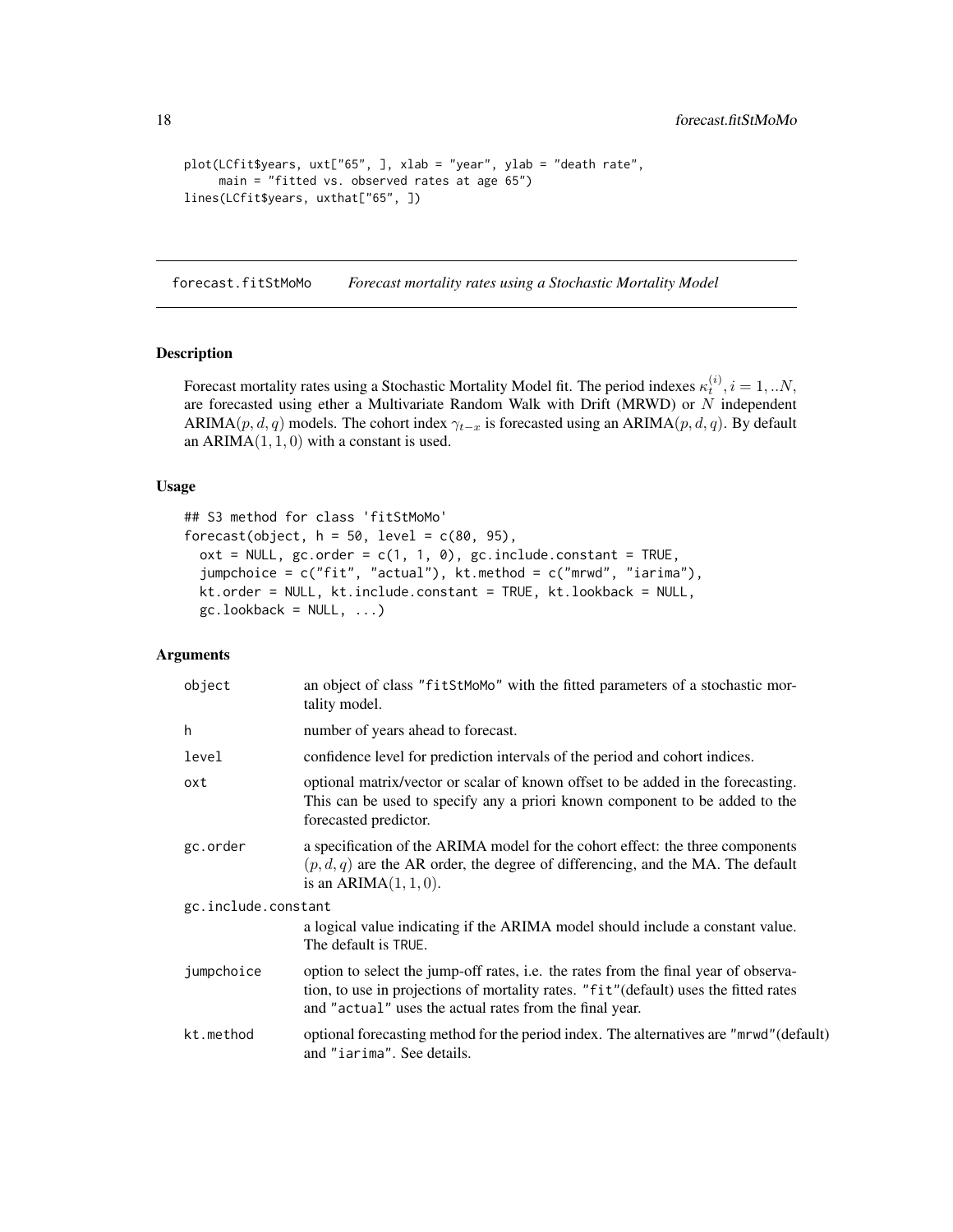<span id="page-18-0"></span>

| kt.order            | an optional matrix with one row per period index specifying the ARIMA mod-<br>els: for the ith row (ith period index) the three components $(p, d, q)$ are the AR<br>order, the degree of differencing, and the MA order. If absent the arima models<br>are fitted using auto. arima. This argument is only used when kt. method is<br>"iarima". |
|---------------------|--------------------------------------------------------------------------------------------------------------------------------------------------------------------------------------------------------------------------------------------------------------------------------------------------------------------------------------------------|
| kt.include.constant |                                                                                                                                                                                                                                                                                                                                                  |
|                     | an optional vector of logical values indicating if the ARIMA model for the ith<br>period index should include a constant value. The default is TRUE. This argument<br>is only used when kt.method is "iarima".                                                                                                                                   |
| kt.lookback         | optional argument to specify the look-back window to use in the estimation<br>of the time series model for the period indexes. By default all the estimated<br>values are used. If kt. lookback is provided then the last kt. lookback years of<br>$\kappa_i^{(i)}$ , $i = 1, N$ , are used.                                                     |
| gc.lookback         | optional argument to specify the look-back window to use in the estimation of<br>the ARIMA model for the cohort effect. By default all the estimated values are<br>used in estimating the ARIMA model. If gc. lookback is provided then the last<br>gc. lookback years of $\gamma_{t-x}$ are used.                                               |
| $\ddotsc$           | other arguments for <i>iarima</i> .                                                                                                                                                                                                                                                                                                              |

## Details

If kt.method is "mrwd", fitting and forecasting of the time series model for the period indexes is done with a Multivariate Random Walk with Drift using the function [mrwd](#page-30-1).

If kt.method is "iarima", fitting and forecasting of the time series model for the period indexes is done with  $N$  independent arima models using the function [iarima](#page-23-1). See this latter function for details on input arguments kt.order and kt.include.constant.

Fitting and forecasting of the ARIMA model for the cohort index is done with function [Arima](#page-0-0) from package **forecast**. See the latter function for further details on input arguments gc.order and gc.include.constant.

Note that in some cases forecast of the cohort effects may be needed for a horizon longer than h. This is the case when in the fitted model the most recent cohorts have been zero weighted. The forecasted cohorts can be seen in gc.f\$cohorts.

## Value

A list of class "forStMoMo" with components:

| rates | a matrix with the point forecast of the rates.                                                                                                                                                                                                                                                                                                                                                       |
|-------|------------------------------------------------------------------------------------------------------------------------------------------------------------------------------------------------------------------------------------------------------------------------------------------------------------------------------------------------------------------------------------------------------|
| ages  | vector of ages corresponding to the rows of rates.                                                                                                                                                                                                                                                                                                                                                   |
| vears | vector of years for which a forecast has been produced. This corresponds to the<br>columns of rates.                                                                                                                                                                                                                                                                                                 |
| kt.f  | forecasts of period indexes of the model. This is a list with the model fitted<br>to $\kappa_t$ ; the mean(central) forecast, the lower and upper limits of the prediction<br>intervals; the confidence level associated with the prediction intervals; and the<br>years for which a forecast was produced. If the model does not have any age-<br>period terms (i.e. $N = 0$ ) this is set to NULL. |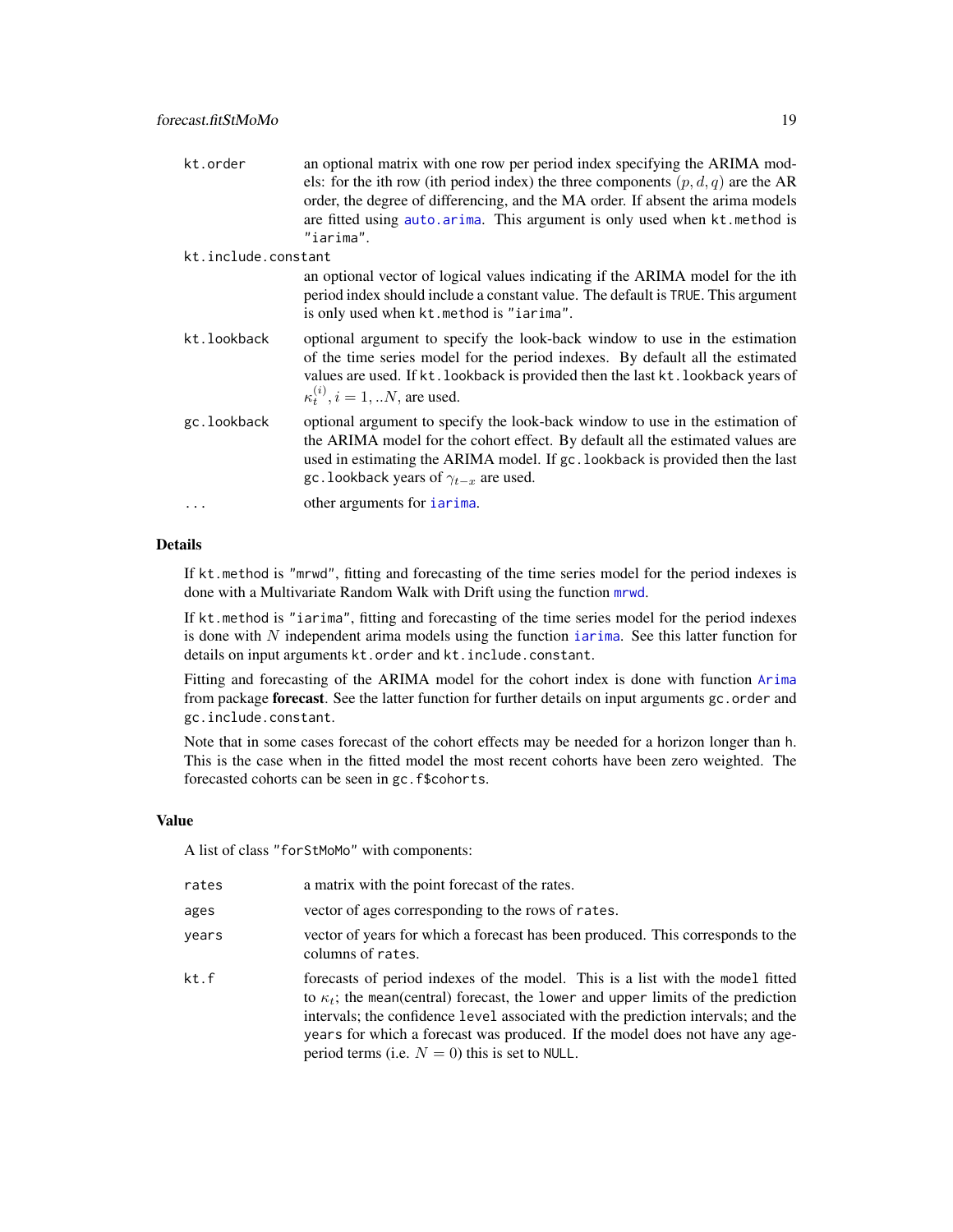| gc.f       | forecasts of cohort index of the model. This is a list with the model fitted to $\gamma_c$ ;<br>the mean(point) forecast, the lower and upper limits of the prediction intervals;<br>the confidence level associated with the prediction intervals; and the cohorts<br>for which a forecast was produced. If the mortality model does not have a cohort<br>effect this is set to NULL. |
|------------|----------------------------------------------------------------------------------------------------------------------------------------------------------------------------------------------------------------------------------------------------------------------------------------------------------------------------------------------------------------------------------------|
| oxt.f      | the offset used in the forecast.                                                                                                                                                                                                                                                                                                                                                       |
| fitted     | a matrix with the fitted in-sample rates of the model for the years for which the<br>mortality model was fitted.                                                                                                                                                                                                                                                                       |
| model      | the model fit from which the forecast was produced.                                                                                                                                                                                                                                                                                                                                    |
| jumpchoice | Jump-off method used in the forecast.                                                                                                                                                                                                                                                                                                                                                  |
| kt.method  | method used in the forecast of the period index.                                                                                                                                                                                                                                                                                                                                       |
|            |                                                                                                                                                                                                                                                                                                                                                                                        |

```
#Lee-Carter (random walk with drift)
LCfit \le fit(lc(), data = EWMaleData, ages.fit = 55:89)
LCfor <- forecast(LCfit)
plot(LCfor)
#Lee-Carter (forecast with ARIMA(1,1,2) with drift )
LCfor.iarima1 <- forecast(LCfit, kt.method = "iarima", kt.order = c(1, 1, 2))
plot(LCfor.iarima1)
#Lee-Carter (forecast with auto.arima)
LCfor.iarima2 <- forecast(LCfit, kt.method = "iarima")
plot(LCfor.iarima2)
#CBD (Multivariate random walk with drift)
CBDfit <- fit(cbd(), data = central2initial(EWMaleData), ages.fit = 55:89)
CBDfor <- forecast(CBDfit)
plot(CBDfor, parametricbx = FALSE)
#CBD (Independent Arima models)
kt.order <- matrix(c(1, 1, 2, #ARIMA(1, 1, 2) for k[1]
                     0, 1, 1), #ARIMA(0, 1, 1) for k[2]
                   nrow = 2, ncol = 3, byrow = TRUE)
CBDfor.iarima <- forecast(CBDfit, kt.method = "iarima", kt.order = kt.order)
plot(CBDfor.iarima, parametricbx = FALSE)
#APC: Compare forecast with different models for the cohort index
wxt <- genWeightMat(55:89, EWMaleData$years, clip = 3)
APCfit <- fit(apc(), data = EWMaleData, ages.fit = 55:89,
              wxt = wxt)APCfor1 <- forecast(APCfit)
plot(APCfor1, parametricbx = FALSE, nCol = 3)
APCfor2 \leftarrow forecast(APCfit, gc.order = c(0, 2, 2))
plot(APCfor2, only.gc = TRUE)
plot(c(APCfit$years, APCfor1$years),
     cbind(APCfor1$fitted, APCfor1$rates)["65", ],
     type = "1", xlab = "year", ylab = "Mortality rate at age 65",
```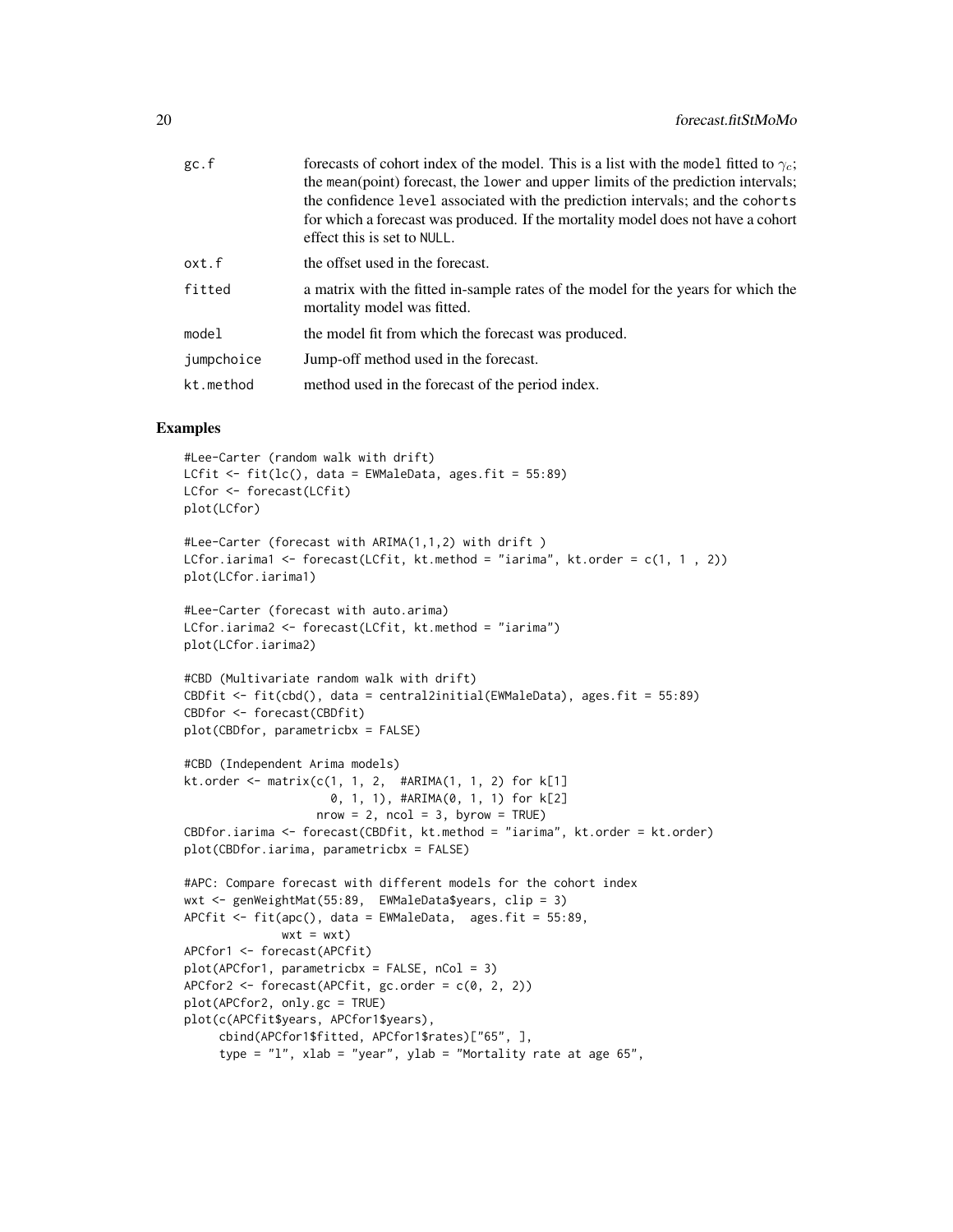```
main = "Forecasts with different models for gc")
lines(APCfor2$years, APCfor2$rates["65", ], col = "blue")
points(APCfit$years, (APCfit$Dxt / APCfit$Ext)["65", ], pch = 19)
#Compare Lee-Carter forecast using:
# 1. Fitted jump-off rates and all history for kt
# 2. Actual jump-off rates and all history for kt
# 3. Fitted jump-off rates and only history for
# the past 30 years of kt (i.e 1982-2011)
LCfor1 <- forecast(LCfit)
LCfor2 <- forecast(LCfit, jumpchoice = "actual")
LCfor3 <- forecast(LCfit, kt.lookback = 30)
plot(LCfit$years, (LCfit$Dxt / LCfit$Ext)["60", ],
     xlim = range(LCfit$years, LCfor1$years),
     ylim = range((LCfit$Dxt / LCfit$Ext)["60", ], LCfor1$rates["60", ],
                 LCfor2$rates["60", ], LCfor3$rates["60", ]),
     type = "p", xlab = "year", ylab = "rate",
     main = "Lee-Carter: Forecast of mortality rates at age 60")
lines(LCfit$years, fitted(LCfit, type = "rates")["60", ])
lines(LCfor1$years, LCfor1$rates["60", ], lty = 2)
lines(LCfor2$years, LCfor2$rates["60", ], lty = 3, col = "blue")
lines(LCfor3$years, LCfor3$rates["60", ], lty = 4, col = "red")
legend("topright",legend = c("Fitted jump-off", "Actual jump-off",
       "Fitted jump-off, 30 year look-back"),
       lty = 1:3, col = c("black", "blue", "red"))
```
forecast.iarima *Forecast independent arima series*

#### Description

Returns forecasts and other information for a group of independent arima series.

#### Usage

```
## S3 method for class 'iarima'
forecast(object, h = 10, level = c(80, 95), fan = FALSE,
  ...)
```
#### Arguments

| object | an object of class "iarima".                                                  |
|--------|-------------------------------------------------------------------------------|
| h.     | Number of periods for forecasting.                                            |
| level  | confidence level for prediction intervals.                                    |
| fan    | if TRUE, level is set to seq(50, 99, by = 1). This is suitable for fan plots. |
| .      | other arguments.                                                              |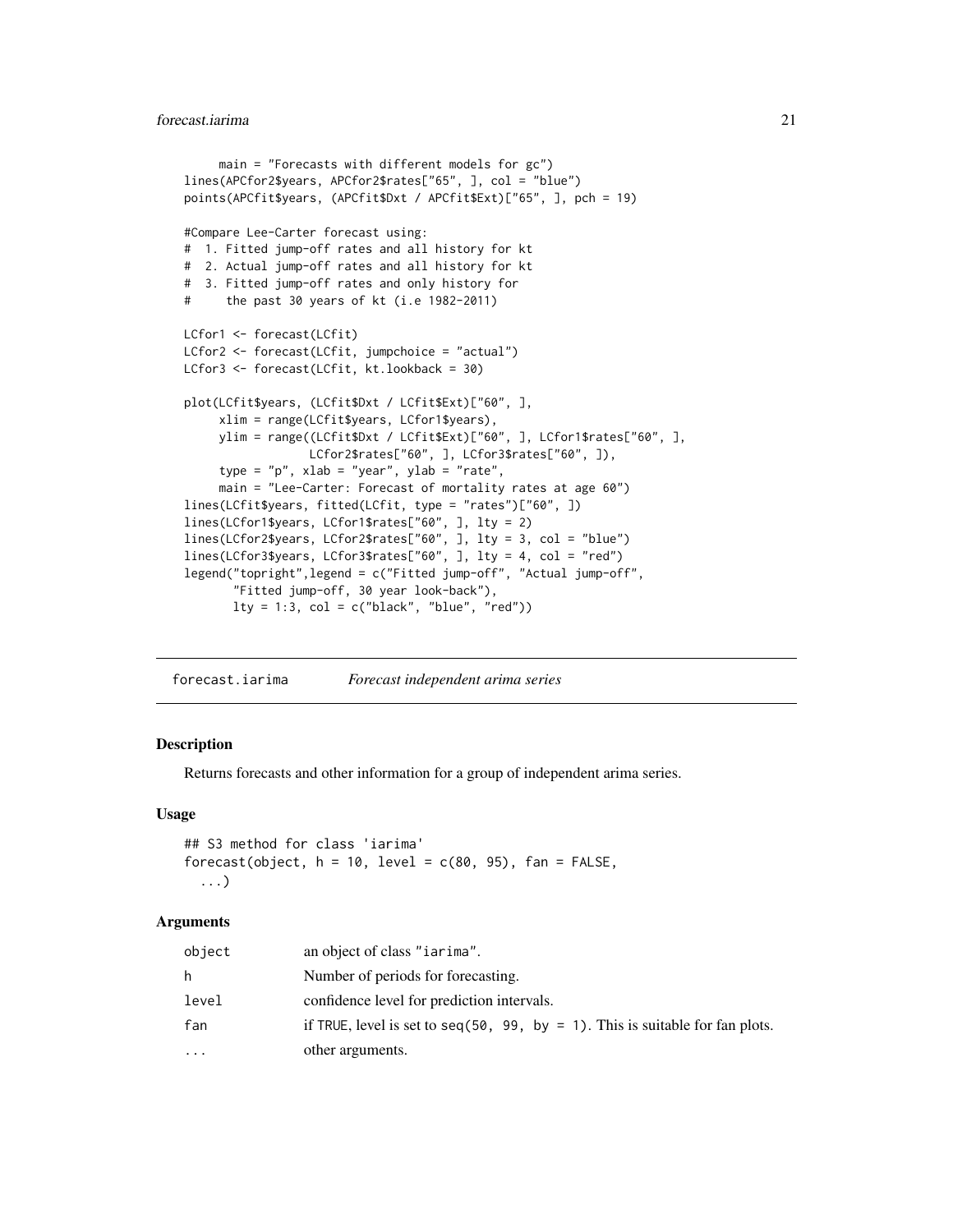## Value

An object of class "iarimaForecast" with components:

| model   | a list containing information about the fitted arima models.        |
|---------|---------------------------------------------------------------------|
| mean    | array with the central forecast.                                    |
| lower   | three dimensional array with lower limits for prediction intervals. |
| upper   | three dimensional array with upper limits for prediction intervals. |
| level   | the confidence values associated with the prediction intervals.     |
| @export |                                                                     |

forecast.mrwd *Forecast a Multivariate Random Walk with Drift*

## Description

Returns forecasts and other information for a Multivariate Random Walk with Drift model.

## Usage

```
## S3 method for class 'mrwd'
forecast(object, h = 10, level = c(80, 95), fan = FALSE,
  ...)
```
## Arguments

| object   | an object of class "mrwd".                                                        |
|----------|-----------------------------------------------------------------------------------|
| h.       | Number of periods for forecasting.                                                |
| level    | confidence level for prediction intervals.                                        |
| fan      | if TRUE, level is set to seq $(50, 99, by = 1)$ . This is suitable for fan plots. |
| $\cdots$ | other arguments.                                                                  |

## Value

An object of class "mrwdForecast" with components:

| model   | a list containing information about the fitted model.               |
|---------|---------------------------------------------------------------------|
| mean    | array with the central forecast.                                    |
| lower   | three dimensional array with lower limits for prediction intervals. |
| upper   | three dimensional array with upper limits for prediction intervals. |
| level   | the confidence values associated with the prediction intervals.     |
| @export |                                                                     |

<span id="page-21-0"></span>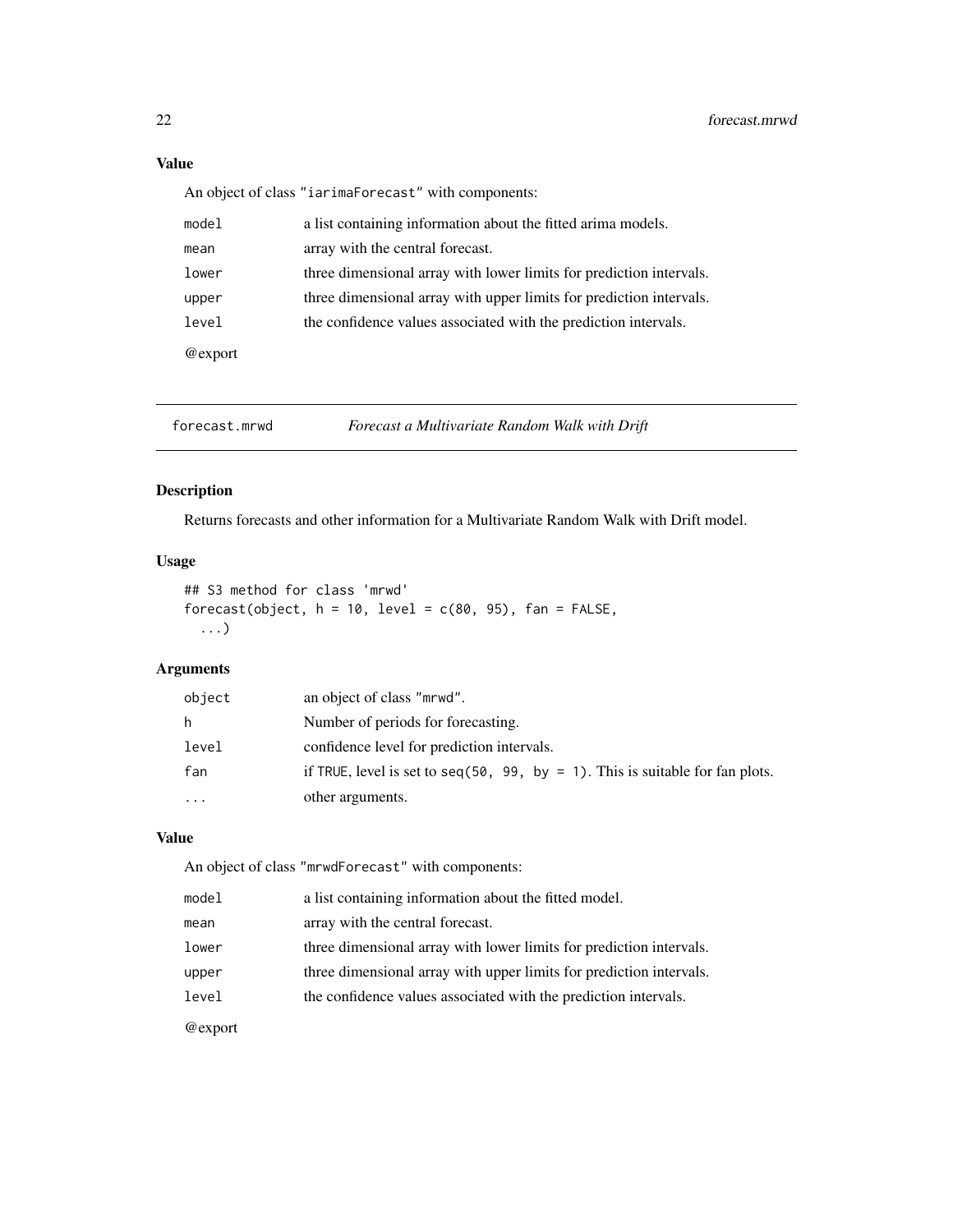<span id="page-22-1"></span><span id="page-22-0"></span>

Generates a weight matrix given a group of ages and years and a set of cohorts which are to be given zero weight. This is useful for excluding some data points when fitting a Stochastic Mortality Model (see [fit.StMoMo](#page-13-1)).

#### Usage

```
genWeightMat(ages, years, clip = 0, zeroCohorts = NULL)
```
#### Arguments

| ages        | vector of ages.                                                                                                                                 |
|-------------|-------------------------------------------------------------------------------------------------------------------------------------------------|
| years       | vector of years.                                                                                                                                |
| clip        | number of cohorts in the boundary to assign a zero weight. This can be be used<br>to zero weigh some of the first and last cohorts in the data. |
| zeroCohorts | other cohort for which a zero weight is to be assigned.                                                                                         |

#### Value

A 0-1 matrix with 0 for the zero-weighed cohorts.

## See Also

## [fit.StMoMo](#page-13-1)

```
#Zero-weight the first three and last three cohorts
wxt1 <- genWeightMat(55:89, EWMaleData$years, clip = 3)
APCfit1 <- fit(apc(), data = EWMaleData, ages.fit = 55:89,
               wxt = wxt1)plot(APCfit1, parametricbx = FALSE, nCol = 3)
#Also Zero-weight the 1886 cohort
wxt2 <- genWeightMat(55:89, EWMaleData$years, clip = 3,
                    zeroCohorts = 1886)
```

```
APCfit2 <- fit(apc(), data = EWMaleData, ages.fit = 55:89,
              wxt = wxt2)plot(APCfit2, parametricbx = FALSE, nCol = 3)
```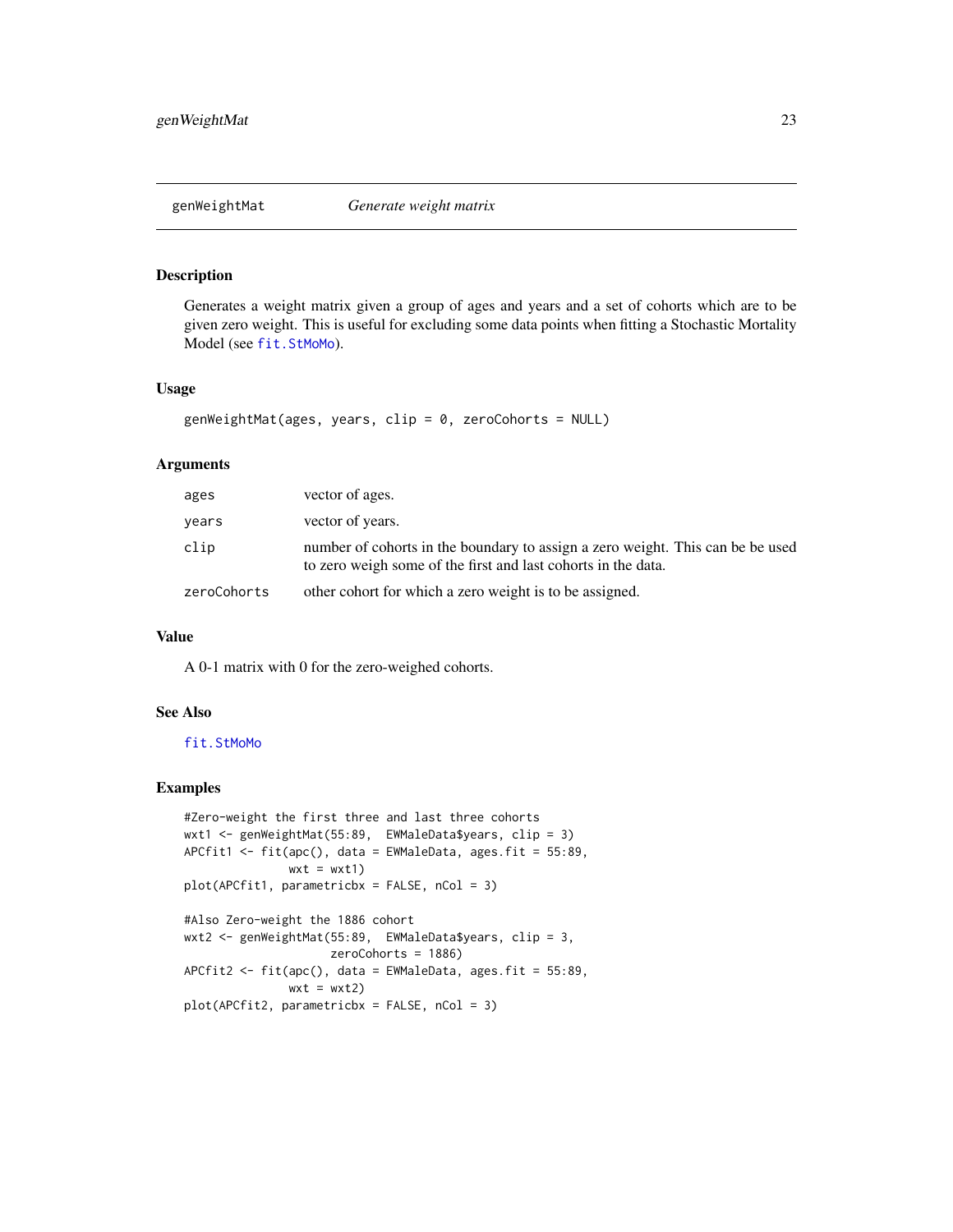<span id="page-23-1"></span><span id="page-23-0"></span>

Fits independent arima series to x, a multivariate time series.

#### Usage

```
iarima(x, order = NULL, include.constant = TRUE, ...)
```
## Arguments

| x                | numeric matrix with a multivariate time series. Series are arranged in rows with<br>columns representing time.                                                                                                                                                 |
|------------------|----------------------------------------------------------------------------------------------------------------------------------------------------------------------------------------------------------------------------------------------------------------|
| order            | an optional matrix with one row per time series specifying the ARIMA models:<br>for the ith row the three components $(p, d, q)$ are the AR order, the degree of<br>differencing, and the MA order. If absent the arima models are fitted using<br>auto.arima. |
| include.constant |                                                                                                                                                                                                                                                                |
|                  | an optional vector of logical values indicating if the ARIMA model for the ith<br>series should include a constant value. The default is TRUE. This parameter is<br>ignored if order is NULL.                                                                  |
| $\ddots$         | additional parameters for auto. arima                                                                                                                                                                                                                          |

## Details

The fitting of the ARIMA models for each time series is done with function [Arima](#page-0-0) from package forecast. See the latter function for further details on input arguments kt.order and kt.include.constant.

#### Value

an object of class "iarima" with components:

| models | a list with the arima models fitted to each time series. |
|--------|----------------------------------------------------------|
|        | the original time series.                                |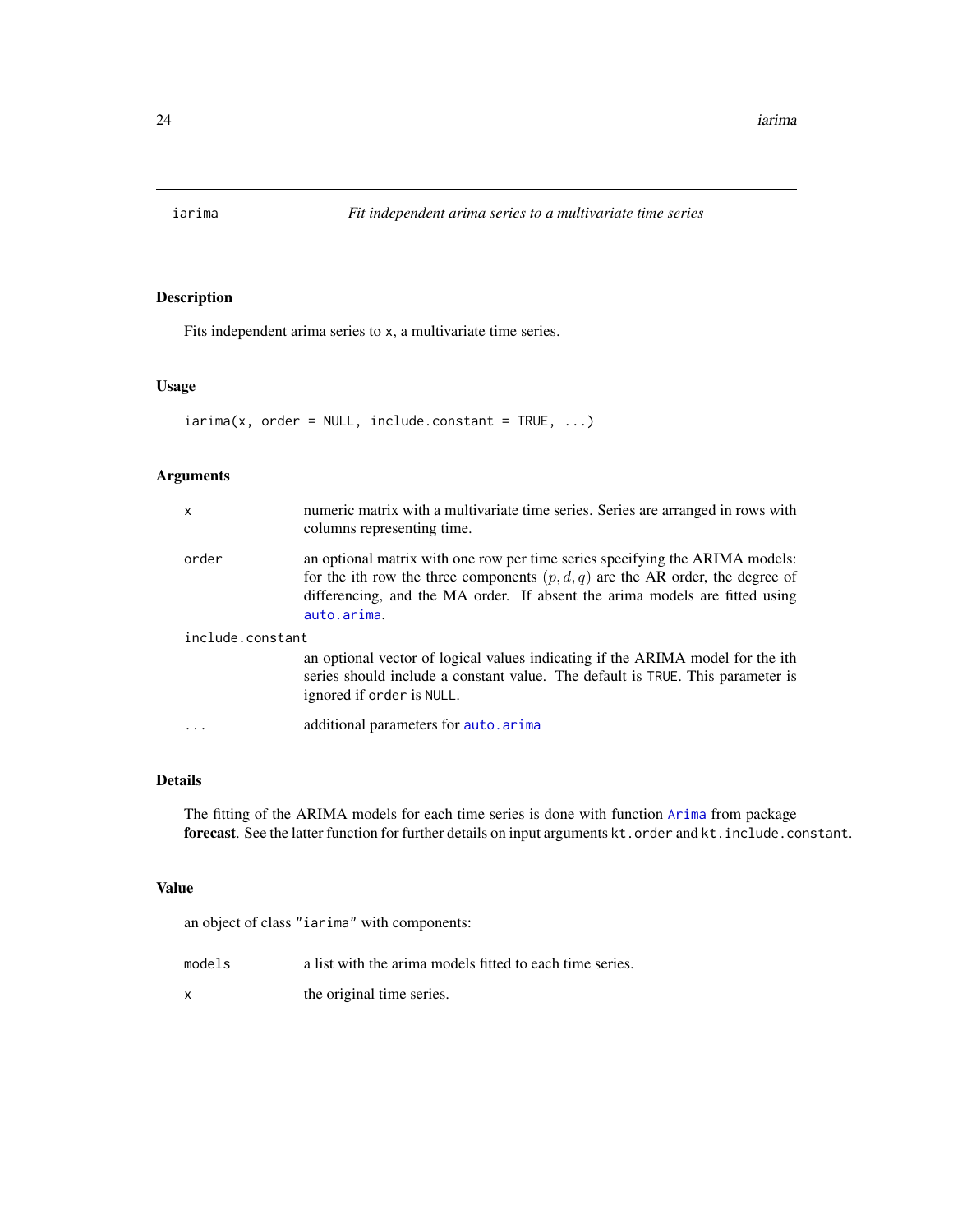<span id="page-24-1"></span><span id="page-24-0"></span>

Transform StMoMoData from initial to central exposures. Central exposures are computed by substracting one half of the deaths from the initial exposures.

## Usage

```
initial2central(data)
```
## Arguments

data StMoMoData object of type "initial" created with function [StMoMoData](#page-50-1).

## Value

A StMoMoData object of type "central".

## See Also

[central2initial](#page-6-1)

lc *Create a Lee-Carter model*

## Description

Utility function to initialise a StMoMo object representing a Lee-Carter model.

## Usage

 $lc(link = c("log", "logit"), const = c("sum", "last", "first"))$ 

## Arguments

| link  | defines the link function and random component associated with the mortality<br>model. "log" would assume that deaths follow a Poisson distribution and use a<br>log link while "logit" would assume that deaths follow a Binomial distribution<br>and a logit link. |
|-------|----------------------------------------------------------------------------------------------------------------------------------------------------------------------------------------------------------------------------------------------------------------------|
| const | defines the constraint to impose to the period index of the model to ensure identi-<br>fiability. The alternatives are "sum"(default), "last" and "first" which apply<br>constraints $\sum_{t} \kappa_t = 0$ , $\kappa_n = 0$ and $\kappa_1 = 0$ , respectively.     |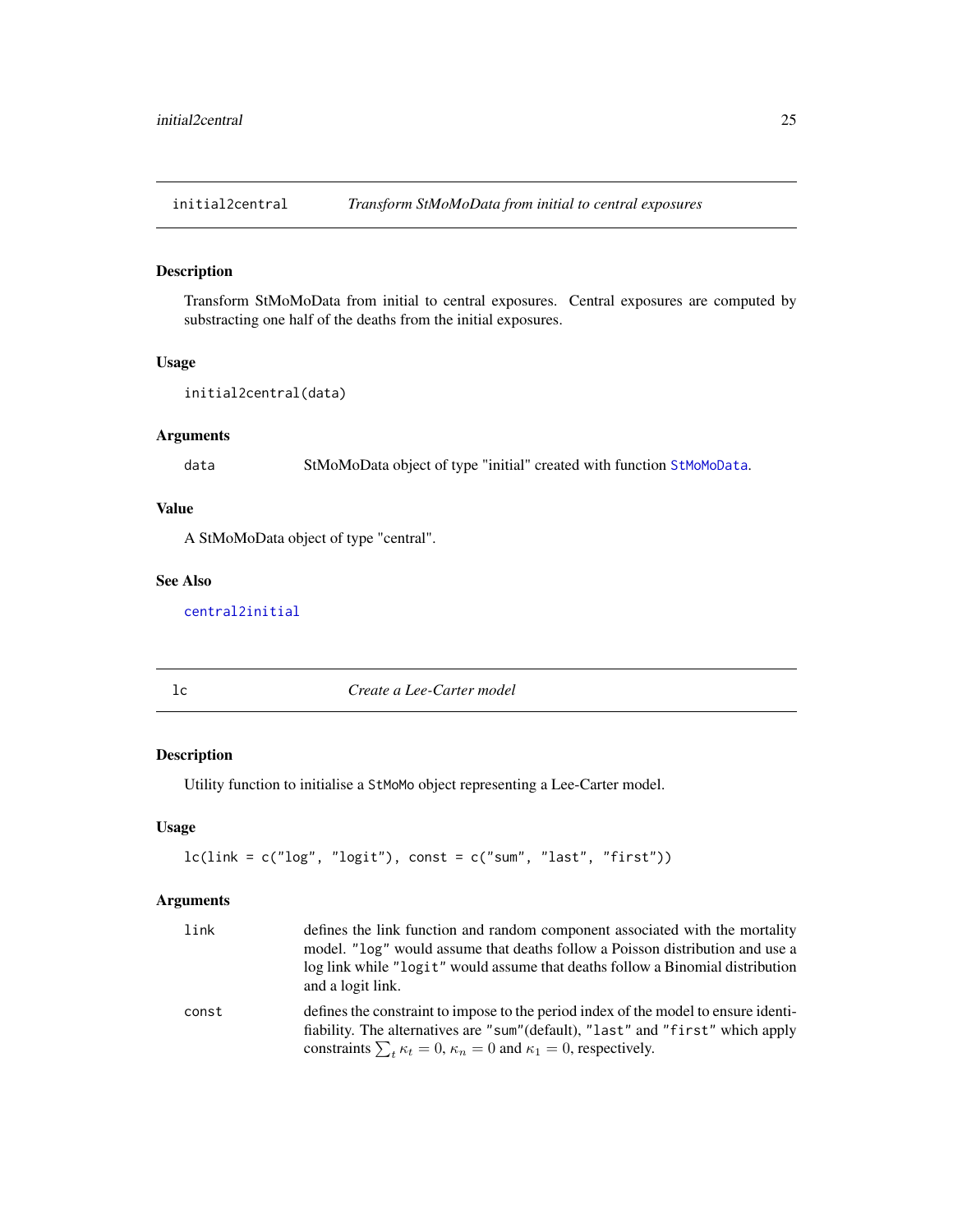## <span id="page-25-0"></span>Details

The created model is either a log-Poisson (see Brouhns et al (2002)) or a logit-Binomial version of the Lee-Carter model which has predictor structure

$$
\eta_{xt} = \alpha_x + \beta_x \kappa_t.
$$

To ensure identifiability one of the following constraints is imposed

$$
\sum_{t} \kappa_t = 0, \, \kappa_1 = 0, \, \kappa_n = 0
$$

depending on the value of const, and

$$
\sum_{x} \beta_x = 1.
$$

#### Value

An object of class "StMoMo".

#### References

Brouhns, N., Denuit, M., & Vermunt, J. K. (2002). A Poisson log-bilinear regression approach to the construction of projected lifetables. Insurance: Mathematics and Economics, 31(3), 373-393.

Lee, R. D., & Carter, L. R. (1992). Modeling and forecasting U.S. mortality. Journal of the American Statistical Association, 87(419), 659-671.

## See Also

[StMoMo](#page-47-1)

```
#sum(kt) = 0 and log linkLC1 \leftarrow lc()LCfit1<-fit(LC1, data = EWMaleData, ages.fit = 55:89)
plot(LCfit1)
#kt[1] = 0 and log link
LC2 \leftarrow lc(const = "first")LCfit2<-fit(LC2, data = EWMaleData, ages.fit = 55:89)
plot(LCfit2)
#kt[n] = 0 and logit link
LC3 <- lc("logit", "last")
LCfit3<-fit(LC3, data = EWMaleData, ages.fit = 55:89)
plot(LCfit3)
```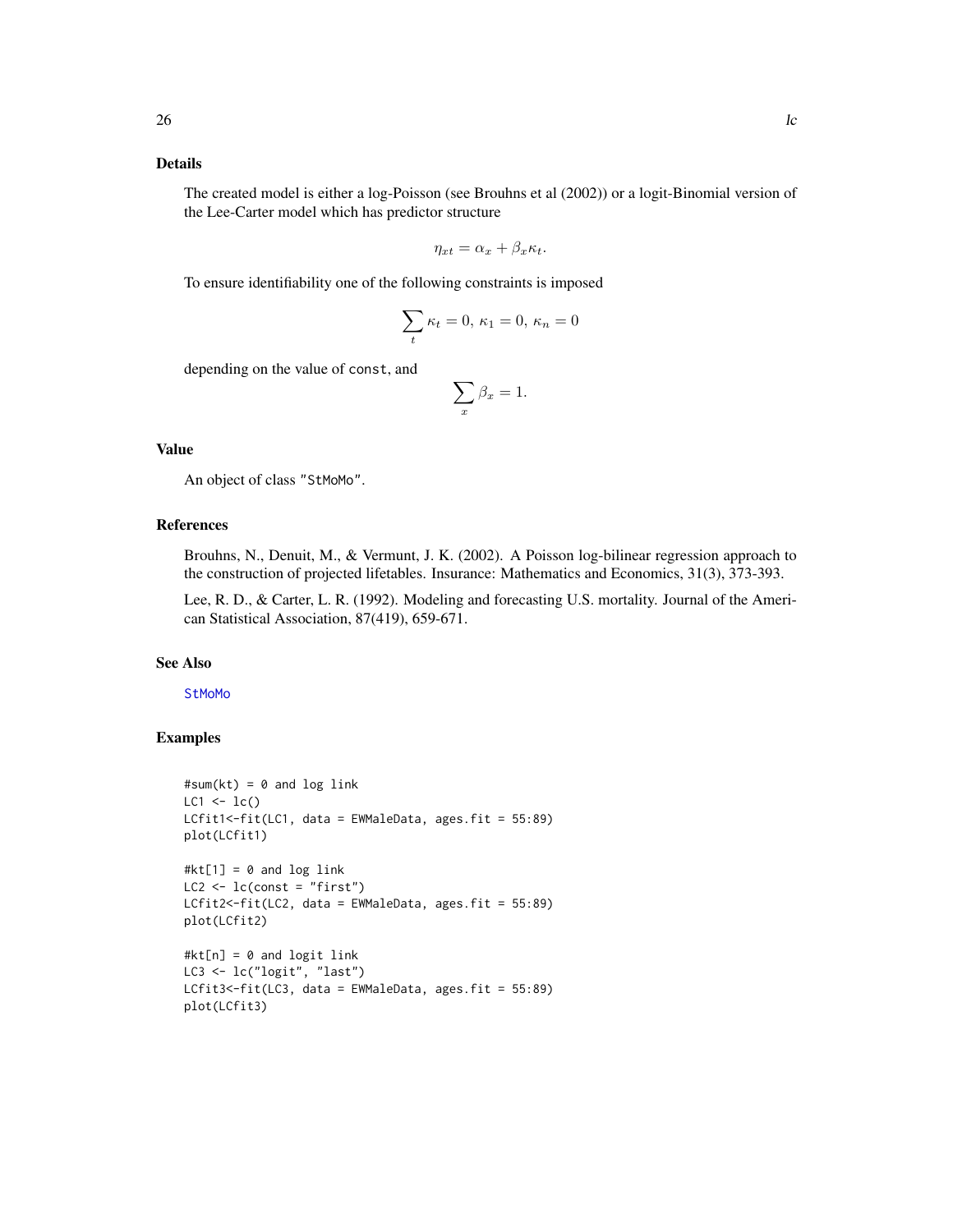<span id="page-26-0"></span>logLik.fitStMoMo *Log-Likelihood of a fitStMoMo object*

#### Description

Returns the log-likelihood of a fitted Stochastic Mortality Model.

## Usage

```
## S3 method for class 'fitStMoMo'
logLik(object, ...)
```
## Arguments

| object               | an object of class fitStMoMo representing a Stochastic Mortality Model fitted<br>to some data. |
|----------------------|------------------------------------------------------------------------------------------------|
| $\ddot{\phantom{0}}$ | other arguments.                                                                               |

#### Value

The log-likelihood of the fitted model.

<span id="page-26-1"></span>

| m <sub>6</sub> |       |  |  | Create an M6 type extension of the Cairns-Blake-Dowd mortality |  |
|----------------|-------|--|--|----------------------------------------------------------------|--|
|                | model |  |  |                                                                |  |

## Description

Utility function to initialise a StMoMo object representing the M6 (CBD with cohorts) extension of the Cairns-Blake-Dowd mortality model introduced in Cairns et al (2009).

#### Usage

 $m6(link = c("logit", "log"))$ 

## Arguments

link defines the link function and random component associated with the mortality model. "log" would assume that deaths follow a Poisson distribution and use a log link while "logit" would assume that deaths follow a Binomial distribution and a logit link. Note that the default is the logit link.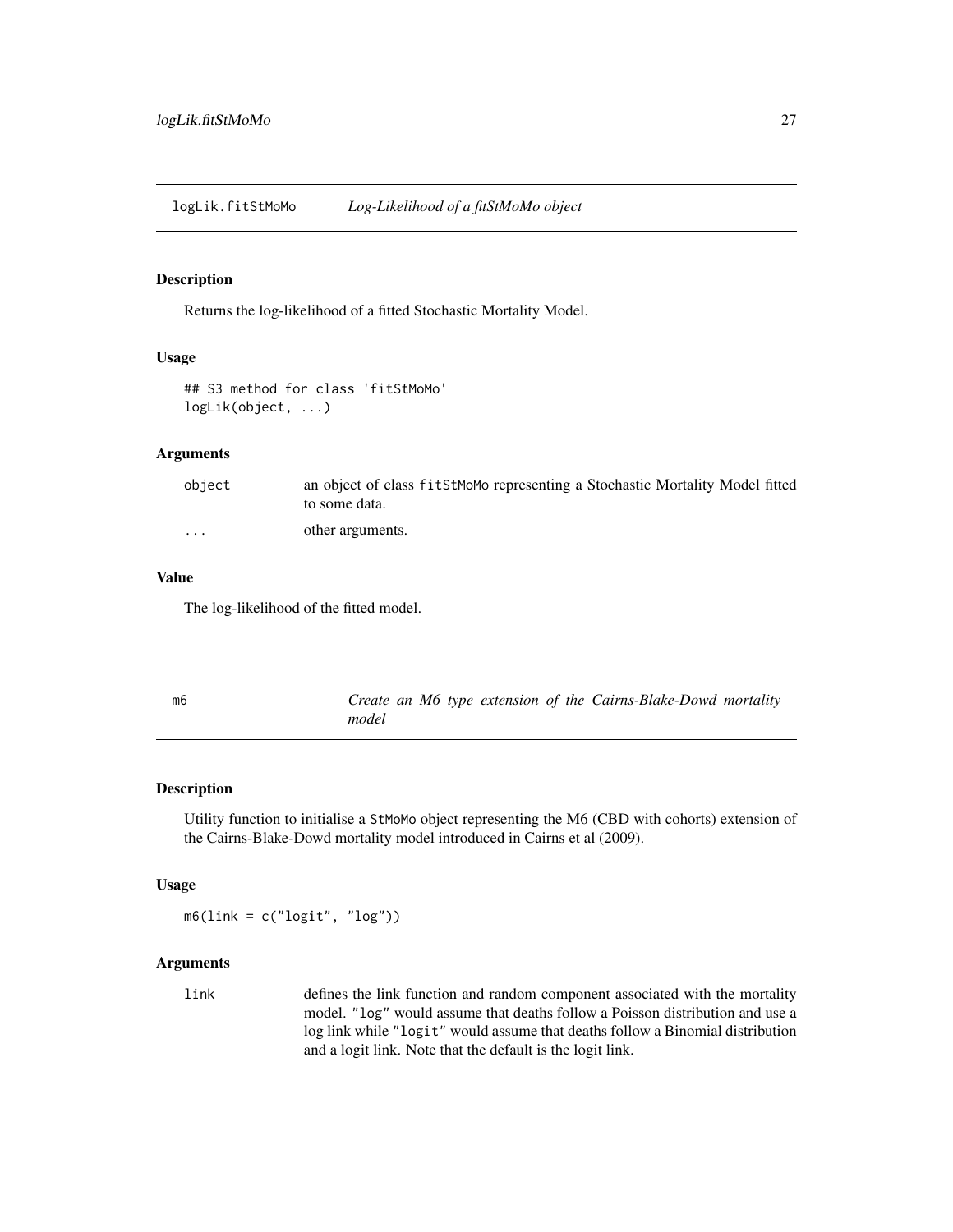#### <span id="page-27-0"></span>Details

The created model is either a logit-Binomial or a log-Poisson version of the M6 model which has predictor structure

$$
\eta_{xt} = \kappa_t^{(1)} + (x - \bar{x})\kappa_t^{(2)} + \gamma_{t-x},
$$

where  $\bar{x}$  is the average age in the data.

Identifiability of the model is accomplished by applying parameters constraints

$$
\sum_c \gamma_c = 0, \sum_c c \gamma_c = 0
$$

which ensure that the cohort effect fluctuates around zero and has no linear trend. These constraints are applied using the strategy discussed in Appendix A of Haberman and Renshaw (2011).

#### Value

An object of class "StMoMo".

#### References

Cairns, A. J. G., Blake, D., Dowd, K., Coughlan, G. D., Epstein, D., Ong, A., & Balevich, I. (2009). A quantitative comparison of stochastic mortality models using data from England and Wales and the United States. North American Actuarial Journal, 13(1), 1-35.

Haberman, S., & Renshaw, A. (2011). A comparative study of parametric mortality projection models. Insurance: Mathematics and Economics, 48(1), 35-55.

## See Also

[StMoMo](#page-47-1), [central2initial](#page-6-1), [cbd](#page-5-1), [m7](#page-27-1), [m8](#page-29-1)

#### Examples

```
M6 < - m6()wxt <- genWeightMat(55:89, EWMaleData$years, clip = 3)
M6fit <- fit(M6, data = central2initial(EWMaleData), ages.fit = 55:89)
plot(M6fit, parametricbx = FALSE)
```
<span id="page-27-1"></span>

m7 *Create an M7 type extension of the Cairns-Blake-Dowd mortality model*

#### Description

Utility function to initialise a StMoMo object representing the M7 extension of the Cairns-Blake-Dowd mortality model introduced in Cairns et al (2009).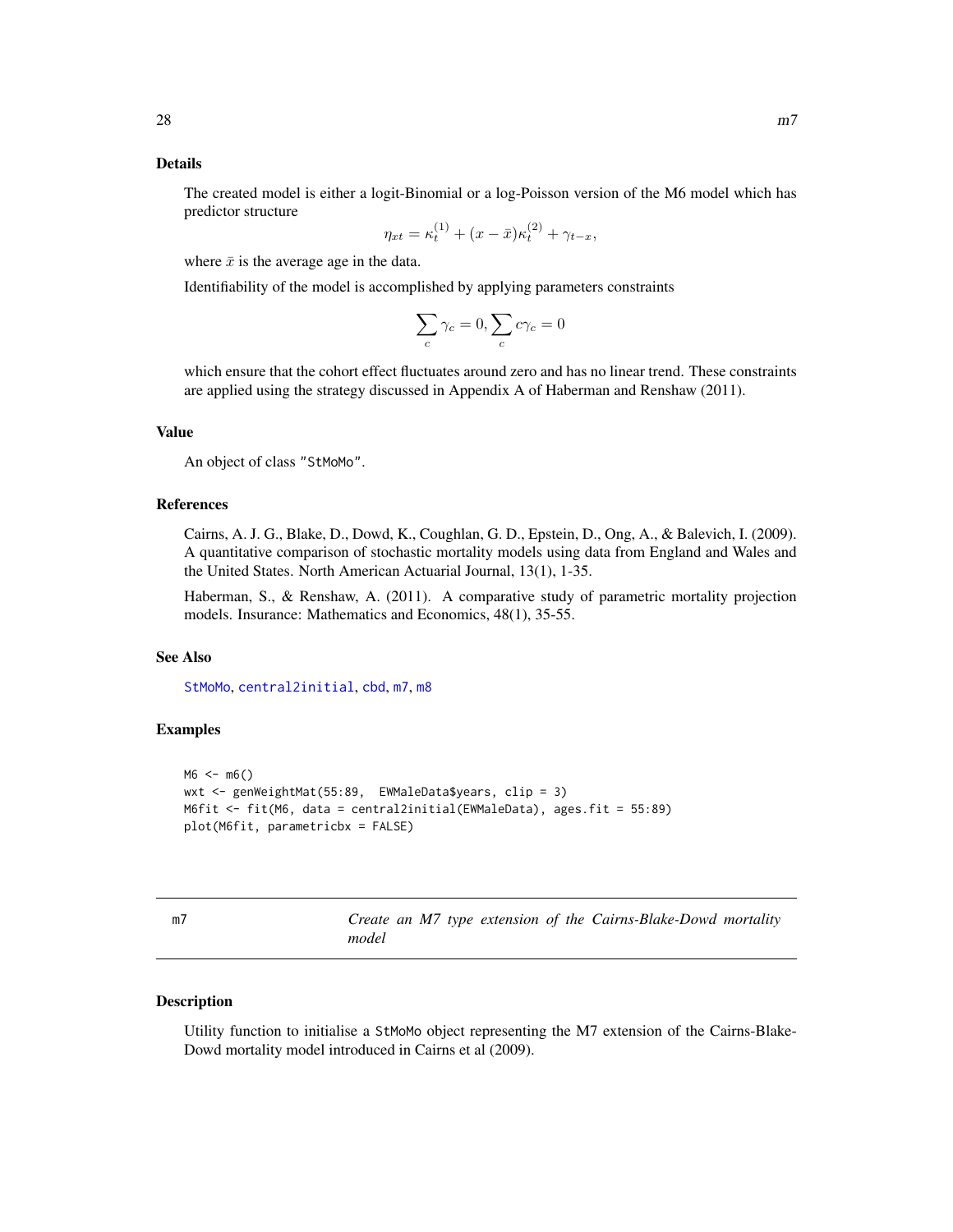#### Usage

 $m7$ (link = c("logit", "log"))

#### Arguments

link defines the link function and random component associated with the mortality model. "log" would assume that deaths follow a Poisson distribution and use a log link while "logit" would assume that deaths follow a Binomial distribution and a logit link. Note that the default is the logit link.

## Details

The created model is either a logit-Binomial or a log-Poisson version of the M7 model which has predictor structure

$$
\eta_{xt} = \kappa_t^{(1)} + (x - \bar{x})\kappa_t^{(2)} + ((x - \bar{x})^2 - \hat{\sigma}_x^2)\kappa_t^{(2)} + \gamma_{t-x},
$$

where  $\bar{x}$  is the average age in the data and  $\hat{\sigma}_x^2$  is the average value of  $(x - \bar{x})^2$ .

Identifiability of the model is accomplished by applying parameters constraints

$$
\sum_c \gamma_c = 0, \sum_c c \gamma_c = 0, \sum_c c^2 \gamma_c = 0
$$

which ensure that the cohort effect fluctuates around zero and has no linear or quadratic trend. These constraints are applied using the strategy discussed in Appendix A of Haberman and Renshaw (2011).

## Value

An object of class "StMoMo".

#### References

Cairns, A. J. G., Blake, D., Dowd, K., Coughlan, G. D., Epstein, D., Ong, A., & Balevich, I. (2009). A quantitative comparison of stochastic mortality models using data from England and Wales and the United States. North American Actuarial Journal, 13(1), 1-35.

Haberman, S., & Renshaw, A. (2011). A comparative study of parametric mortality projection models. Insurance: Mathematics and Economics, 48(1), 35-55.

## See Also

[StMoMo](#page-47-1), [central2initial](#page-6-1), [cbd](#page-5-1), [m6](#page-26-1), [m8](#page-29-1)

## Examples

```
M7 < - m7()wxt <- genWeightMat(55:89, EWMaleData$years, clip = 3)
M7fit <- fit(M7, data = central2initial(EWMaleData), ages.fit = 55:89)
plot(M7fit, parametricbx = FALSE)
```
<span id="page-28-0"></span> $m$ 7 29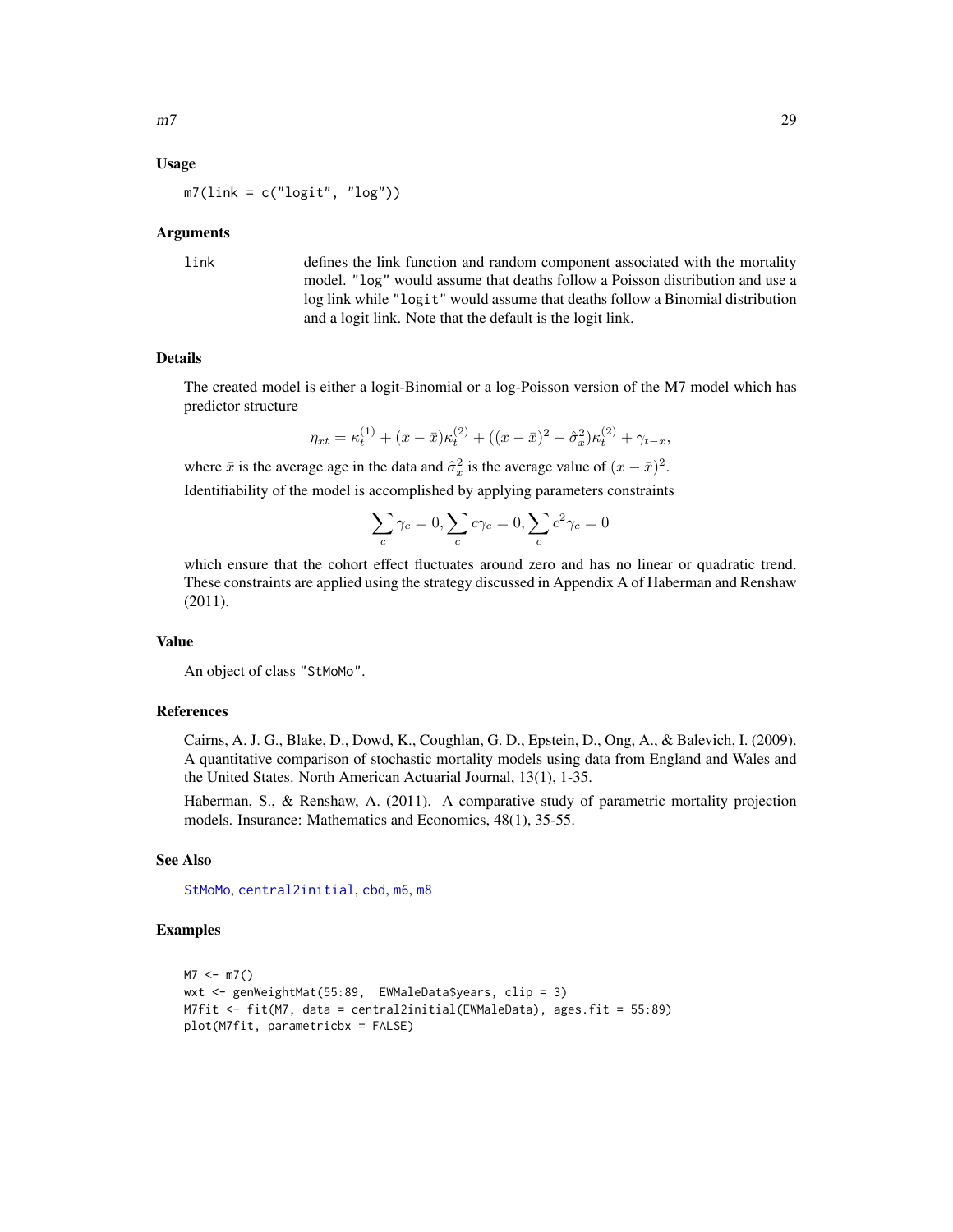<span id="page-29-1"></span><span id="page-29-0"></span>m8 *Create an M8 type extension of the Cairns-Blake-Dowd mortality model*

## Description

Utility function to initialise a StMoMo object representing the M8 extension of the Cairns-Blake-Dowd mortality model introduced in Cairns et al (2009).

#### Usage

 $m8$ (link = c("logit", "log"), xc)

#### **Arguments**

| link | defines the link function and random component associated with the mortality<br>model. "log" would assume that deaths follow a Poisson distribution and use a<br>log link while "logit" would assume that deaths follow a Binomial distribution<br>and a logit link. Note that the default is the logit link. |
|------|---------------------------------------------------------------------------------------------------------------------------------------------------------------------------------------------------------------------------------------------------------------------------------------------------------------|
| XC.  | constant defining the cohort age-modulating parameter.                                                                                                                                                                                                                                                        |

#### Details

The created model is either a logit-Binomial or a log-Poisson version of the M8 model which has predictor structure

$$
\eta_{xt} = \kappa_t^{(1)} + (x - \bar{x})\kappa_t^{(2)} + (x_c - \bar{x})\gamma_{t-x}
$$

where  $\bar{x}$  is the average age in the data and  $x_c$  is a predefined constant. Identifiability of the model is accomplished by applying parameters constraint

$$
\sum_c \gamma_c = 0.
$$

## Value

An object of class "StMoMo".

## References

Cairns, A. J. G., Blake, D., Dowd, K., Coughlan, G. D., Epstein, D., Ong, A., & Balevich, I. (2009). A quantitative comparison of stochastic mortality models using data from England and Wales and the United States. North American Actuarial Journal, 13(1), 1-35.

## See Also

[StMoMo](#page-47-1), [central2initial](#page-6-1), [cbd](#page-5-1), [m6](#page-26-1), [m7](#page-27-1)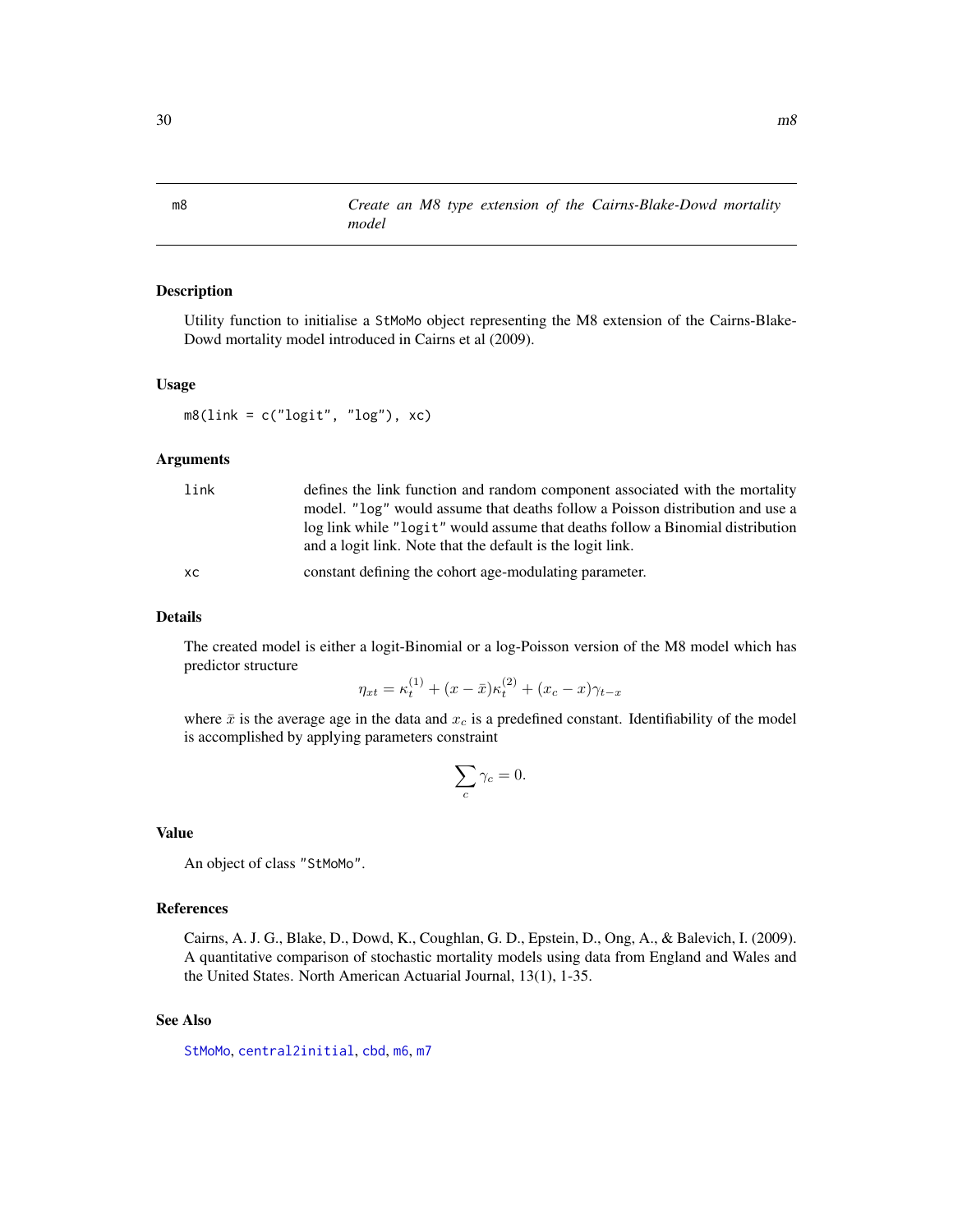#### <span id="page-30-0"></span> $mrvd$  31

## Examples

```
MS < - m8(xc = 89)wxt <- genWeightMat(55:89, EWMaleData$years, clip = 3)
M8fit <- fit(M8, data = central2initial(EWMaleData), ages.fit = 55:89)
plot(M8fit, parametricbx = FALSE)
```
<span id="page-30-1"></span>

#### mrwd *Fit a Multivariate Random Walk with Drift*

## Description

Fits a Multivariate Random Walk with Drift to x, a multivariate time series.

#### Usage

 $mrvd(x)$ 

#### Arguments

x numeric matrix with a multivariate time series. Series are arranged in rows with columns representing time.

#### Details

For further information on the Multivariate Random Walk with drift see Appendix B in Haberman and Renshaw (2011).

## Value

an object of class "mrwd" with components:

| drift     | a vector with the estimated drift.                                     |
|-----------|------------------------------------------------------------------------|
| sigma     | a matrix with the estimated variance covariance matrix.                |
| fitted    | fitted values.                                                         |
| residuals | residuals from the fitted model. That is observed minus fitted values. |
| x         | the original time series.                                              |

## References

Haberman, S., & Renshaw, A. (2011). A comparative study of parametric mortality projection models. Insurance: Mathematics and Economics, 48(1), 35-55.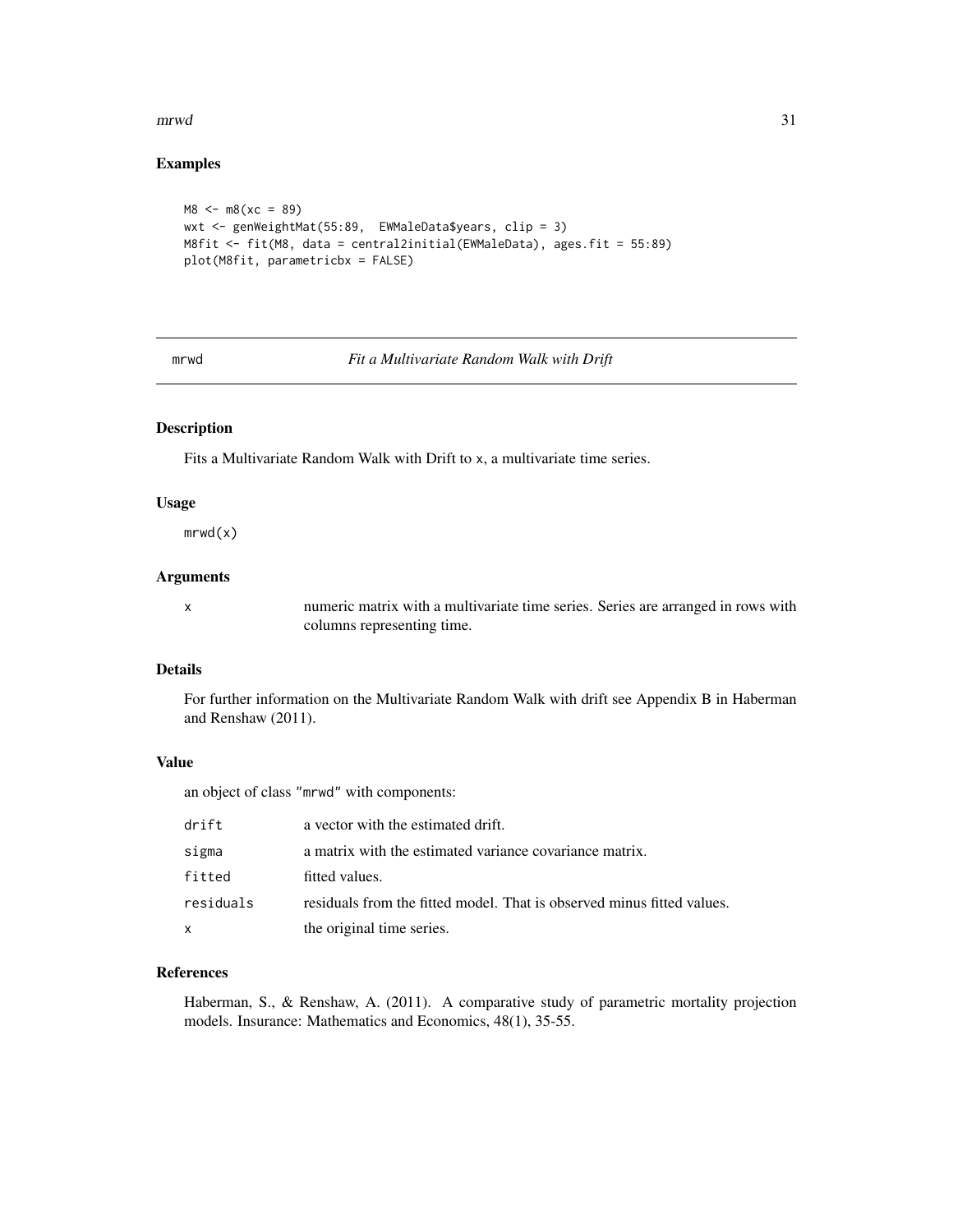<span id="page-31-1"></span><span id="page-31-0"></span>

Plot fancharts of bootstrapped parameters of a Stochastic Mortality Model stored in an object of class "bootStMoMo".

#### Usage

```
## S3 method for class 'bootStMoMo'
plot(x, nCol = 2, parametricbx = TRUE,color = rgb(0, 0, 0),probs = c(2.5, 10, 25, 50, 75, 90, 97.5), ...
```
#### Arguments

| $\times$     | an object of class "bootStMoMo" with the bootstrapped parameters of a stochas-<br>tic mortality model.                                                                               |
|--------------|--------------------------------------------------------------------------------------------------------------------------------------------------------------------------------------|
| nCol         | number of columns to use in the plot.                                                                                                                                                |
| parametricbx | if FALSE parametric age-modulating terms, which don't need to be estimated,<br>are not plotted.                                                                                      |
| colour       | colour to use in the fans.                                                                                                                                                           |
| probs        | probabilities related to percentiles to plot in the fan chart. The default $c(2.5, 10, 25, 50, 75, 90, 97, 5)$<br>plots the 50%, 80% and 95% confidence intervals of the parameters. |
| $\ddots$ .   | other arguments.                                                                                                                                                                     |

#### See Also

[plot.fitStMoMo](#page-32-1)

```
#Long computing times
## Not run:
CBDfit <- fit(cbd(), data = central2initial(EWMaleData),
             ages.fit = 55:89)
CBDResBoot <- bootstrap(CBDfit, nBoot = 500)
plot(CBDResBoot)
plot(CBDResBoot, parametricbx = FALSE, probs = seq(2.5, 97.5, 2.5))
## End(Not run)
```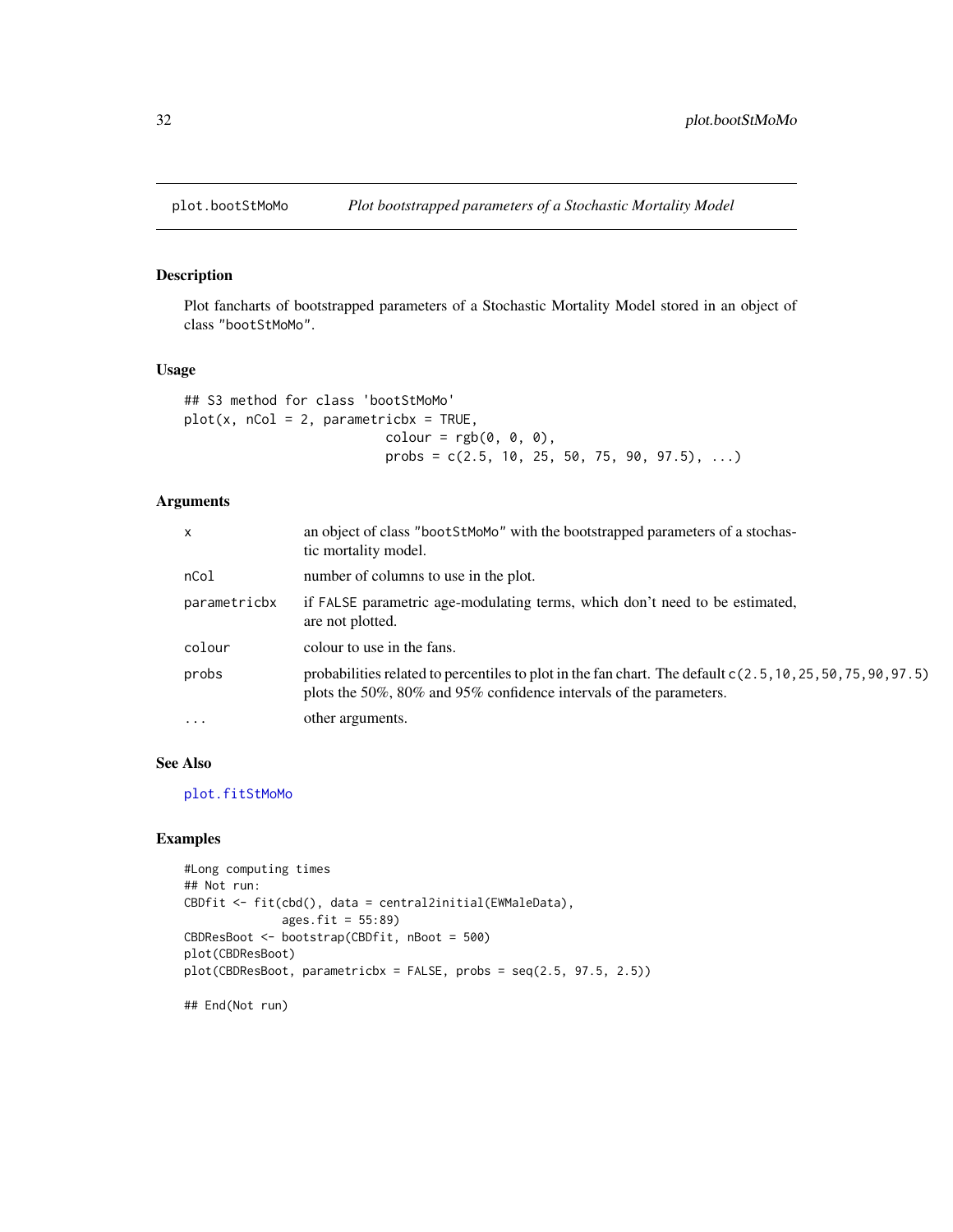<span id="page-32-1"></span><span id="page-32-0"></span>

Plot fitted parameters of a stochastic mortality model of class "fitStMoMo".

## Usage

```
## S3 method for class 'fitStMoMo'
plot(x, nCol = 2, parametricbx = TRUE, type = "l", ...)
```
## Arguments

| $\mathsf{x}$ | an object of class "fitst MoMo" with the fitted parameters of a stochastic mor-<br>tality model. |
|--------------|--------------------------------------------------------------------------------------------------|
| nCol         | number of columns to use in the plot.                                                            |
| parametricbx | if FALSE parametric age-modulating terms, which don't need to be estimated,<br>are not plotted.  |
| type         | what type of plot should be drawn. See plot.                                                     |
| $\ddotsc$    | additional arguments to control graphical appearance. See plot.                                  |

## Examples

```
#Fit and plot a Lee-Carter model
LCfit \le fit(lc(), data = EWMaleData, ages.fit = 55:89)
plot(LCfit)
plot(LCfit, type = "p", pch = 19)
#Fit and plot a CBD model
CBDfit <- fit(cbd(), data = central2initial(EWMaleData), ages.fit = 55:89)
plot(CBDfit)
plot(CBDfit, parametricbx = FALSE)
plot(CBDfit, nCol = 1, parametricbx = FALSE, lwd = 2)
```
plot.forStMoMo *Plot a forecast from a Stochastic Mortality Model*

#### Description

Plot a forecasted Stochastic Mortality Model of class "forStMoMo".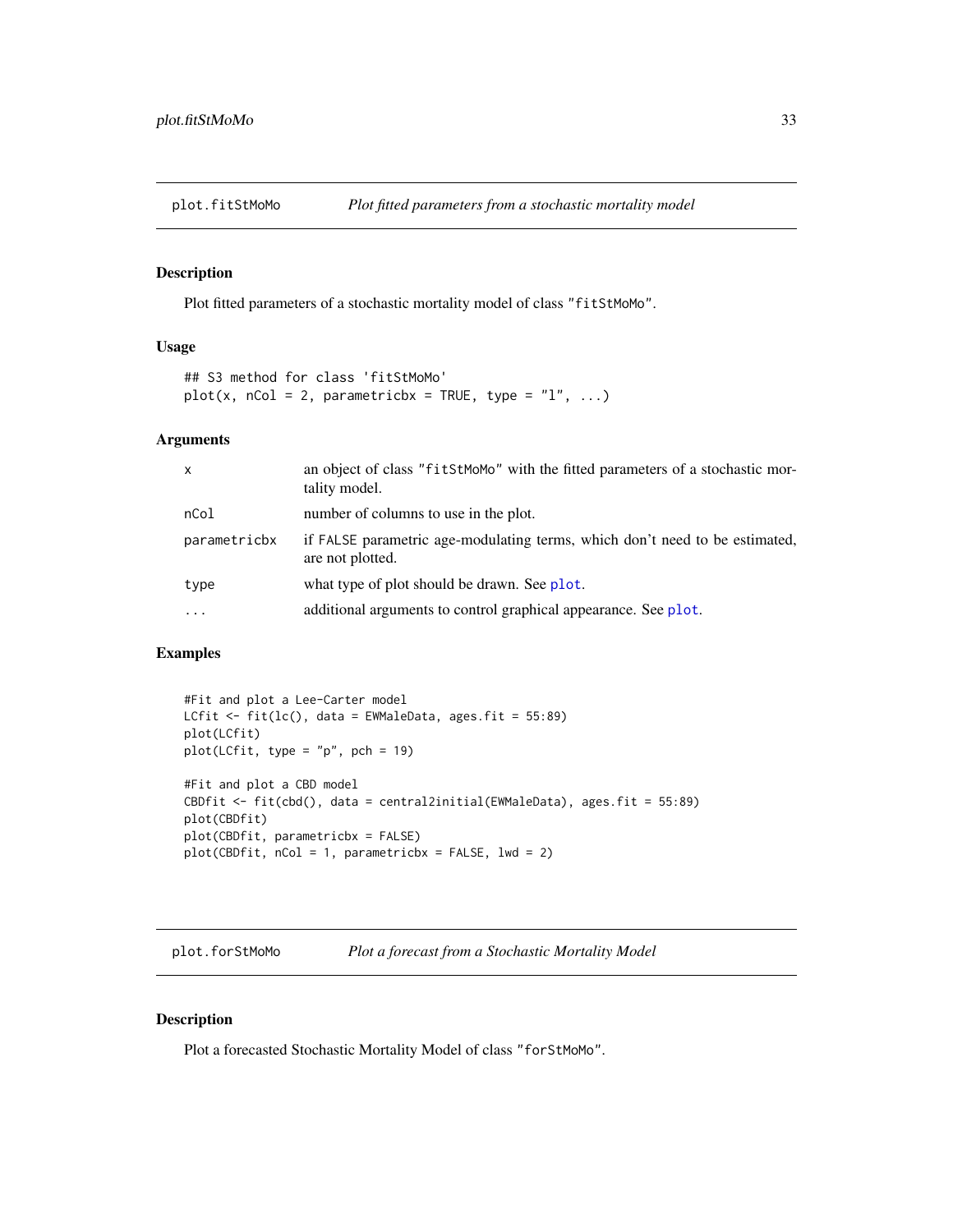#### <span id="page-33-0"></span>Usage

```
## S3 method for class 'forStMoMo'
plot(x, nCol = 2, parametricbx = TRUE, only.kt = FALSE,only.gc = FALSE, color = "grey60", ...)
```
#### Arguments

| X.           | an object of class "for StMoMo" with the forecast of a stochastic mortality model.                      |
|--------------|---------------------------------------------------------------------------------------------------------|
| nCol         | number of columns to use in the plot.                                                                   |
| parametricbx | if FALSE parametric age-modulating terms, which don't need to be estimated,<br>are not plotted.         |
| only.kt      | If TRUE only the period indexes of the model are plotted.                                               |
| only.gc      | If TRUE only the cohort index of the model is plotted. This argument is ignored<br>if only. kt is TRUE. |
| colour       | colour to use in the prediction intervals.                                                              |
| $\cdots$     | additional arguments to control graphical appearance. See plot.                                         |
|              |                                                                                                         |

## See Also

[plot.fitStMoMo](#page-32-1)

#### Examples

```
wxt <- genWeightMat(55:89, EWMaleData$years, clip = 3)
APCfit <- fit(apc(), data = EWMaleData, ages.fit = 55:89, wxt = wxt)
APCfor <- forecast(APCfit)
plot(APCfor)
plot(APCfor, parametricbx = FALSE, nCol = 3)
plot(APCfor, only.kt = TRUE)
plot(APCfor, only.gc = TRUE, lwd = 2)
```
<span id="page-33-1"></span>plot.resStMoMo *Plot the residuals of a Stochastic Mortality Model*

## Description

Plots the deviance residuals of a Stochastic Mortality Model which are of class "resStMoMo". Three types of plots are available: scatter plot of residuals by age, period and cohort, colour map (heatmap) of the residuals, and a black and white signplot of the residuals.

## Usage

```
## S3 method for class 'resStMoMo'
plot(x, type = c("scatter", "colourmap","signplot"),
                                reslim = NULL, plotAge = TRUE,
                               plotYear = TRUE, plotColor = TRUE,pch = 20, col = NULL, ...)
```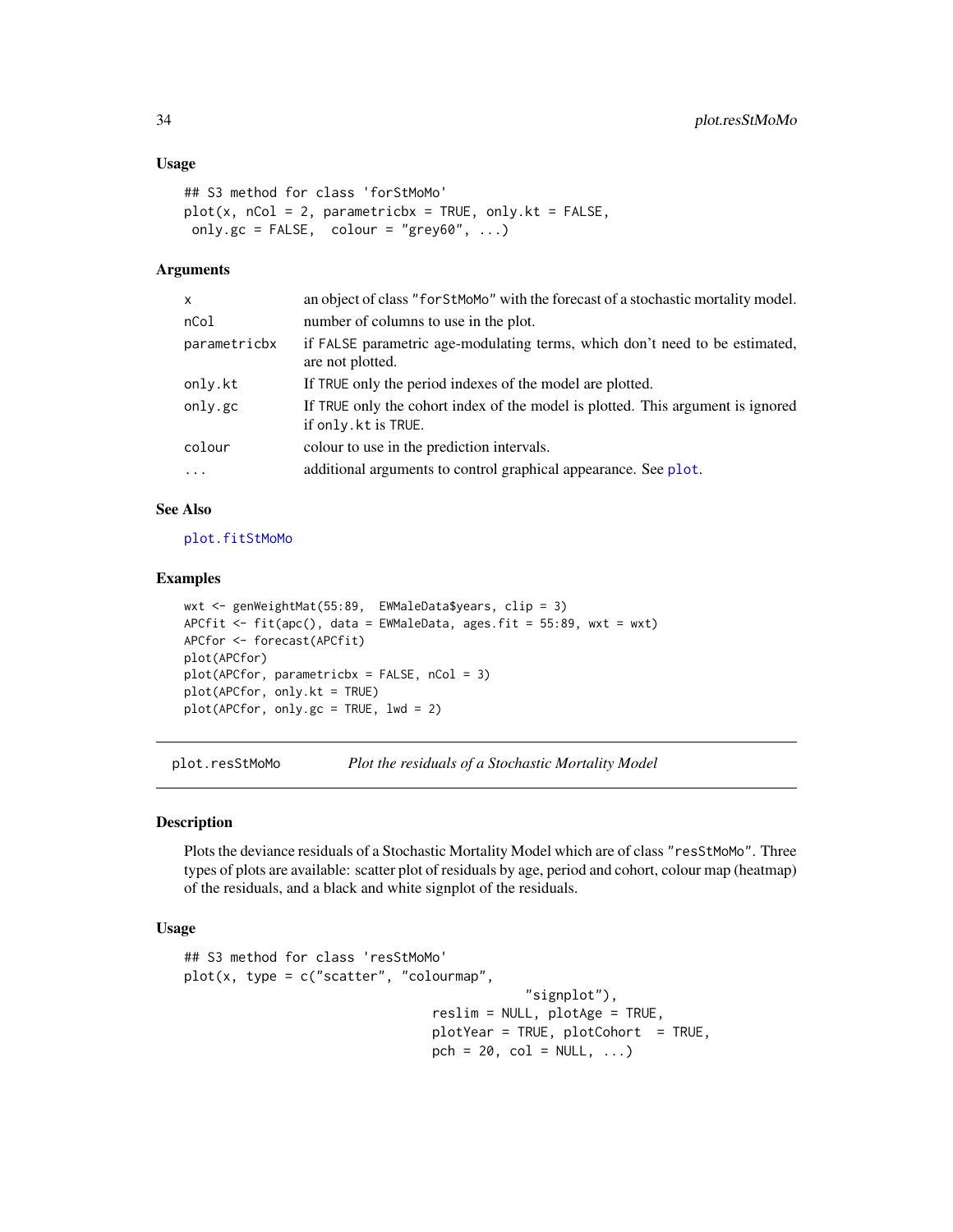## <span id="page-34-0"></span>plot.resStMoMo 35

## Arguments

| $\times$   | an object of class resstmomo with the residuals of a Stochastic Mortality Model.                                                                                                                                                                                                             |
|------------|----------------------------------------------------------------------------------------------------------------------------------------------------------------------------------------------------------------------------------------------------------------------------------------------|
| type       | the type of the plot. The alternatives are "scatter" (default), "colourmap", and<br>"signplot".                                                                                                                                                                                              |
| reslim     | optional numeric vector of length 2, giving the range of the residuals.                                                                                                                                                                                                                      |
| plotAge    | logical value indicating if the age scatter plot should be produced. This is only<br>used when type $=$ "scatter".                                                                                                                                                                           |
| plotYear   | logical value indicating if the calendar year scatter plot should be produced. This<br>is only used when type $=$ "scatter".                                                                                                                                                                 |
| plotCohort | logical value indicating if the cohort scatter plot should be produced. This is<br>only used when type $=$ "scatter".                                                                                                                                                                        |
| pch        | optional symbol to use for the points in a scatterplot. This is only used when<br>type = $"scatter"$ . See plot.                                                                                                                                                                             |
| col        | optional colours to use in plotting. If type $=$ "scatter" this is a single colour<br>to use in the points in the scatter plots, while if type $=$ "colourmap" this<br>should be a list of colours (see help in image plot for details). This argument<br>is ignored if type $=$ "signplot". |
| $\cdots$   | other plotting parameters to be passed to the plotting functions. This can be used<br>to control the appearance of the plots.                                                                                                                                                                |

## Details

When type = "scatter" scatter plots of the residuals against age, calendar year and cohort (year of birth) are produced.

When type = "colourmap" a two dimensional colour map of the residuals is plotted. This is produced using function [image.plot](#page-0-0). See [image.plot](#page-0-0) for further parameters that can be passed to this type of plots.

When type = "signplot" a two dimensional black and white map of the residuals is plotted with dark grey representing negative residuals and light grey representing positive residuals. This is produced using function [image.default](#page-0-0).

@seealso [residuals.fitStMoMo](#page-37-1)

```
CBDfit <- fit(cbd(), data = central2initial(EWMaleData), ages.fit = 55:89)
CBDres <- residuals(CBDfit)
plot(CBDres)
plot(CBDres, type = "signplot")
plot(CBDres, type = "colourmap")
```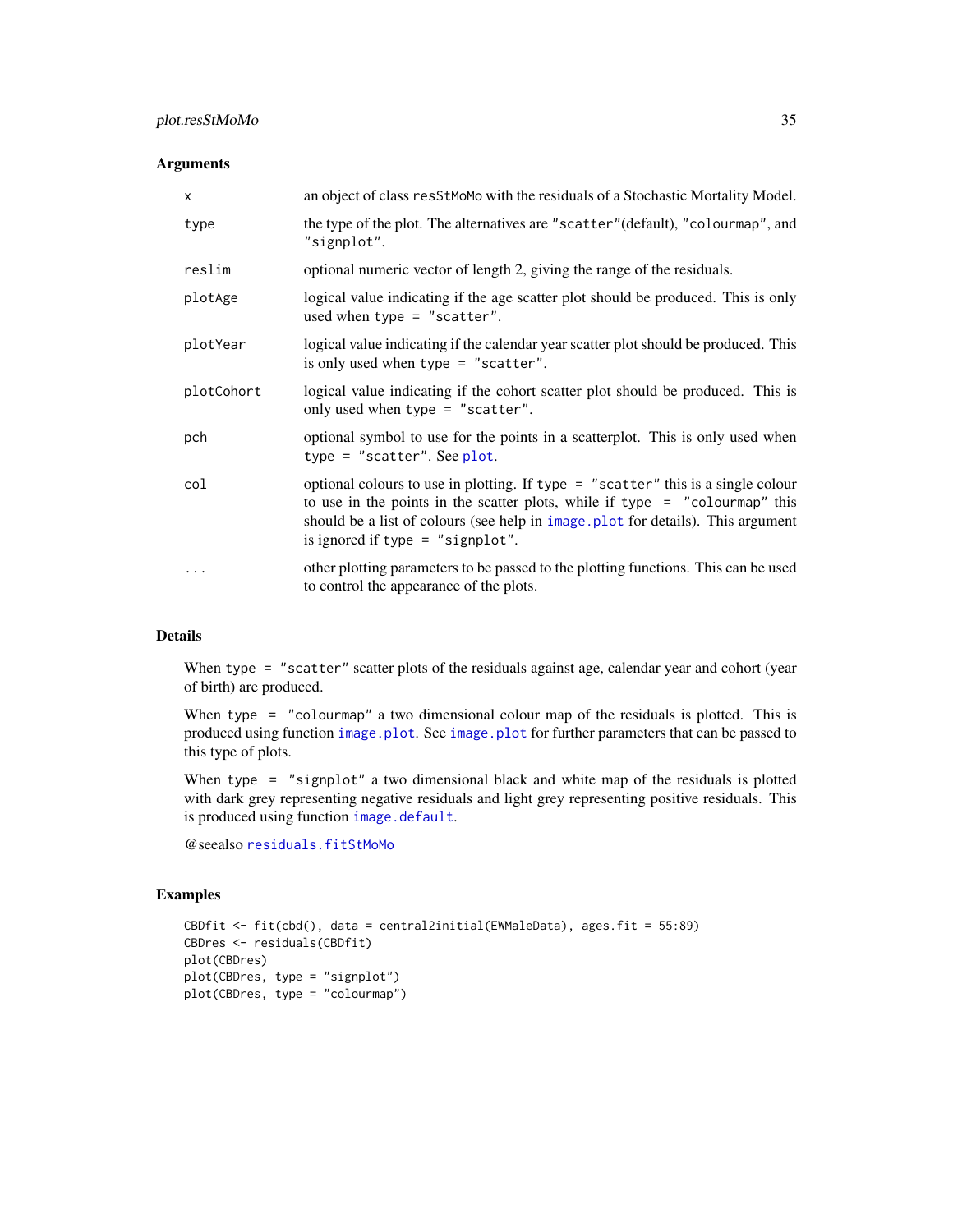<span id="page-35-0"></span>

Obtain predictions from a Stochastic Mortality Model fit.

## Usage

```
## S3 method for class 'fitStMoMo'
predict(object, years, kt = NULL, gc = NULL,
 ext = NULL, type = c("link", "rates"), ...)
```
#### Arguments

| object | an object of class "fitStMoMo" with the fitted parameters of a stochastic mor-<br>tality model.                                                                                                                                                                                                                                                                                                                                                    |
|--------|----------------------------------------------------------------------------------------------------------------------------------------------------------------------------------------------------------------------------------------------------------------------------------------------------------------------------------------------------------------------------------------------------------------------------------------------------|
| years  | vector of years for which a prediction is required.                                                                                                                                                                                                                                                                                                                                                                                                |
| kt     | matrix of values of the period indexes to use for the prediction. If the model<br>has any age-period term this argument needs to be provided and the number of<br>rows in kt must be equal to the number of age-period terms in the model and<br>the number of columns in kt must correspond to the length of years. If the<br>Stochastic Mortality Model doesn't have any age-period terms this argument is<br>ignored and needs not be provided. |
| gc     | vector of values of the cohort indexes to use for the prediction. If the model has<br>a cohort effect this argument needs to be provided. In this case the length of gc<br>must be equal to the number of cohorts for which a prediction is being produced,<br>namely, length(object\$ages) + length(years) - 1. If the Stochastic<br>Mortality Model doesn't have a cohort effect this argument is ignored and needs<br>not be provided.          |
| oxt    | optional matrix/vector or scalar of known offset to be used in the prediction.                                                                                                                                                                                                                                                                                                                                                                     |
| type   | the type of the predicted values that should be returned. The alternatives are<br>"link"(default) and "rates".                                                                                                                                                                                                                                                                                                                                     |
| .      | other arguments.                                                                                                                                                                                                                                                                                                                                                                                                                                   |

## Details

This function evaluates

$$
\hat{\eta}_{xt} = o_{xt} + \alpha_x + \sum_{i=1}^{N} \beta_x^{(i)} \kappa_t^{(i)} + \beta_x^{(0)} \gamma_{t-x}
$$

for a fitted Stochastic Mortality model. In producing a prediction the static age function,  $\alpha_x$ , and the age-modulating parameters,  $\beta_x^{(i)}, i=0,...,N$ , are taken from the fitted model in object while the period indexes,  $\kappa_t^{(i)}$ ,  $i = 1, ..., N$ , and cohort index,  $\gamma_{t-x}$ , are taken from the function arguments. This function can be useful, for instance, in producing forecasts of mortality rates using time series models different to those available in [forecast.fitStMoMo](#page-17-1) (See examples below).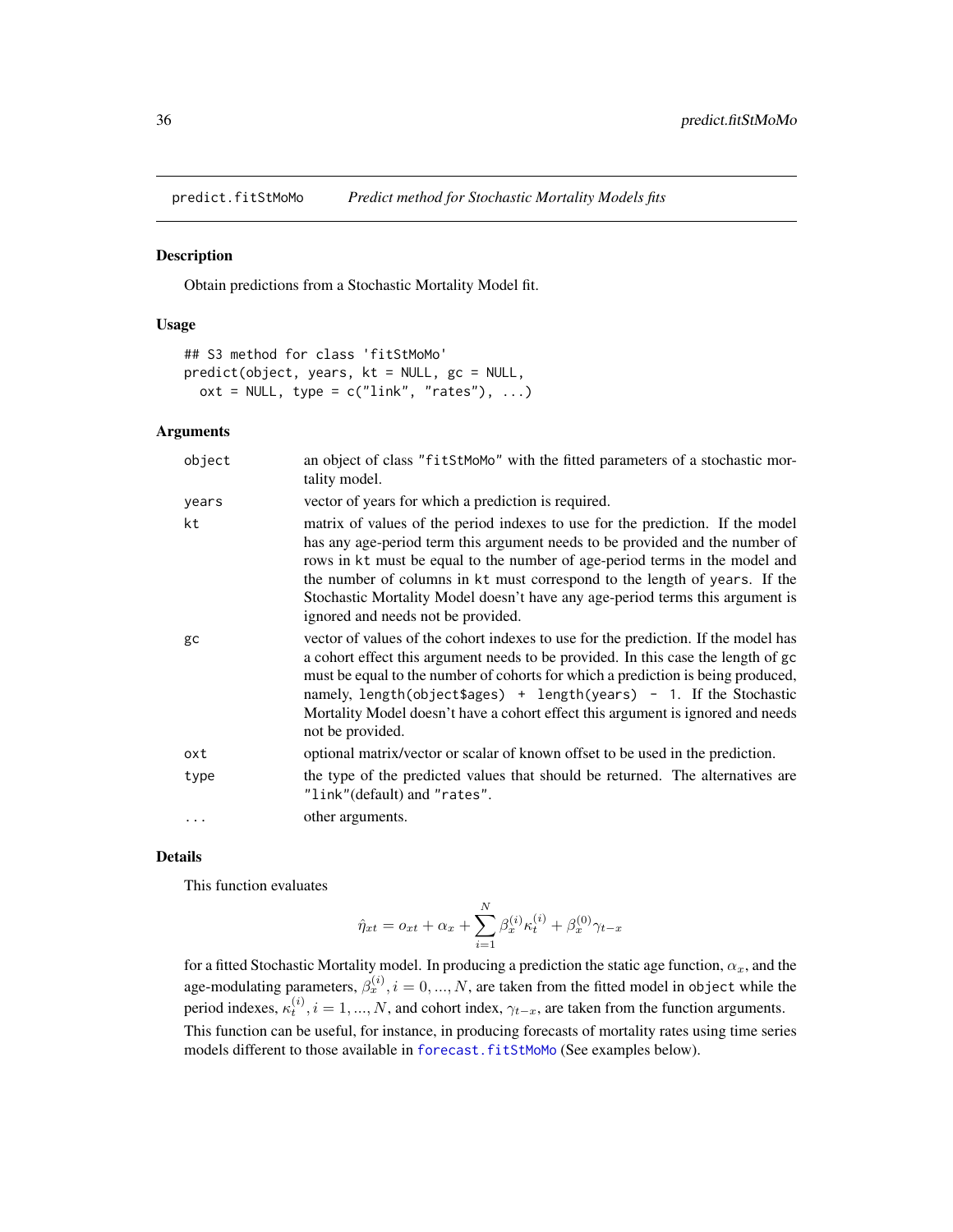## <span id="page-36-0"></span>predict.fitStMoMo 37

## Value

A matrix with the predicted values.

#### See Also

[forecast.fitStMoMo](#page-17-1)

```
## Not run:
##M6 Forecast using VARIMA(1,1) model
library(MTS)
# fit m6
years <- EWMaleData$years
ages.fit <- 55:89
M6 < - m6(link = "log")
M6fit <- fit(M6, data = EWMaleData, ages.fit = ages.fit)
# Forecast kt using VARIMA(1,1) model from MTS
h < -50kt.M6 <- t(M6fit$kt)
kt.M6.diff <- apply(kt.M6, 2, diff)
fit.kt.M6.11 <- VARMA(kt.M6.diff, p = 1, q = 1)
pred.ktdiff.M6.11 <- VARMApred(fit.kt.M6.11, h = h)
pred.kt.M6.11 <- apply(rbind(tail(kt.M6, n = 1),
                             pred.ktdiff.M6.11$pred),
                       2, cumsum)[-1, ]
# set row names
years.forecast <- seq(tail(years, 1) + 1, length.out = h)
rownames(pred.kt.M6.11) <- years.forecast
# plot kt1
plot(x = c(years, years, forces),y = c(kt.M6[, 1], pred.kt.M6.11[, 1]),
     col = rep(c("black", "red"), times = c(length(years), h)),xlab = "time",
    ylab = "k1")plot(x = c(years, years, forces),y = c(kt.M6[, 2], pred.kt.M6.11[, 2]),
     col = rep(c("black", "red"), times = c(length(years), h)),xlab = "time",ylab = "k2")# forecast cohort effect
# the following cohorts are required:
# from 2012 - 89 = 1923
# to 2061 - 55 = 2006
pred.gc.M6 <- forecast(auto.arima(M6fit$gc, max.d = 1), h = h)
```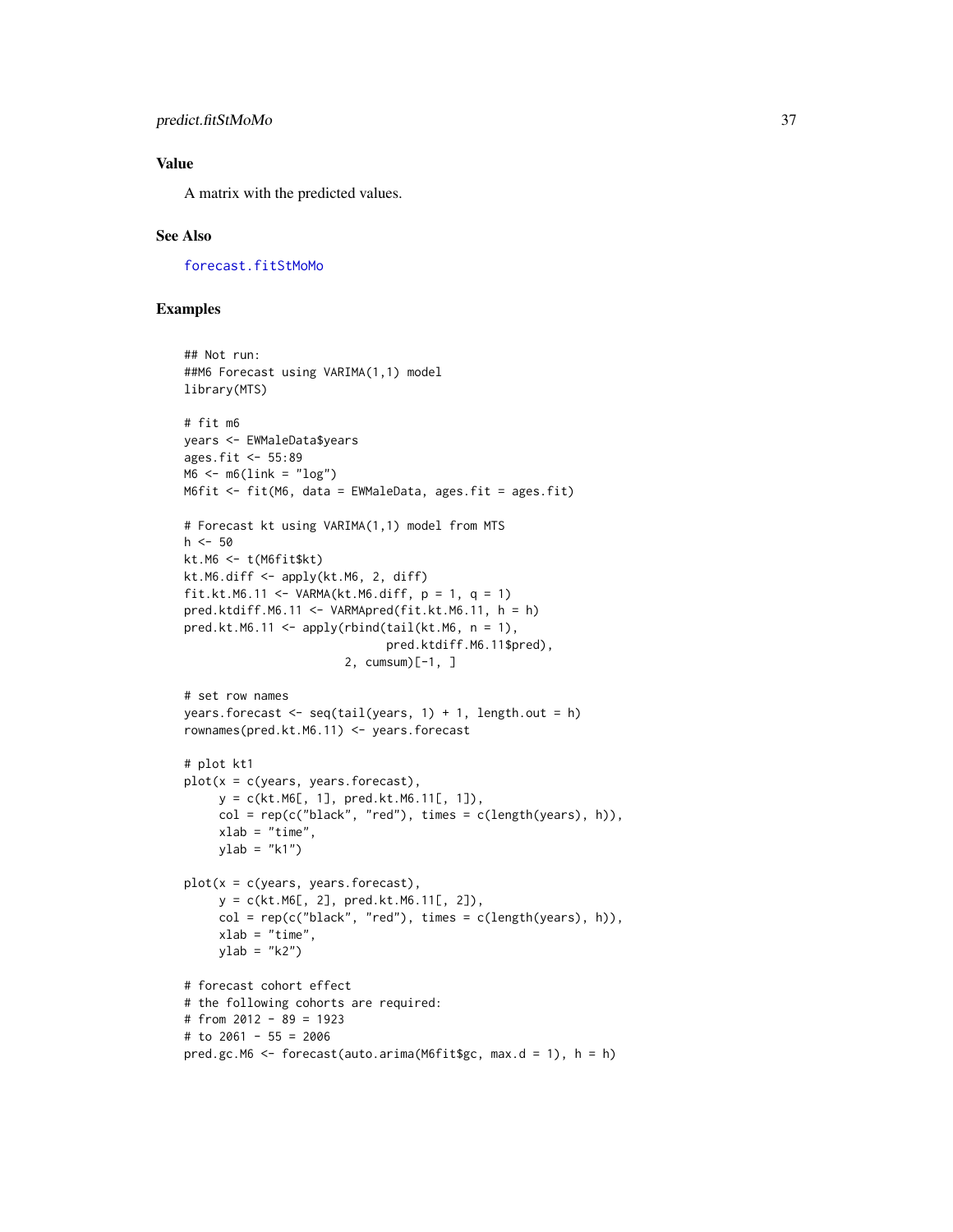```
# use predict to get rates
pred.qxt.M6.11 <- predict(object = M6fit,
                         years = years.forecast,
                          kt = t(pred.txt.M6.11),gc = c(tail(M6fit$gc, 34), pred.gc.M6$mean),
                          type = "rates")qxthatM6 <- fitted(M6fit, type = "rates")
# plot mortality profile at age 60, 70 and 80
matplot(1961 : 2061,
        t(cbind(qxthatM6, pred.qxt.M6.11)[c("60", "70", "80"), ]),
        type = "l", col = "black", xlab = "years", ylab = "rates",
       1wd = 1.5)
## End(Not run)
```
<span id="page-37-1"></span>residuals.fitStMoMo *Extract deviance residuals of a Stochastic Mortality Model*

#### Description

Compute deviance residuals of a fitted Stochastic Mortality Model. These residuals can be plotted using [plot.resStMoMo](#page-33-1).

#### Usage

```
## S3 method for class 'fitStMoMo'
residuals(object, scale = TRUE, ...)
```
#### Arguments

| object            | an object of class "fitst Momo" with the fitted parameters of a stochastic mor-<br>tality model.                                                  |
|-------------------|---------------------------------------------------------------------------------------------------------------------------------------------------|
| scale             | logical indicating whether the residuals should be scaled or not by dividing the<br>deviance by the overdispersion of the model. Default is TRUE. |
| $\cdot\cdot\cdot$ | other arguments.                                                                                                                                  |

#### Value

An object of class "resStMoMo" with the residuals. This object has components:

| residuals | a matrix with the residuals.                     |
|-----------|--------------------------------------------------|
| ages      | ages corresponding to the rows in residuals.     |
| vears     | years corresponding to the columns in residuals. |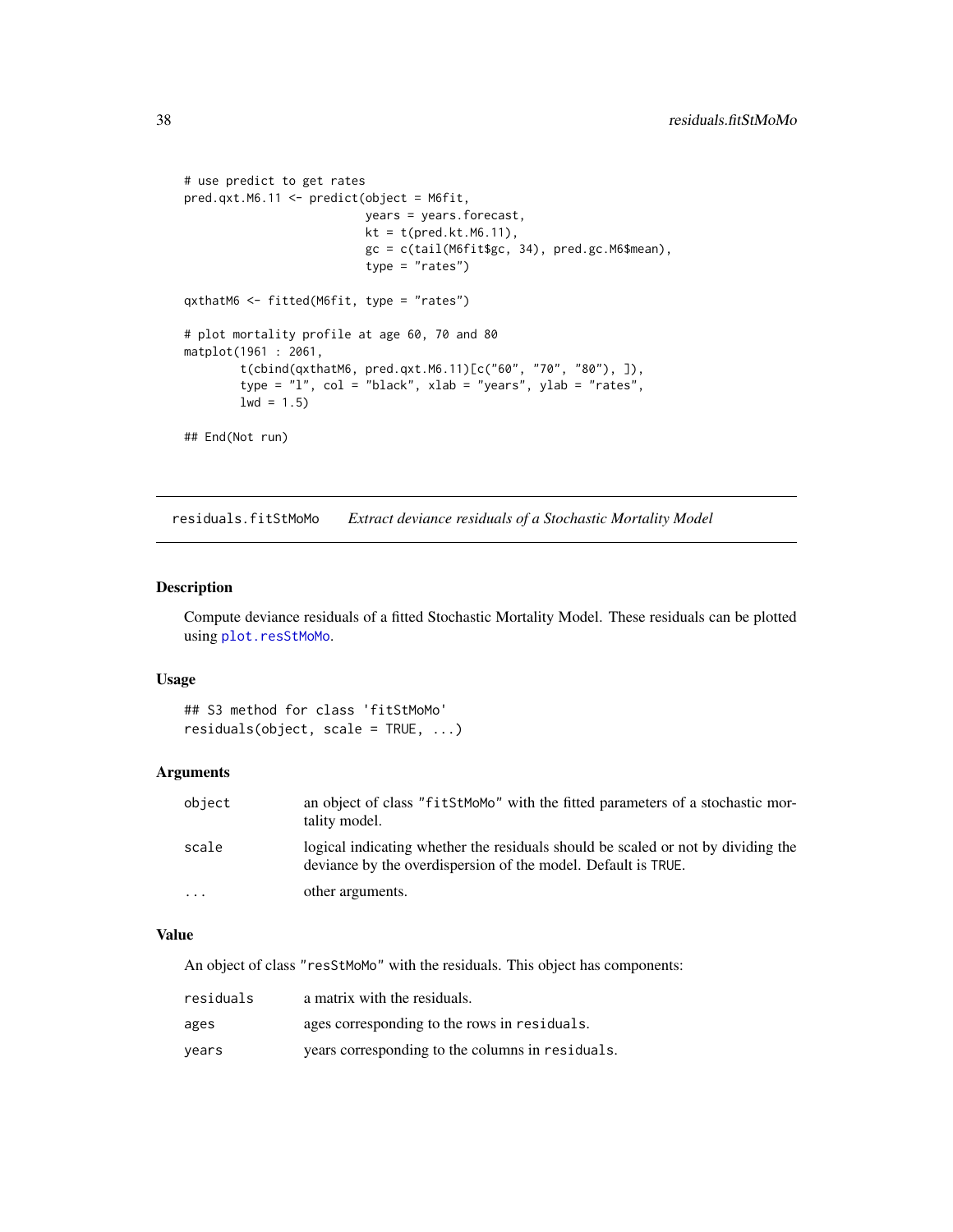## See Also

[plot.resStMoMo](#page-33-1)

#### Examples

```
CBDfit <- fit(cbd(), data = central2initial(EWMaleData), ages.fit = 55:89)
CBDres <- residuals(CBDfit)
plot(CBDres)
```
<span id="page-38-1"></span>

| ۰.<br>٠ |
|---------|
|         |

rh *Create a Renshaw and Haberman (Lee-Carter with cohorts) mortality model*

## Description

Utility function to initialise a StMoMo object representing a Renshaw and Haberman (Lee-Carter with cohorts) mortality model introduced in Renshaw and Haberman (2006).

## Usage

```
rh(link = c("log", "logit"), cohortAgeFun = c("1", "NP"),approxConst = FALSE)
```
## Arguments

| link         | defines the link function and random component associated with the mortality<br>model. "log" would assume that deaths follow a Poisson distribution and use a<br>log link while "logit" would assume that deaths follow a Binomial distribution<br>and a logit link.                                                      |
|--------------|---------------------------------------------------------------------------------------------------------------------------------------------------------------------------------------------------------------------------------------------------------------------------------------------------------------------------|
| cohortAgeFun | defines the cohort age modulating parameter $\beta_x^{(0)}$ . It can take values: "NP" for a<br>non-parametric age term or "1" for $\beta_x^{(0)} = 1$ (the default).                                                                                                                                                     |
| approxConst  | defines if the approximate identifiability constraint of Hunt and Villegas (2015)<br>is applied or not. If TRUE, the output object is of class rh and subsequent model<br>fitting is performed with fit.rh. If FALSE, the output object is of class StMoMo<br>and subsequent model fitting is performed with fit. StMoMo. |

## Details

The created model is either a log-Poisson or a logit-Binomial version of the Renshaw and Haberman model which has predictor structure

$$
\eta_{xt} = \alpha_x + \beta_x^{(1)} \kappa_t + \beta^{(0)} \gamma_{t-x}.
$$

or

 $\eta_{xt} = \alpha_x + \beta_x^{(1)} \kappa_t + \gamma_{t-x}.$ 

depending on the value of argument cohortAgeFun.

<span id="page-38-0"></span>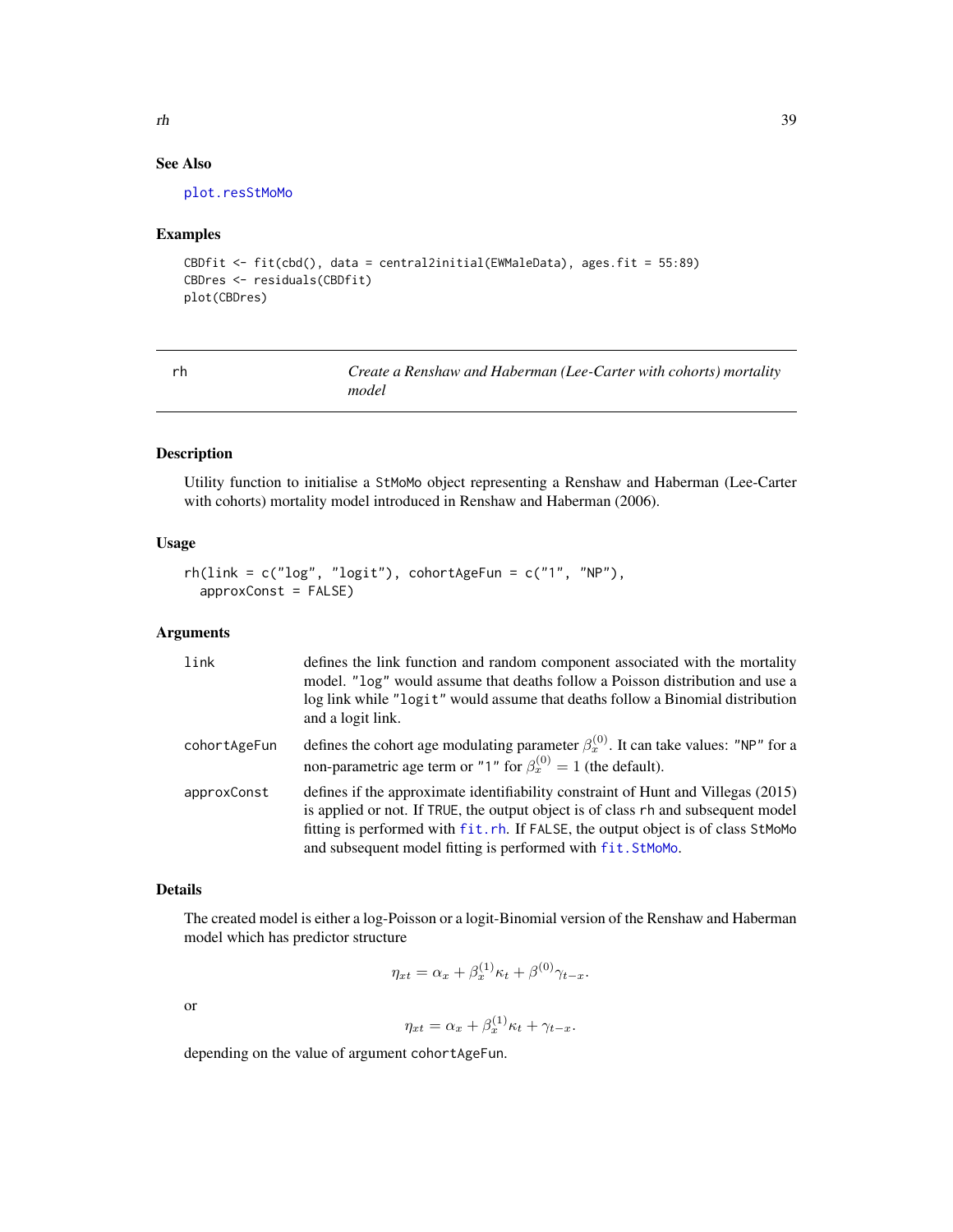<span id="page-39-0"></span>To ensure identifiability the following constraints are imposed

$$
\sum_{t} \kappa_t = 0, \sum_{x} \beta_x^{(1)} = 1, \sum_{c} \gamma_c = 0
$$

plus

$$
\sum_{x} \beta_x^{(0)} = 1
$$

if cohortAgeFun = "NP"

In addition, if approxConst=TRUE then the approximate identifiability constraint

$$
\sum_c (c - \bar{c}) \gamma_c = 0
$$

is applied to improve the stability and robustness of the model (see Hunt and Villegas (2015)).

By default  $\beta_x^{(0)} = 1$  as this model has shown to be more stable (see Haberman and Renshaw (2011) and Hunt and Villegas (2015)).

#### Value

An object of class "StMoMo" or "rh".

#### References

Haberman, S., & Renshaw, A. (2011). A comparative study of parametric mortality projection models. Insurance: Mathematics and Economics, 48(1), 35-55.

Hunt, A., & Villegas, A. M. (2015). Robustness and convergence in the Lee-Carter model with cohorts. Insurance: Mathematics and Economics, 64, 186-202.

Renshaw, A. E., & Haberman, S. (2006). A cohort-based extension to the Lee-Carter model for mortality reduction factors. Insurance: Mathematics and Economics, 38(3), 556-570.

#### See Also

[fit.rh](#page-10-1), [StMoMo](#page-47-1), [lc,](#page-24-2) [apc](#page-2-1)

```
LCfit \leftarrow fit(lc(), data = EWMaleData, ages.fit = 55:89)
wxt <- genWeightMat(55:89, EWMaleData$years, clip = 3)
RHfit \le fit(rh(), data = EWMaleData, ages.fit = 55:89, wxt = wxt,
             start.ax = LCfit$ax, start.bx = LCfit$bx, start.kt = LCfit$kt)
plot(RHfit)
#Impose approximate constraint as in Hunt and Villegas (2015)
## Not run:
RHapprox <- rh(approxConst = TRUE)
RHapproxfit <- fit(RHapprox, data = EWMaleData, ages.fit = 55:89,
                    wxt = wxt)plot(RHapproxfit)
```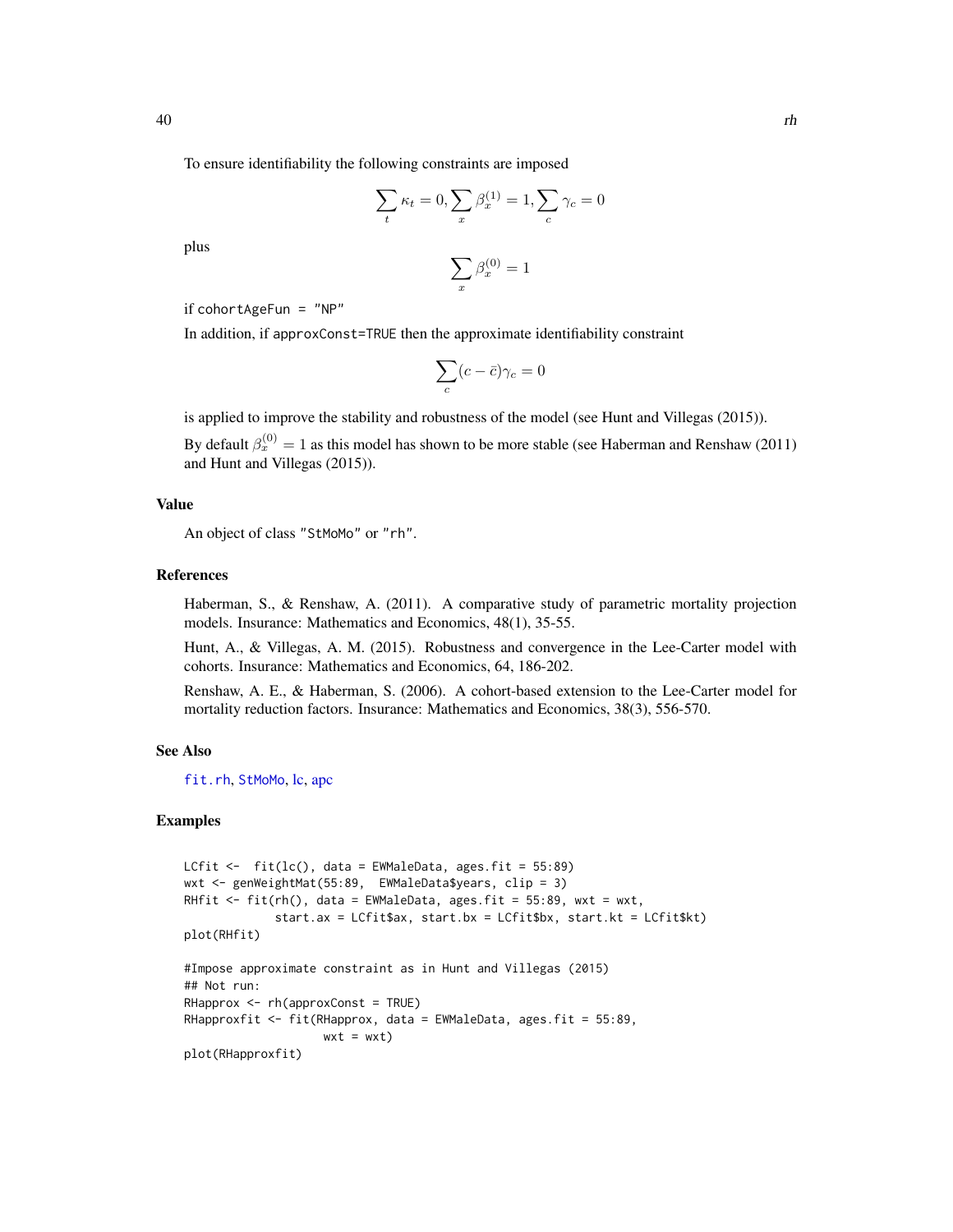<span id="page-40-0"></span>## End(Not run)

<span id="page-40-1"></span>simulate.bootStMoMo *Simulate future sample paths from a Bootstrapped Stochastic Mortality Model*

## Description

Simulate future sample paths from a Bootstrapped Stochastic Mortality Model. The period indexes  $\kappa_t^{(i)}$ ,  $i = 1,..N$ , are modelled using ether a Multivariate Random Walk with Drift (MRWD) or N independent ARIMA( $p, d, q$ ) models. The cohort index  $\gamma_{t-x}$  is modelled using an ARIMA( $p, d, q$ ). By default an  $ARIMA(1, 1, 0)$  with a constant is used.

#### Usage

```
## S3 method for class 'bootStMoMo'
simulate(object, nsim = 1, seed = NULL, h = 50,
  ext = NULL, g\cdot order = c(1, 1, 0), g\cdot. include.constant = TRUE,
  jumpchoice = c("fit", "actual"), kt.method = c("mrwd", "iarima"),
  kt.order = NULL, kt.include.constant = TRUE, kt.lookback = NULL,
  gc. lookback = NULL, ...)
```
## Arguments

| object              | an object of class "bootStMoMo" with the bootstrapped parameters of a stochas-<br>tic mortality model.                                                                                                                                  |
|---------------------|-----------------------------------------------------------------------------------------------------------------------------------------------------------------------------------------------------------------------------------------|
| nsim                | number of sample paths to simulate from each bootstrapped sample. Thus if<br>there are nBoot bootstrapped samples the total number of paths will be $nsim \star nBoot$ .                                                                |
| seed                | either NULL or an integer that will be used in a call to set, seed before simulating<br>the time series. The default, NULL will not change the random generator state.                                                                  |
| h                   | number of years ahead to forecast.                                                                                                                                                                                                      |
| oxt                 | optional array/matrix/vector or scalar of known offset to be added in the simu-<br>lations. This can be used to specify any a priori known component to be added<br>to the simulated predictor.                                         |
| gc.order            | a specification of the ARIMA model for the cohort effect: the three components<br>$(p, d, q)$ are the AR order, the degree of differencing, and the MA. The default<br>is an ARIMA $(1, 1, 0)$ .                                        |
| gc.include.constant |                                                                                                                                                                                                                                         |
|                     | a logical value indicating if the ARIMA model should include a constant value.<br>The default is TRUE.                                                                                                                                  |
| jumpchoice          | option to select the jump-off rates, i.e. the rates from the final year of observa-<br>tion, to use in projections of mortality rates. "fit" (default) uses the fitted rates<br>and "actual" uses the actual rates from the final year. |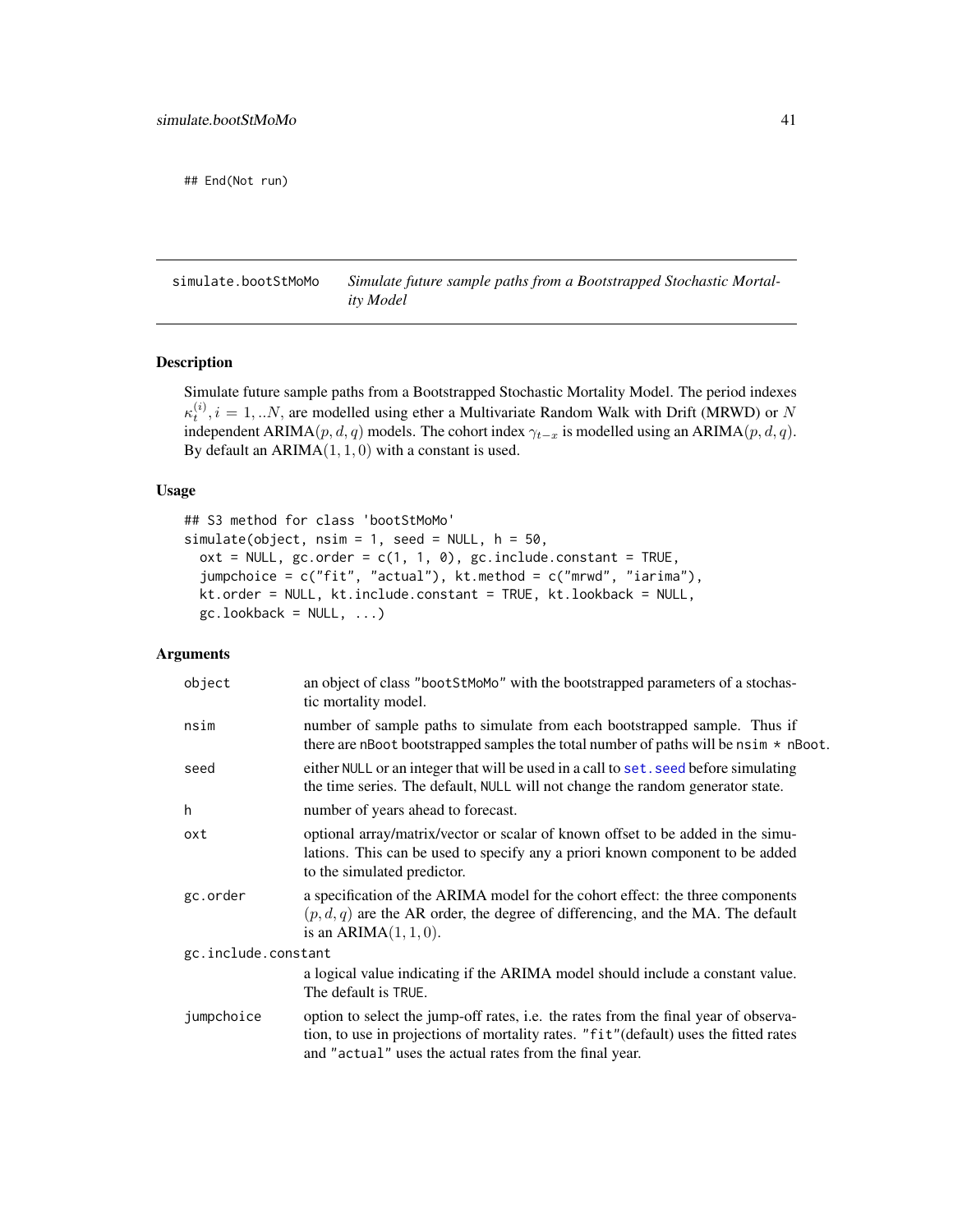<span id="page-41-0"></span>

| kt.method           | optional forecasting method for the period index. The alternatives are "mrwd" (default)<br>and "iarima". See details.                                                                                                                                                                                                                            |
|---------------------|--------------------------------------------------------------------------------------------------------------------------------------------------------------------------------------------------------------------------------------------------------------------------------------------------------------------------------------------------|
| kt.order            | an optional matrix with one row per period index specifying the ARIMA mod-<br>els: for the ith row (ith period index) the three components $(p, d, q)$ are the AR<br>order, the degree of differencing, and the MA order. If absent the arima models<br>are fitted using auto. arima. This argument is only used when kt. method is<br>"iarima". |
| kt.include.constant |                                                                                                                                                                                                                                                                                                                                                  |
|                     | an optional vector of logical values indicating if the ARIMA model for the ith<br>period index should include a constant value. The default is TRUE. This argument<br>is only used when kt.method is "iarima".                                                                                                                                   |
| kt.lookback         | optional argument to specify the look-back window to use in the estimation<br>of the time series model for the period indexes. By default all the estimated<br>values are used. If kt. lookback is provided then the last kt. lookback years of<br>$\kappa_t^{(i)}$ , $i = 1, N$ , are used.                                                     |
| gc.lookback         | optional argument to specify the look-back window to use in the estimation of<br>the ARIMA model for the cohort effect. By default all the estimated values are<br>used in estimating the ARIMA model. If gc. lookback is provided then the last<br>gc. lookback years of $\gamma_{t-x}$ are used.                                               |
| $\cdots$            | other arguments.                                                                                                                                                                                                                                                                                                                                 |
|                     |                                                                                                                                                                                                                                                                                                                                                  |

## Details

For further details see [simulate.fitStMoMo](#page-42-1).

## Value

A list of class "simStMoMo" with components

| rates      | a three dimensional array with the future simulated rates.                                                                                                                                                                                                                                    |
|------------|-----------------------------------------------------------------------------------------------------------------------------------------------------------------------------------------------------------------------------------------------------------------------------------------------|
| ages       | vector of ages corresponding to the first dimension of rates.                                                                                                                                                                                                                                 |
| vears      | vector of years for which a simulations has been produced. This corresponds to<br>the second dimension of rates.                                                                                                                                                                              |
| kt.s       | information on the simulated paths of the period indices of the model. This is<br>a list with the simulated paths of $\kappa_t$ (sim) and the years for which simulations<br>were produced. If the mortality model does not have any age-period terms (i.e.<br>$N = 0$ ) this is set to NULL. |
| gc.s       | information on the simulated paths of the cohort index of the model. This is a<br>list with the simulated paths of $\gamma_c$ (sim) and the cohorts for which simulations<br>were produced. If the mortality model does not have a cohort effect this is set to<br>NULL.                      |
| oxt.s      | a three dimensional array with the offset used in the simulations.                                                                                                                                                                                                                            |
| fitted     | a three dimensional array with the in-sample rates of the model for the years for<br>which the mortality model was fitted (and bootstrapped).                                                                                                                                                 |
| jumpchoice | Jump-off method used in the simulation.                                                                                                                                                                                                                                                       |
| kt.method  | method used in the modelling of the period index.                                                                                                                                                                                                                                             |
| model      | the bootstrapped model from which the simulations were produced.                                                                                                                                                                                                                              |
|            |                                                                                                                                                                                                                                                                                               |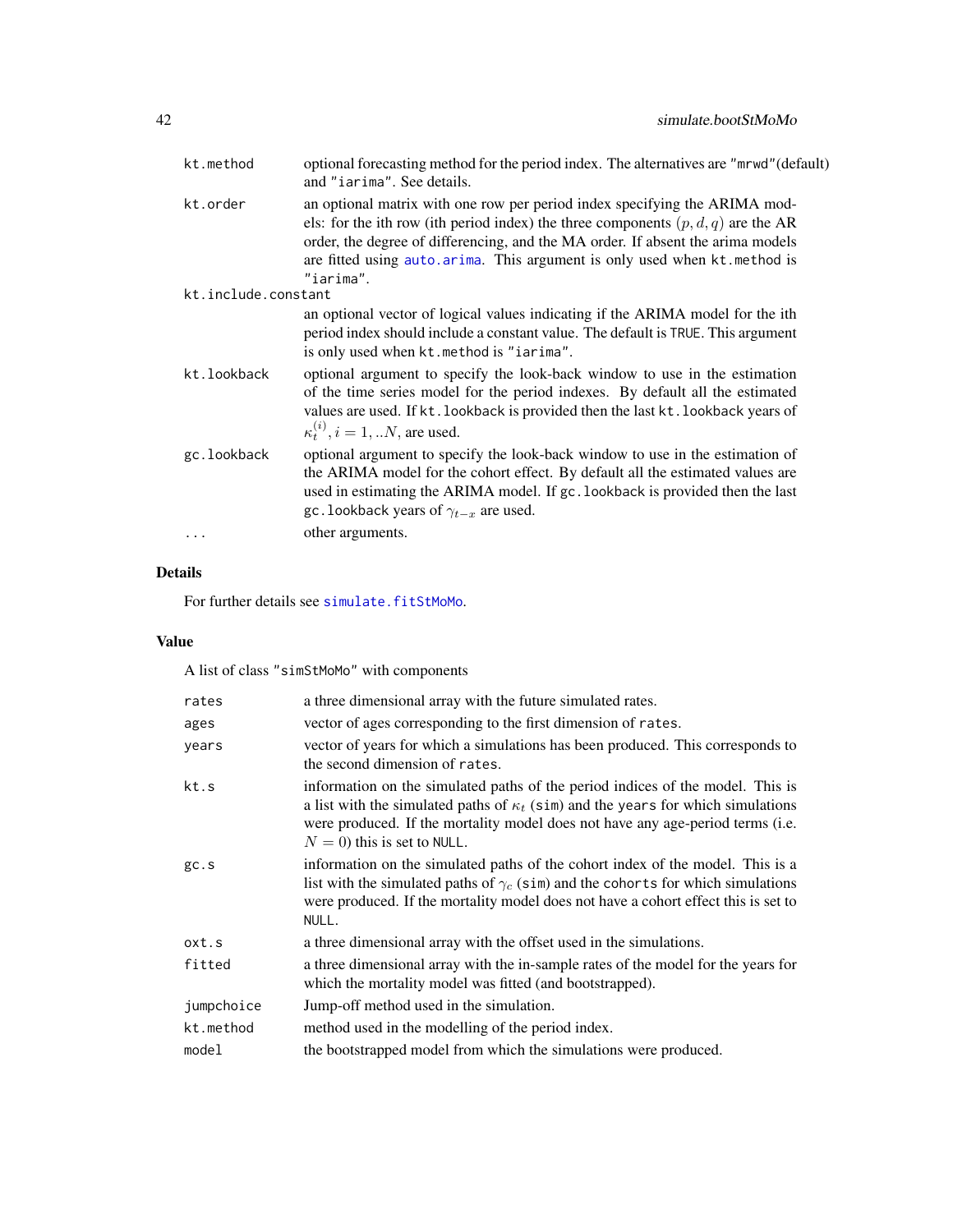#### <span id="page-42-0"></span>simulate.fitStMoMo 43

#### See Also

[bootstrap.fitStMoMo](#page-3-1), [simulate.fitStMoMo](#page-42-1)

#### Examples

```
#Long computing times
## Not run:
#Lee-Carter: Compare projection with and without parameter uncertainty
library(fanplot)
LCfit <- fit(lc(), data = EWMaleData)
LCResBoot <- bootstrap(LCfit, nBoot = 500)
LCResBootsim <- simulate(LCResBoot)
LCsim <- simulate(LCfit, nsim = 500)
plot(LCfit$years, log(LCfit$Dxt / LCfit$Ext)["10", ],
     xlim = range(LCfit$years, LCsim$years),
     ylim = range(log(LCfit$Dxt / LCfit$Ext)["10", ],
                  log(LCsim$rates["10", , ])),
     type = "l", xlab = "year", ylab = "log rate",
    main = "Mortality rate projection at age 10 with and without parameter uncertainty")
fan(t(log(LCResBootsim$rates["10", , ])),start = LCResBootsim$years[1],
    probs = c(2.5, 10, 25, 50, 75, 90, 97.5), n.fan = 4,
    fan.col = colorRamPalette(c(rgb(0, 0, 1), rgb(1, 1, 1)))), In = NULL)fan(t(log(LCsim$rates["10", 1:(length(LCsim$years) - 3), ])),
    start = LCsim$years[1], probs = c(2.5, 10, 25, 50, 75, 90, 97.5),n.fan = 4, fan.col = colorRampPalette(c(rgb(1, 0, 0), rgb(1, 1, 1))),ln = NULL)## End(Not run)
```
<span id="page-42-1"></span>simulate.fitStMoMo *Simulate future sample paths from a Stochastic Mortality Model*

#### Description

Simulate future sample paths from a Stochastic Mortality Model. The period indexes  $\kappa_t^{(i)}$ ,  $i =$  $1,..N$ , are modelled using ether a Multivariate Random Walk with Drift (MRWD) or N independent ARIMA( $p, d, q$ ) models. The cohort index  $\gamma_{t-x}$  is modelled using an ARIMA( $p, d, q$ ). By default an ARIMA $(1, 1, 0)$  with a constant is used.

#### Usage

```
## S3 method for class 'fitStMoMo'
simulate(object, nsim = 1000, seed = NULL, h = 50,
  ext = NULL, gc.order = c(1, 1, 0), gc.include. constant = TRUE,
  jumpchoice = c("fit", "actual"), kt.method = c("mrwd", "iarima"),
  kt.order = NULL, kt.include.constant = TRUE, kt.lookback = NULL,
  gc. lookback = NULL, ...)
```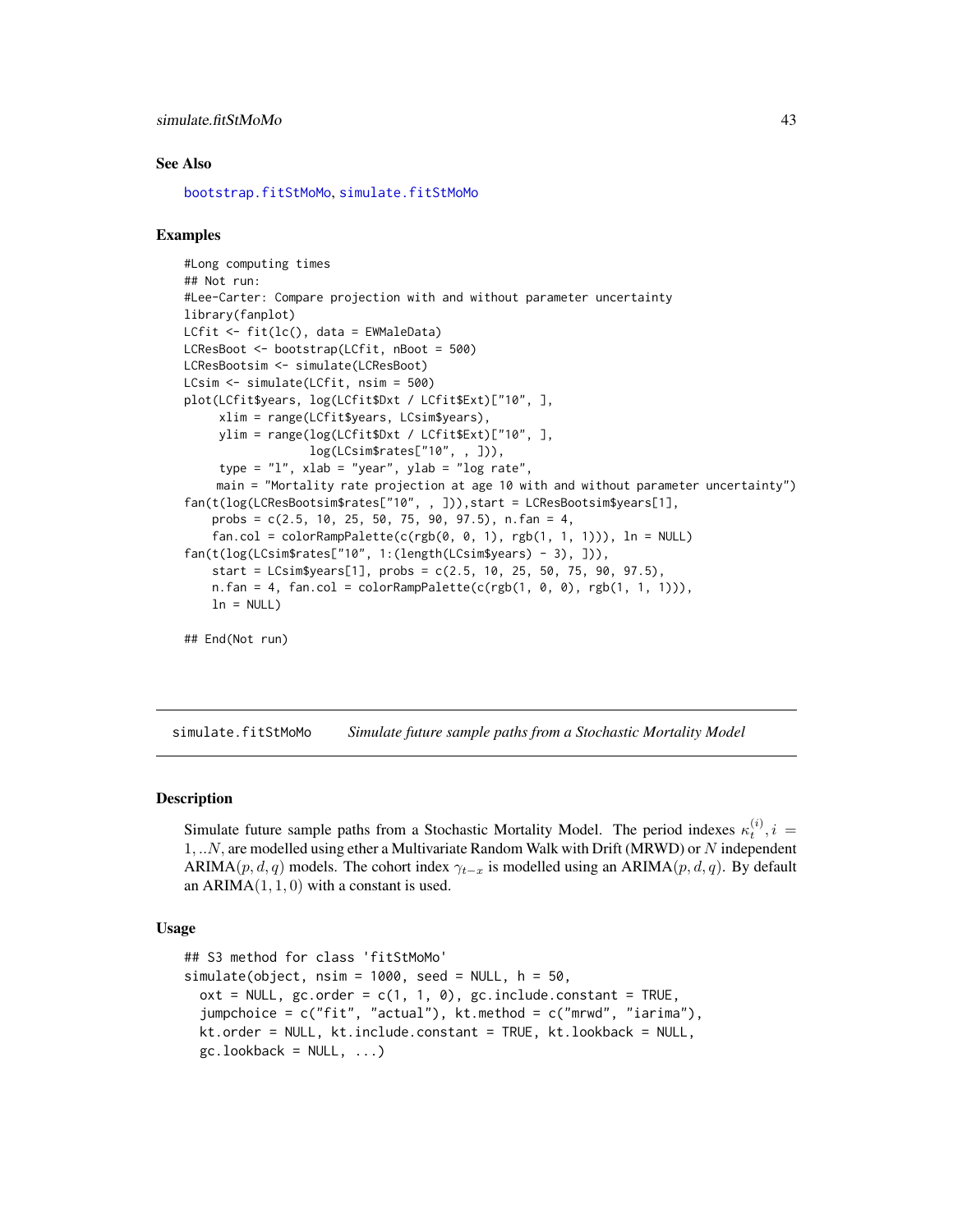## <span id="page-43-0"></span>Arguments

| object              | an object of class "fitStMoMo" with the fitted parameters of a stochastic mor-<br>tality model.                                                                                                                                                                                                                                                |
|---------------------|------------------------------------------------------------------------------------------------------------------------------------------------------------------------------------------------------------------------------------------------------------------------------------------------------------------------------------------------|
| nsim                | number of sample paths to simulate.                                                                                                                                                                                                                                                                                                            |
| seed                | either NULL or an integer that will be used in a call to set. seed before simulating<br>the time series. The default, NULL will not change the random generator state.                                                                                                                                                                         |
| h                   | number of years ahead to forecast.                                                                                                                                                                                                                                                                                                             |
| oxt                 | optional matrix/vector or scalar of known offset to be added in the simulations.<br>This can be used to specify any a priori known component to be added to the<br>simulated predictor.                                                                                                                                                        |
| gc.order            | a specification of the ARIMA model for the cohort effect: the three components<br>$(p, d, q)$ are the AR order, the degree of differencing, and the MA. The default<br>is an ARIMA $(1, 1, 0)$ .                                                                                                                                               |
| gc.include.constant |                                                                                                                                                                                                                                                                                                                                                |
|                     | a logical value indicating if the ARIMA model should include a constant value.<br>The default is TRUE.                                                                                                                                                                                                                                         |
| jumpchoice          | option to select the jump-off rates, i.e. the rates from the final year of observa-<br>tion, to use in projections of mortality rates. "fit" (default) uses the fitted rates<br>and "actual" uses the actual rates from the final year.                                                                                                        |
| kt.method           | optional forecasting method for the period index. The alternatives are "mrwd"(default)<br>and "iarima". See details.                                                                                                                                                                                                                           |
| kt.order            | an optional matrix with one row per period index specifying the ARIMA mod-<br>els: for the ith row (ith period index) the three components $(p, d, q)$ are the AR<br>order, the degree of differencing, and the MA order. If absent the arima models<br>are fitted using auto.arima. This argument is only used when kt.method is<br>"iarima". |
| kt.include.constant |                                                                                                                                                                                                                                                                                                                                                |
|                     | an optional vector of logical values indicating if the ARIMA model for the ith<br>period index should include a constant value. The default is TRUE. This argument<br>is only used when kt.method is "iarima".                                                                                                                                 |
| kt.lookback         | optional argument to specify the look-back window to use in the estimation<br>of the time series model for the period indexes. By default all the estimated<br>values are used. If kt. lookback is provided then the last kt. lookback years of<br>$\kappa_t^{(i)}$ , $i = 1, N$ , are used.                                                   |
| gc.lookback         | optional argument to specify the look-back window to use in the estimation of<br>the ARIMA model for the cohort effect. By default all the estimated values are<br>used in estimating the ARIMA model. If gc. lookback is provided then the last<br>gc. lookback years of $\gamma_{t-x}$ are used.                                             |
| $\cdots$            | other arguments.                                                                                                                                                                                                                                                                                                                               |

## Details

If kt.method is "mrwd", fitting and simulation of the time series model for the period indexes is done with a Multivariate Random Walk with Drift using the function [mrwd](#page-30-1).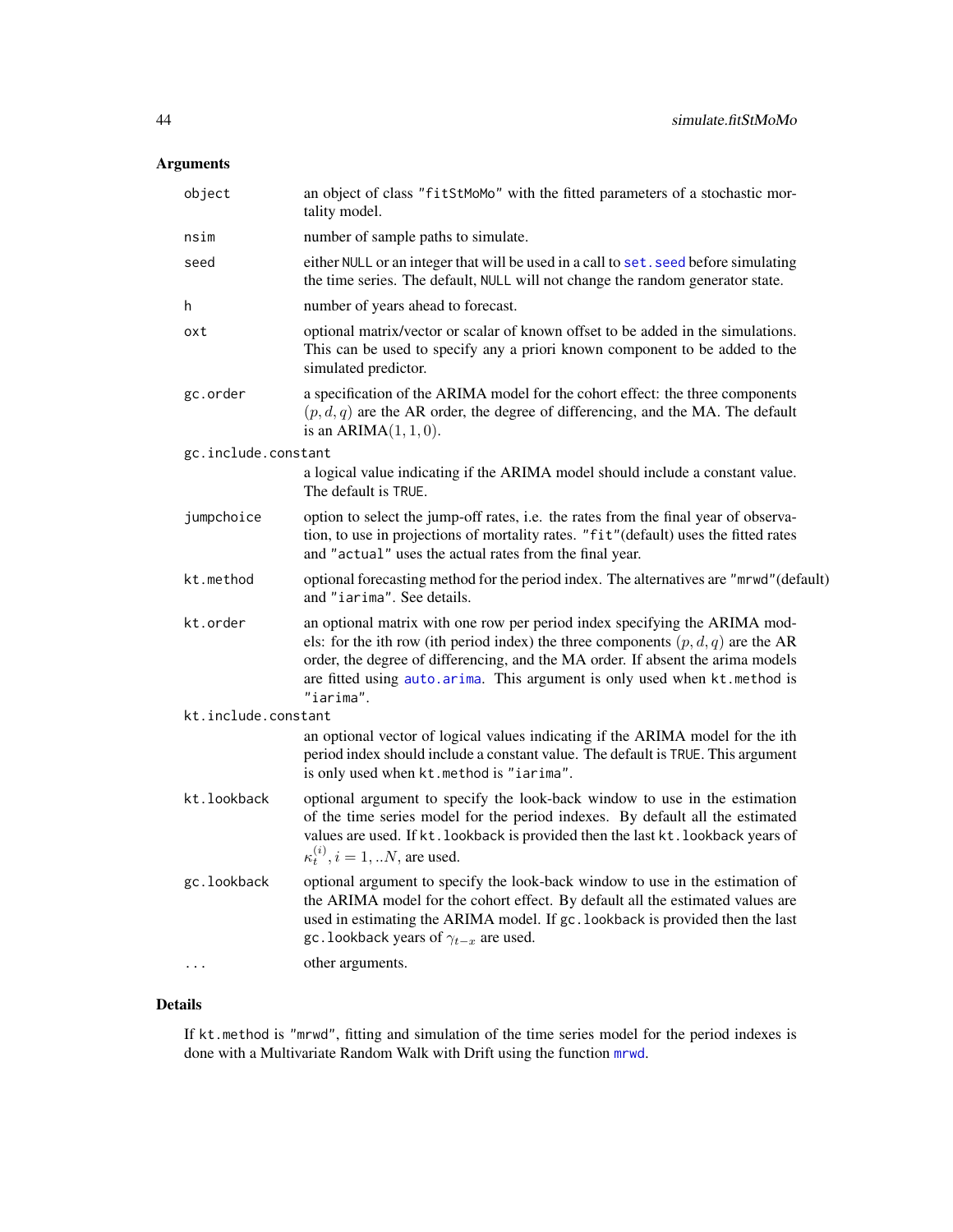<span id="page-44-0"></span>If kt.method is "iarima", fitting and simulation of the time series model for the period indexes is done with  $N$  independent arima models using the function [iarima](#page-23-1). See this latter function for details on input arguments kt.order and kt.include.constant.

Fitting and simulation of the ARIMA model for the cohort index is done with function [Arima](#page-0-0) from package forecast. See the latter function for further details on input arguments gc.order and gc.include.constant.

Note that in some cases simulations of the cohort effects may be needed for a horizon longer than h. This is the case when in the fitted model the most recent cohorts have been zero weighted. The simulated cohorts can be seen in gc.s\$cohorts.

#### Value

A list of class "simStMoMo" with components:

| rates      | a three dimensional array with the future simulated rates.                                                                                                                                                                                                                                                        |
|------------|-------------------------------------------------------------------------------------------------------------------------------------------------------------------------------------------------------------------------------------------------------------------------------------------------------------------|
| ages       | vector of ages corresponding to the first dimension of rates.                                                                                                                                                                                                                                                     |
| years      | vector of years for which a simulations has been produced. This corresponds to<br>the second dimension of rates.                                                                                                                                                                                                  |
| kt.s       | information on the simulated paths of the period indexes of the model. This<br>is a list with the model fitted to $\kappa_t$ ; the simulated paths (sim); and the years<br>for which simulations were produced. If the mortality model does not have any<br>age-period terms (i.e. $N = 0$ ) this is set to NULL. |
| gc.s       | information on the simulated paths of the cohort index of the model. This is a<br>list with the model fitted to $\gamma_c$ ; the simulated paths (sim); and the cohorts for<br>which simulations were produced. If the mortality model does not have a cohort<br>effect this is set to NULL.                      |
| oxt.s      | a three dimensional array with the offset used in the simulations.                                                                                                                                                                                                                                                |
| fitted     | a three dimensional array with the in-sample rates of the model for the years for<br>which the mortality model was fitted.                                                                                                                                                                                        |
| jumpchoice | Jump-off method used in the simulation.                                                                                                                                                                                                                                                                           |
| kt.method  | method used in the modelling of the period index.                                                                                                                                                                                                                                                                 |
| model      | the model fit from which the simulations were produced.                                                                                                                                                                                                                                                           |

## See Also

[forecast.fitStMoMo](#page-17-1)

```
#Lee-Carter
LCfit \le fit(lc(), data = EWMaleData, ages.fit = 55:89)
LCsim.mrwd <- simulate(LCfit, nsim = 100)
LCsim.iarima <- simulate(LCfit, nsim = 100, kt.method = "iarima",
                        kt. order = c(1, 1, 2)par(mfrow=c(2, 2))plot(LCfit$years, LCfit$kt[1, ], xlim = range(LCfit$years, LCsim.mrwd$kt.s$years),
```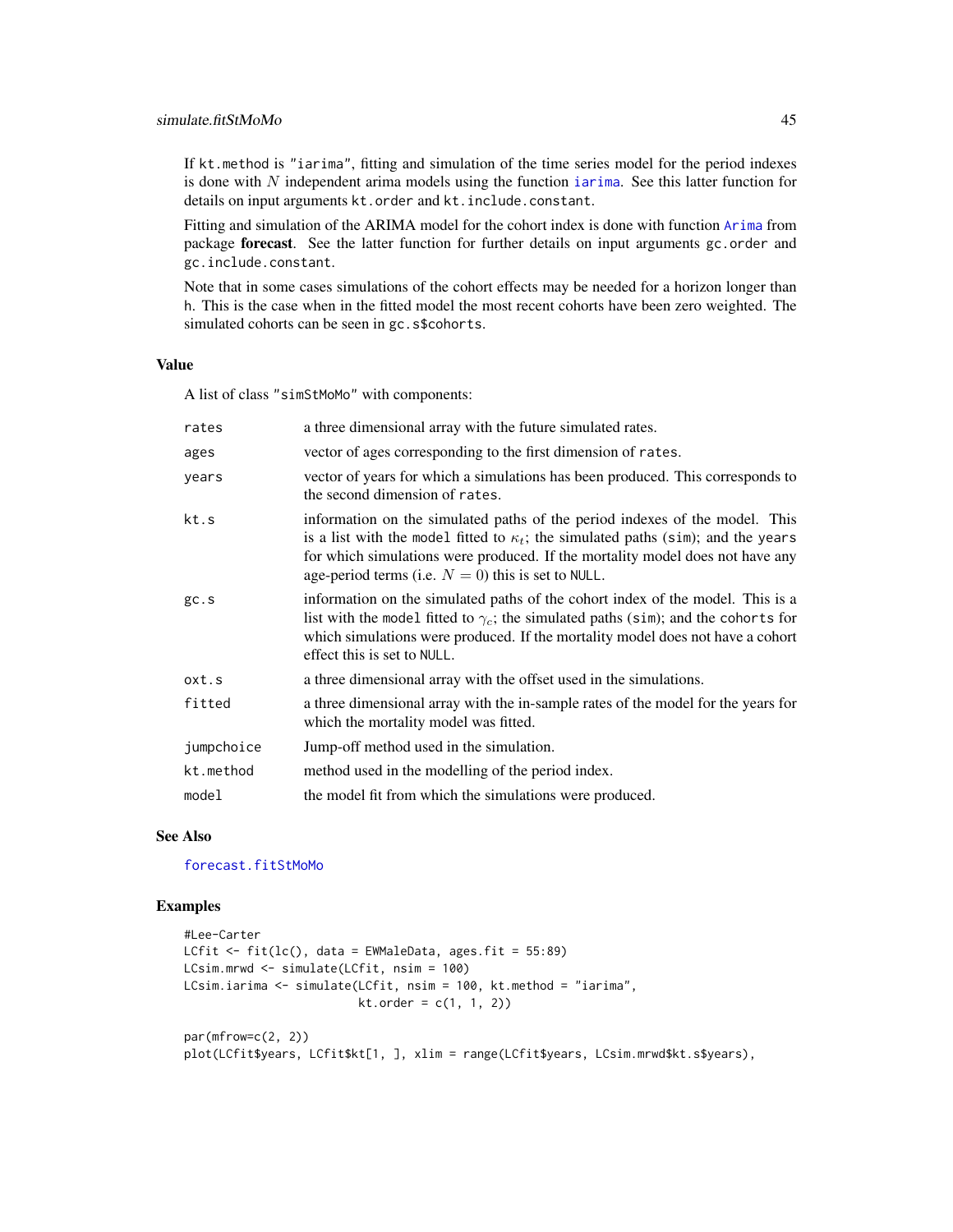```
ylim = range(LCfit$kt, LCsim.mrwd$kt.s$sim), type = "l",
     xlab = "year", ylab = "kt",
     main = "Lee-Carter: Simulated paths of the period index kt (mrwd)")
matlines(LCsim.mrwd$kt.s$years, LCsim.mrwd$kt.s$sim[1, , ], type = "l", lty = 1)
plot(LCfit$years, (LCfit$Dxt / LCfit$Ext)["65", ],
     xlim = range(LCfit$years, LCsim.mrwd$years),
     ylim = range((LCfit$Dxt / LCfit$Ext)["65", ], LCsim.mrwd$rates["65", , ]),
     type = "1", xlab = "year", ylab = "rate",
     main = "Lee-Carter: Simulated mortality rates at age 65")
matlines(LCsim.mrwd$years, LCsim.mrwd$rates["65", , ], type = "l", lty = 1)
plot(LCfit$years, LCfit$kt[1, ], xlim = range(LCfit$years, LCsim.iarima$kt.s$years),
     ylim = range(LCfit$kt, LCsim.iarima$kt.s$sim), type = "l",
     xlab = "year", ylab = "kt",
     main = "Lee-Carter: Simulated paths of the period index kt (ARIMA(1, 1, 2))")
matlines(LCsim.iarima$kt.s$years, LCsim.iarima$kt.s$sim[1, , ], type = "l", lty = 1)
plot(LCfit$years, (LCfit$Dxt / LCfit$Ext)["65", ],
     xlim = range(LCfit$years, LCsim.iarima$years),
     ylim = range((LCfit$Dxt / LCfit$Ext)["65", ], LCsim.iarima$rates["65", , ]),
     type = "1", xlab = "year", ylab = "rate",
     main = "Lee-Carter: Simulated mortality rates at age 65 (ARIMA(1, 1, 2))")
matlines(LCsim.iarima$years, LCsim.iarima$rates["65", , ], type = "l", lty = 1)
#APC
par(mfrow=c(1, 3))
wxt <- genWeightMat(55:89, EWMaleData$years, clip = 3)
APCfit <- fit(apc(), data = EWMaleData, ages.fit = 55:89, wxt = wxt)
APCsim <- simulate(APCfit, nsim = 100, gc.order = c(1, 1, 0))
plot(APCfit$years, APCfit$kt[1, ],
     xlim = range(APCfit$years, APCsim$kt.s$years),
     ylim = range(APCfit$kt, APCsim$kt.s$sim), type = "l",
     xlab = "year", ylab = "kt",
     main = "APC: Simulated paths of the period index kt")
matlines(APCsim$kt.s$years, APCsim$kt.s$sim[1, , ], type = "l", lty = 1)
plot(APCfit$cohorts, APCfit$gc,
     xlim = range(APCfit$cohorts, APCsim$gc.s$cohorts),
     ylim = range(APCfit$gc, APCsim$gc.s$sim, na.rm = TRUE), type = "l",
     xlab = "year", ylab = "kt",
     main = "APC: Simulated paths of the cohort index (ARIMA(1,1,0))")
matlines(APCsim$gc.s$cohorts, APCsim$gc.s$sim, type = "l", lty = 1)
plot(APCfit$years, (APCfit$Dxt / APCfit$Ext)["65", ],
     xlim = range(APCfit$years, APCsim$years),
     ylim = range((APCfit$Dxt/APCfit$Ext)["65", ], APCsim$rates["65", , ]),
     type = "1", xlab = "year", ylab = "rate",
     main = "APC: Simulated of mortality rates at age 65")
matlines(APCsim$years, APCsim$rates["65", , ], type = "l", lty = 1)
```
#Compare LC and APC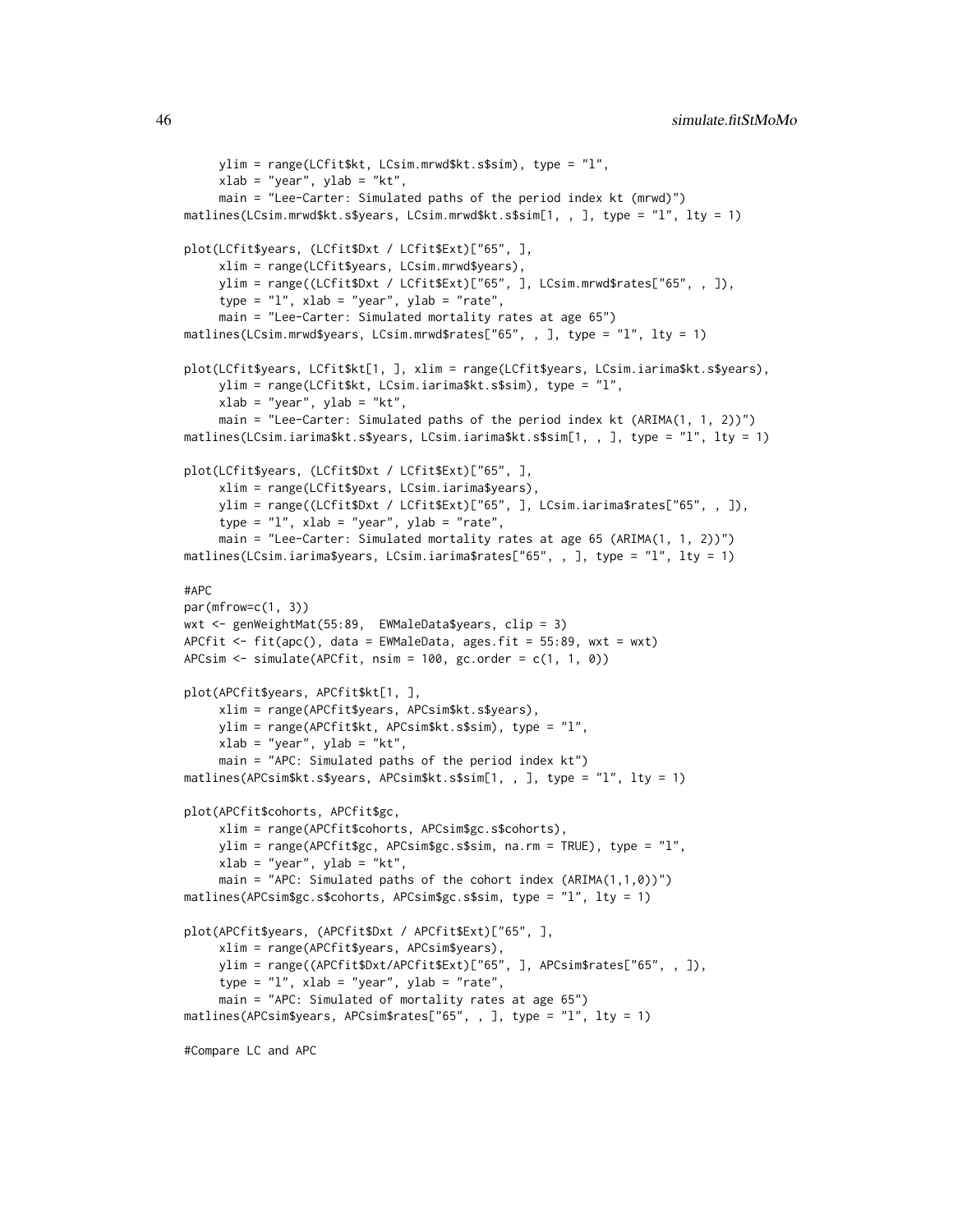## <span id="page-46-0"></span>simulate.iarima 47

```
library(fanplot)
par(mfrow=c(1, 1))
plot(LCfit$years, (LCfit$Dxt / LCfit$Ext)["65", ],
     xlim = range(LCfit$years, LCsim.mrwd$years),
     ylim = range((LCfit$Dxt / LCfit$Ext)["65", ], LCsim.mrwd$rates["65", , ],
    APCsim$rates["65", , ]), type = "l", xlab = "year", ylab = "rate",
    main = "Fan chart of mortality rates at age 65 (LC vs. APC)")
fan(t(LCsim.mrwd$rates["65", , ]), start = LCsim.mrwd$years[1],
   probs = c(2.5, 10, 25, 50, 75, 90, 97.5), n.fan = 4,
    fan.col = colorRampPalette(c(rgb(1, 0, 0), rgb(1, 1, 1)))), In = NULL)fan(t(APCsim$rates["65", 1:(length(APCsim$years) - 3), ]),
    start = APCsim$years[1], probs = c(2.5, 10, 25, 50, 75, 90, 97.5),
   n.fan = 4, fan.col = colorRampPalette(c(rgb(0, 0, 1), rgb(1, 1, 1))),ln = NULL)
```
simulate.iarima *Simulate independent arima series*

#### Description

Returns one simulated path of the group of independent arima series in object.

## Usage

## S3 method for class 'iarima'  $simulate(object, nsim = 10, seed = NULL, ...)$ 

#### Arguments

| object                  | An object of class "iarima".                                                                                                                                           |
|-------------------------|------------------------------------------------------------------------------------------------------------------------------------------------------------------------|
| nsim                    | number of periods for the simulated series.                                                                                                                            |
| seed                    | either NULL or an integer that will be used in a call to set, seed before simulating<br>the time series. The default, NULL will not change the random generator state. |
| $\cdot$ $\cdot$ $\cdot$ | other arguments.                                                                                                                                                       |

| Simulate a Multivariate Random Walk with Drift |
|------------------------------------------------|

## Description

Returns one simulated path of the Multivariate Random Walk with Drift model in object.

#### Usage

```
## S3 method for class 'mrwd'
simulate(object, nsim = 10, seed = NULL, ...)
```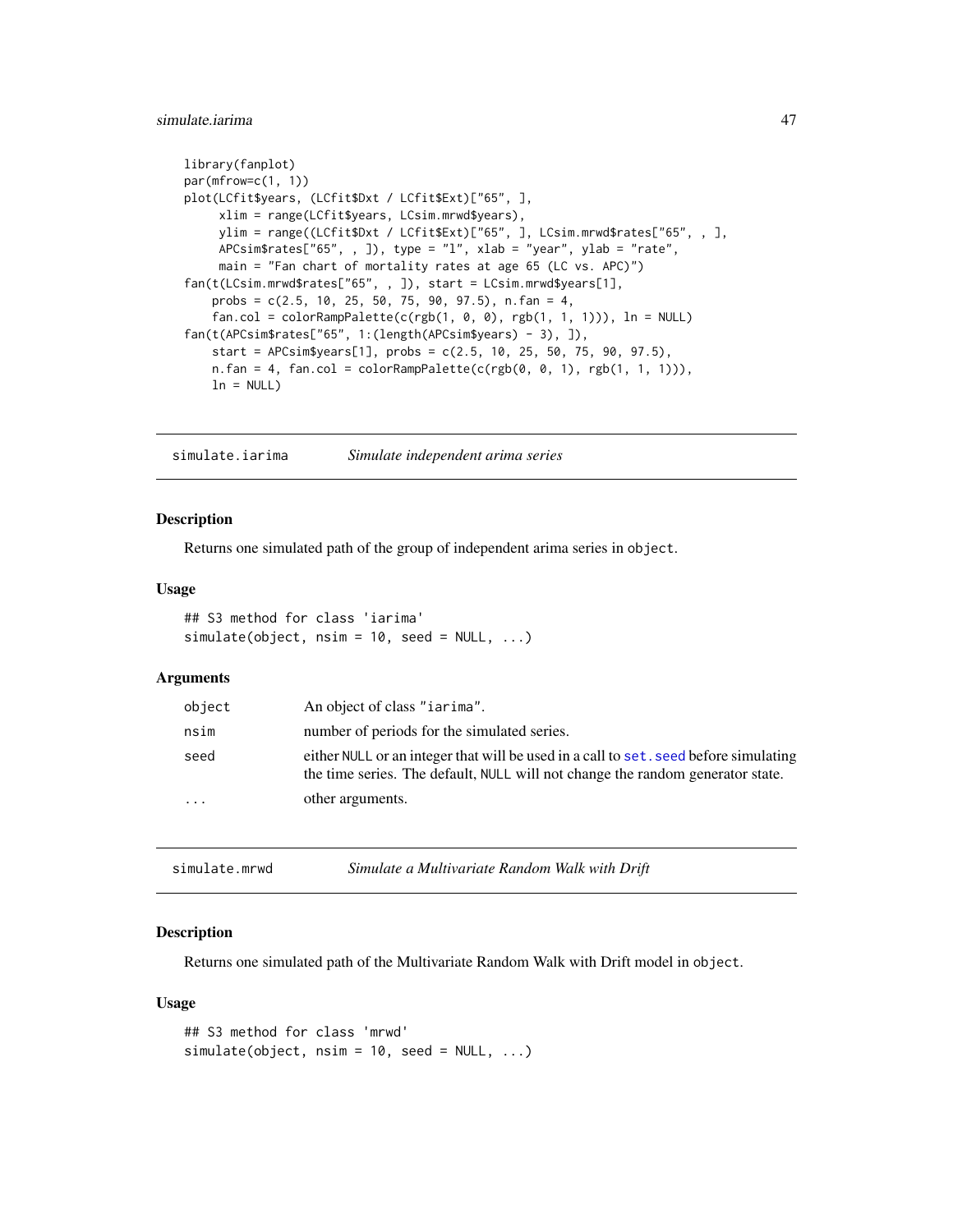## <span id="page-47-0"></span>Arguments

| object                  | An object of class "mrwd".                                                                                                                                             |
|-------------------------|------------------------------------------------------------------------------------------------------------------------------------------------------------------------|
| nsim                    | number of periods for the simulated series.                                                                                                                            |
| seed                    | either NULL or an integer that will be used in a call to set, seed before simulating<br>the time series. The default, NULL will not change the random generator state. |
| $\cdot$ $\cdot$ $\cdot$ | other arguments.                                                                                                                                                       |

<span id="page-47-1"></span>

StMoMo *Create a new Stochastic Mortality Model*

## Description

Initialises a StMoMo object which represents a Generalised Age-Period-Cohort Stochastic Mortality Model.

StMoMo.

## Usage

```
StMoMo(link = c("log", "logit"), staticAgeFun = TRUE, periodAgeFun = "NP",
  cohortAgeFun = NULL, constFun = function(ax, bx, kt, b0x, gc, wxt, ages)
  list(ax = ax, bx = bx, kt = kt, b0x = b0x, gc = gc))
```
## Arguments

| link         | defines the link function and random component associated with the mortality<br>model. "log" would assume that deaths follow a Poisson distribution and use a<br>log link while "logit" would assume that deaths follow a Binomial distribution<br>and a logit link.                                                                                                                                                   |
|--------------|------------------------------------------------------------------------------------------------------------------------------------------------------------------------------------------------------------------------------------------------------------------------------------------------------------------------------------------------------------------------------------------------------------------------|
| staticAgeFun | logical value indicating if a static age function $\alpha_x$ is to be included.                                                                                                                                                                                                                                                                                                                                        |
| periodAgeFun | a list of length $N$ with the definitions of the period age modulating parameters<br>$\beta_x^{(i)}$ . Each entry can take values: "NP" for non-parametric age terms, "1" for<br>$\beta_x^{(i)} = 1$ or a predefined parametric function of age (see details). Set this to<br>NULL if there are no period terms in the model.                                                                                          |
| cohortAgeFun | defines the cohort age modulating parameter $\beta_x^{(0)}$ . It can take values: "NP" for<br>non-parametric age terms, "1" for $\beta_x^{(0)} = 1$ , a predefined parametric function of<br>age (see details) or NULL if there is no cohort effect.                                                                                                                                                                   |
| constFun     | function defining the identifiability constraints of the model. It must be a func-<br>tion of the form constFun <- function(ax, bx, kt, b0x, gc, wxt, ages)<br>taking a set of fitted model parameters and returning a list list (ax = ax, bx = bx, kt = kt, b0x = b0)<br>of the model parameters with the identifiability constraints applied. If omitted<br>no identifiability constraints are applied to the model. |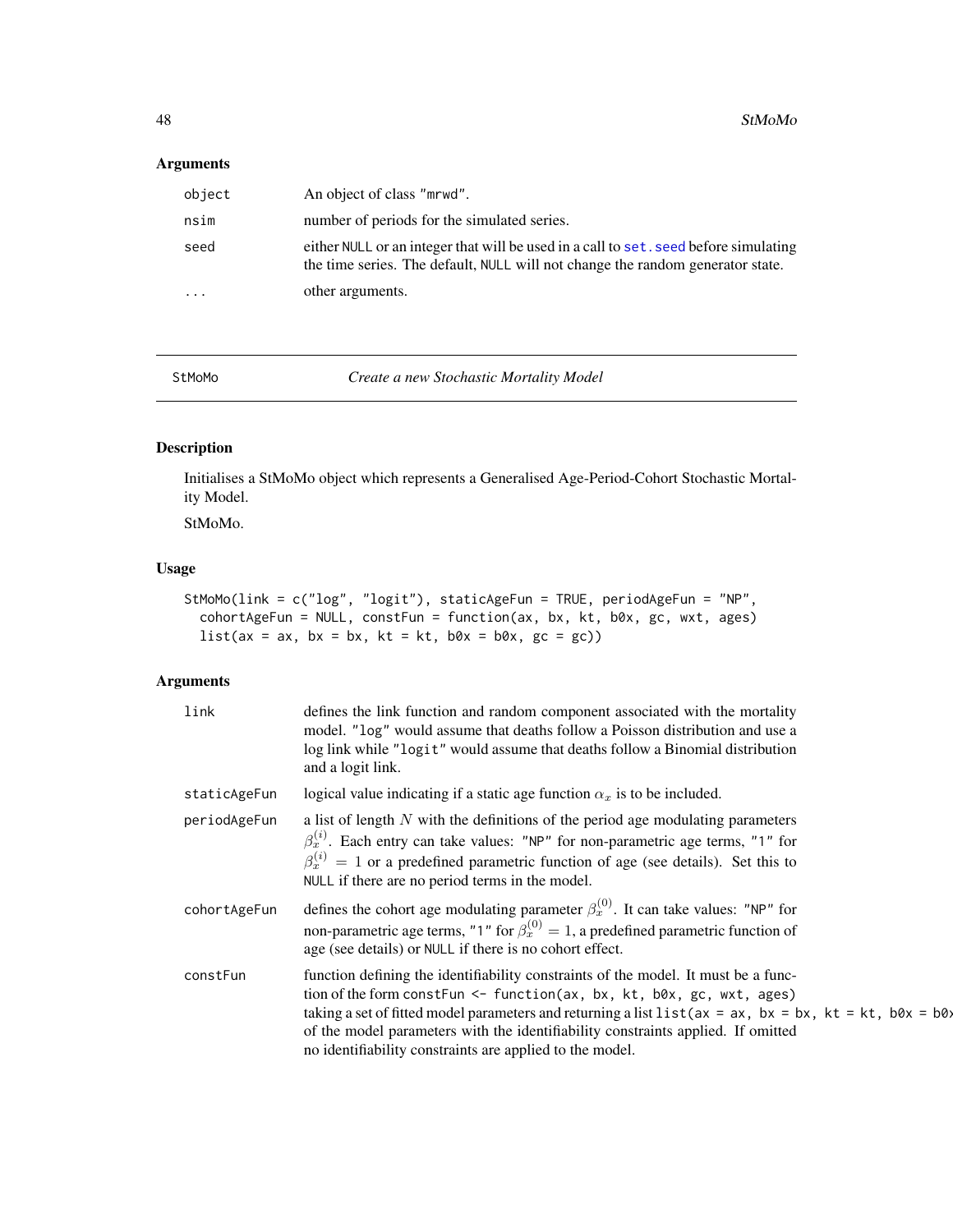#### <span id="page-48-0"></span>StMoMo and the state of the state of the state of the state of the state of the state of the state of the state of the state of the state of the state of the state of the state of the state of the state of the state of the

#### Details

R implementation of the family of Generalised Age-Period-Cohort stochastic mortality models. This family of models encompasses many models proposed in the literature including the wellknown Lee-Carter model, CBD model and APC model.

StMoMo defines an abstract representation of a Generalised Age-Period-Cohort (GAPC) Stochastic model that fits within the general class of generalised non-linear models defined as follows

$$
D_{xt} \sim Poisson(E_{xt} \mu_{xt}), D_{xt} \sim Binomial(E_{xt}, q_{xt})
$$

$$
\eta_{xt} = \log \mu_{xt}, \eta_{xt} = \log \chi_{xt}
$$

$$
\eta_{xt} = \alpha_x + \sum_{i=1}^{N} \beta_x^{(i)} \kappa_t^{(i)} + \beta_x^{(0)} \gamma_{t-x}
$$

 $v:\{\alpha_x,\beta_x^{(1)},...,\beta_x^{(N)},\kappa_t^{(1)},...,\kappa_t^{(N)},\beta_x^{(0)},\gamma_{t-x}\}\mapsto \{\alpha_x,\beta_x^{(1)},...,\beta_x^{(N)},\kappa_t^{(1)},...,\kappa_t^{(N)},\beta_x^{(0)},\gamma_{t-x}\},$ where

- $\alpha_x$  is a static age function;
- $\beta_x^{(i)} \kappa_t^{(i)}$ ,  $i = 1, ...N$ , are age/period terms;
- $\beta_x^{(0)} \gamma_{t-x}$  is the age/cohort term; and
- $v$  is a function defining the identifiability constraints of the model.

Most Stochastic mortality models proposed in the literature can be cast to this representation (See Hunt and Blake (2015)).

Parametric age functions should be scalar functions of the form  $f \leq -f$  function $(x, g)$  taking a scalar age x and a vector of model fitting ages (see examples below).

Do to limitation of functions [gnm](#page-0-0) within package gnm, which is used for fitting "StMoMo" objects to data (see [fit.StMoMo](#page-13-1)), models combining parametric and non-parametric age-modulating functions are not supported at the moment.

## Value

A list with class "StMoMo" with components:

| link         | a character string defining the link function of the model.        |
|--------------|--------------------------------------------------------------------|
| staticAgeFun | a logical value indicating if the model has a static age function. |
| periodAgeFun | a list defining the period age modulating parameters.              |
| cohortAgeFun | an object defining the cohort age modulating parameters.           |
| constFun     | a function defining the identifiability constraints.               |
| N            | an integer specifying The number of age-period terms in the model. |
| textFormula  | a character string of the model formula.                           |
| gnmFormula   | a formula that can be used for fitting the model with package gnm. |
|              |                                                                    |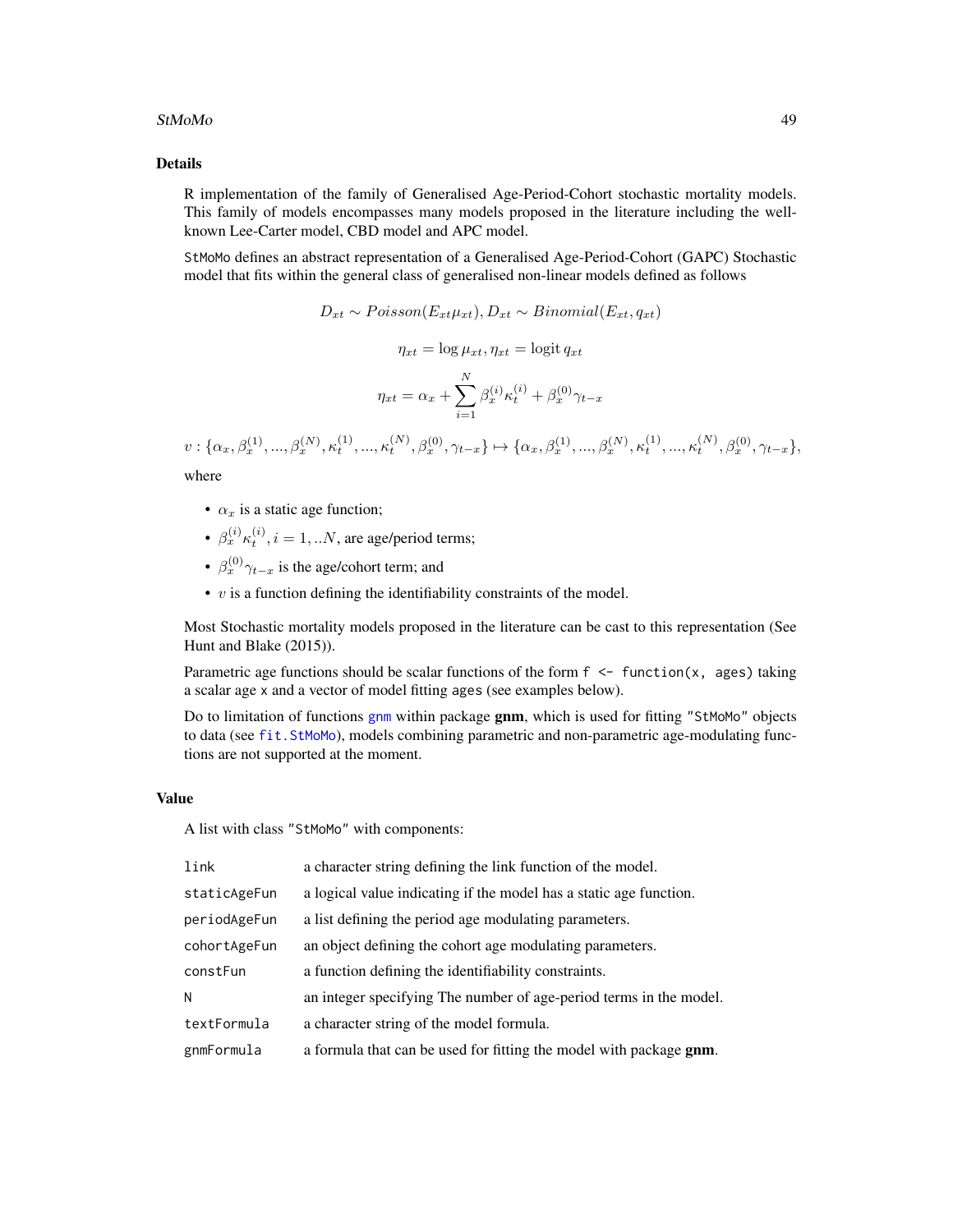#### <span id="page-49-0"></span>References

Plat, R. (2009). On stochastic mortality modeling. Insurance: Mathematics and Economics, 45(3), 393-404.

Hunt, A., & Blake, D. (2015). On the Structure and Classification of Mortality Models Mortality Models. Pension Institute Working Paper. [http://www.pensions-institute.org/workingpaper](http://www.pensions-institute.org/workingpapers/wp1506.pdf)s/ [wp1506.pdf](http://www.pensions-institute.org/workingpapers/wp1506.pdf).

#### See Also

[fit.StMoMo](#page-13-1), [lc](#page-24-2), [cbd](#page-5-1), [apc](#page-2-1), [rh](#page-38-1), [m6](#page-26-1), [m7](#page-27-1), [m8](#page-29-1)

```
#Lee-Carter model
constLC <- function(ax, bx, kt, b0x, gc, wxt, ages) {
c1 \leq mean(kt[1, ], na.rm = TRUE)
c2 \le -\text{sum}(bx[, 1], \text{na.rm = TRUE}list(ax = ax + c1 * bx, bx = bx / c2, kt = c2 * (kt - c1))}
LC <- StMoMo(link = "log", staticAgeFun = TRUE, periodAgeFun = "NP",
             constFun = constLC)
plot(fit(LC, data = EWMaleData, ages.fit = 55:89))
#CBD model
f2 \le function(x, ages) x - mean(ages)
CBD <- StMoMo(link = "logit", staticAgeFun = FALSE,
              periodAgeFun = c("1", f2))
plot(fit(CBD, data = EWMaleData, ages.fit = 55:89))
#Reduced Plat model (Plat, 2009)
f2 \le function(x, ages) mean(ages) - x
constPlat <- function(ax, bx, kt, b0x, gc, wxt, ages) {
nYears <- dim(wxt)[2]
x \leftarrow agest <- 1:nYears
 c \leq (1 - tail(\text{ages}, 1)): (nYears - ages[1])
 xbar < - mean(x)#nsum g(c)=0, nsum cg(c)=0, nsum c^2g(c)=0phiReg \leq lm(gc \sim 1 + c + I(c^2), na.action = na.omit)
 phi <- coef(phiReg)
 gc \leq gc - phi[1] - phi[2] * c - phi[3] * c^2kt[2, ] <- kt[2, ] + 2 * phi[3] * t
 kt[1, ] \leftarrow kt[1, ] + phi[2] * t + phi[3] * (t^2 - 2 * xbar * t)ax <- ax + phi[1] - phi[2] * x + phi[3] * x^2#nsum kt[i, ] = 0ci <- rowMeans(kt, na.rm = TRUE)
 ax <- ax + ci[1] + ci[2] * (xbar - x)
 kt[1, ] <- kt[1, ] - ci[1]
 kt[2, ] <- kt[2, ] - ci[2]
```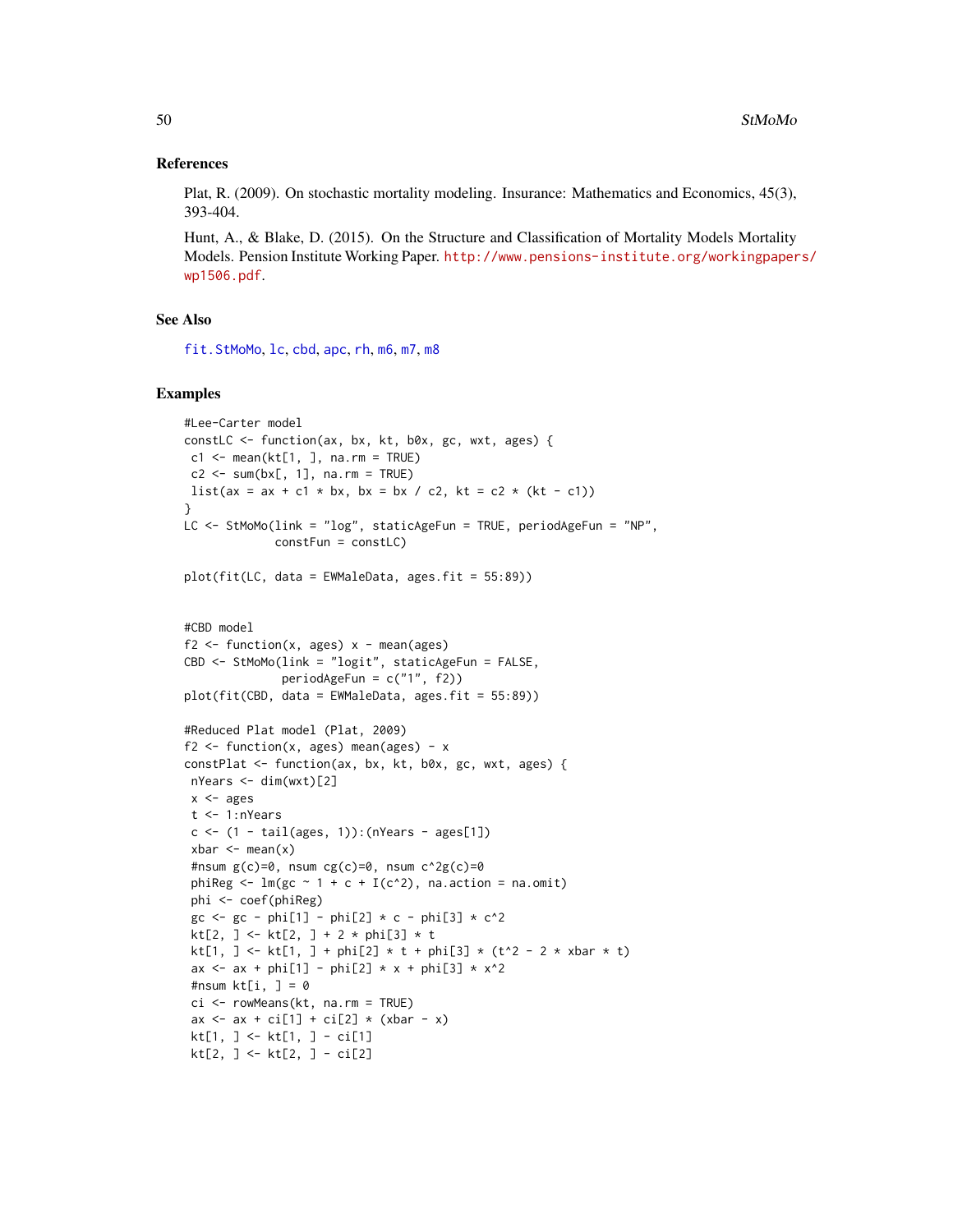## <span id="page-50-0"></span>StMoMoData 51

```
list(ax = ax, bx = bx, kt = kt, b0x = b0x, gc = gc)}
PLAT <- StMoMo(link = "log", staticAgeFun = TRUE,
               periodAgeFun = c("1", f2), cohortAgeFun = "1",
               constFun = constPlat)
plot(fit(PLAT, data = EWMaleData, ages.fit = 55:89))
#Models not supported
## Not run:
MnotSup1 <- StMoMo(periodAgeFun = c(f2, "NP"))
MnotSup1 <- StMoMo(periodAgeFun = f2, cohortAgeFun = "NP")
## End(Not run)
```
<span id="page-50-1"></span>StMoMoData *Create StMoMoData object from demogdata object*

## Description

Create StMoMoData object suitable for fitting a Stochastic Mortality Model using function [fit.StMoMo](#page-13-1).

## Usage

```
StMoMoData(data, series = names(data$rate)[1], type = c("central",
  "initial"))
```
#### Arguments

| data   | demogdata object of type "mortality". It is either the output from functions<br>read.demogdata or hmd.mx of package demography.                                                                                                                                                         |
|--------|-----------------------------------------------------------------------------------------------------------------------------------------------------------------------------------------------------------------------------------------------------------------------------------------|
| series | name of series within data to use.                                                                                                                                                                                                                                                      |
| type   | the type of exposure that should be included in the output. The alternatives<br>are "central" (default) and "initial". "central" exposures are suitable for<br>fitting models under a log-Poisson framework while "initial" exposures are<br>suitable under a logit-Binomial framework. |

## Value

A list with class "StMoMoData" with components:

| Dxt    | matrix of deaths data.                                |
|--------|-------------------------------------------------------|
| Ext    | matrix of observed exposures.                         |
| ages   | vector of ages corresponding to rows of Dxt and Ext.  |
| vears  | vector of years corresponding to rows of Dxt and Ext. |
| type   | the type of exposure in the data.                     |
| series | name of the extracted series.                         |
| label  | label of the data.                                    |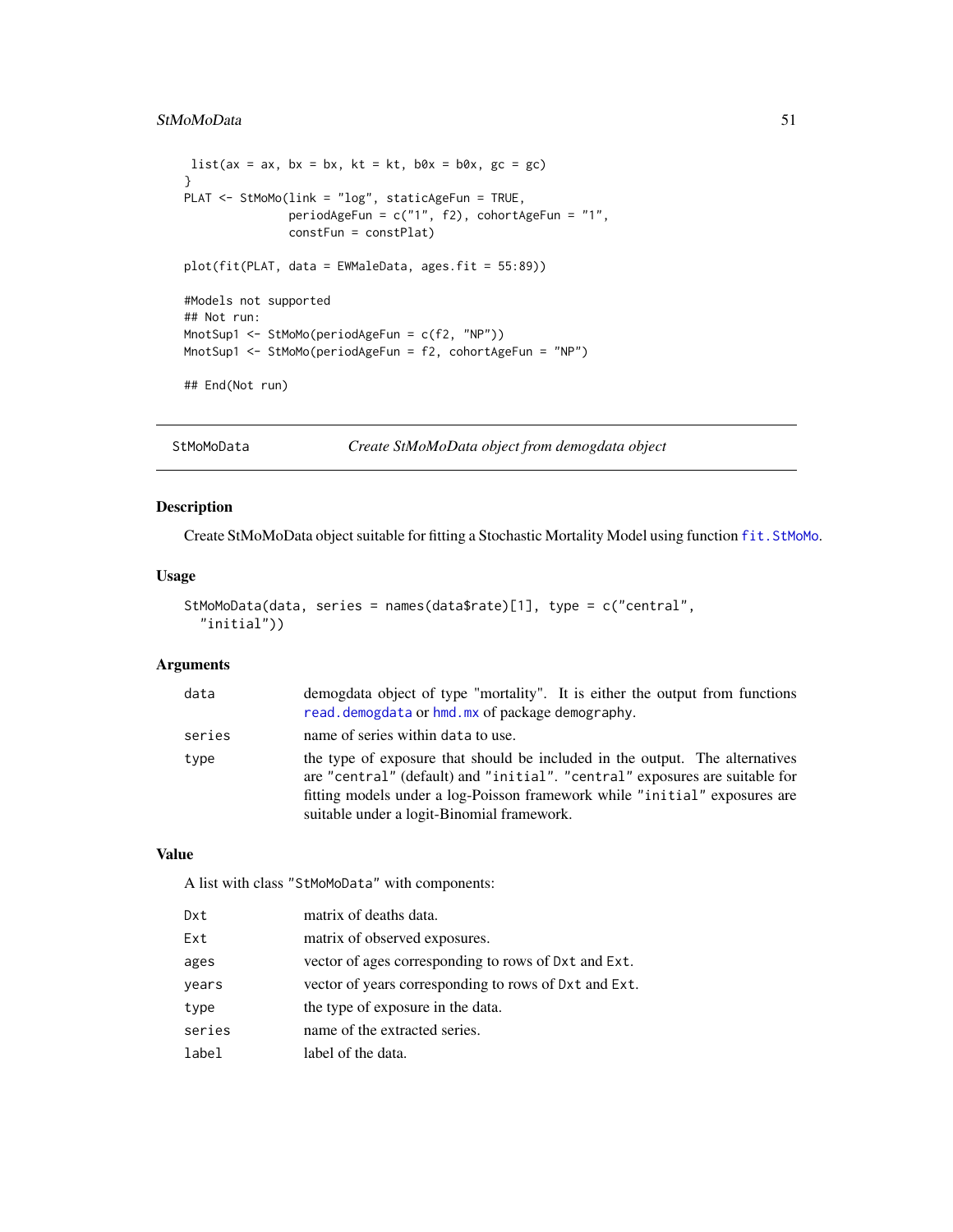## Examples

```
## Not run:
library(demography)
NZdata <- hmd.mx(country = "NZL_NP", username = username, password = password,
label = "New Zealand")
NZStMoMo <- StMoMoData(NZdata, series = "male")
summary(NZStMoMo)
```
## End(Not run)